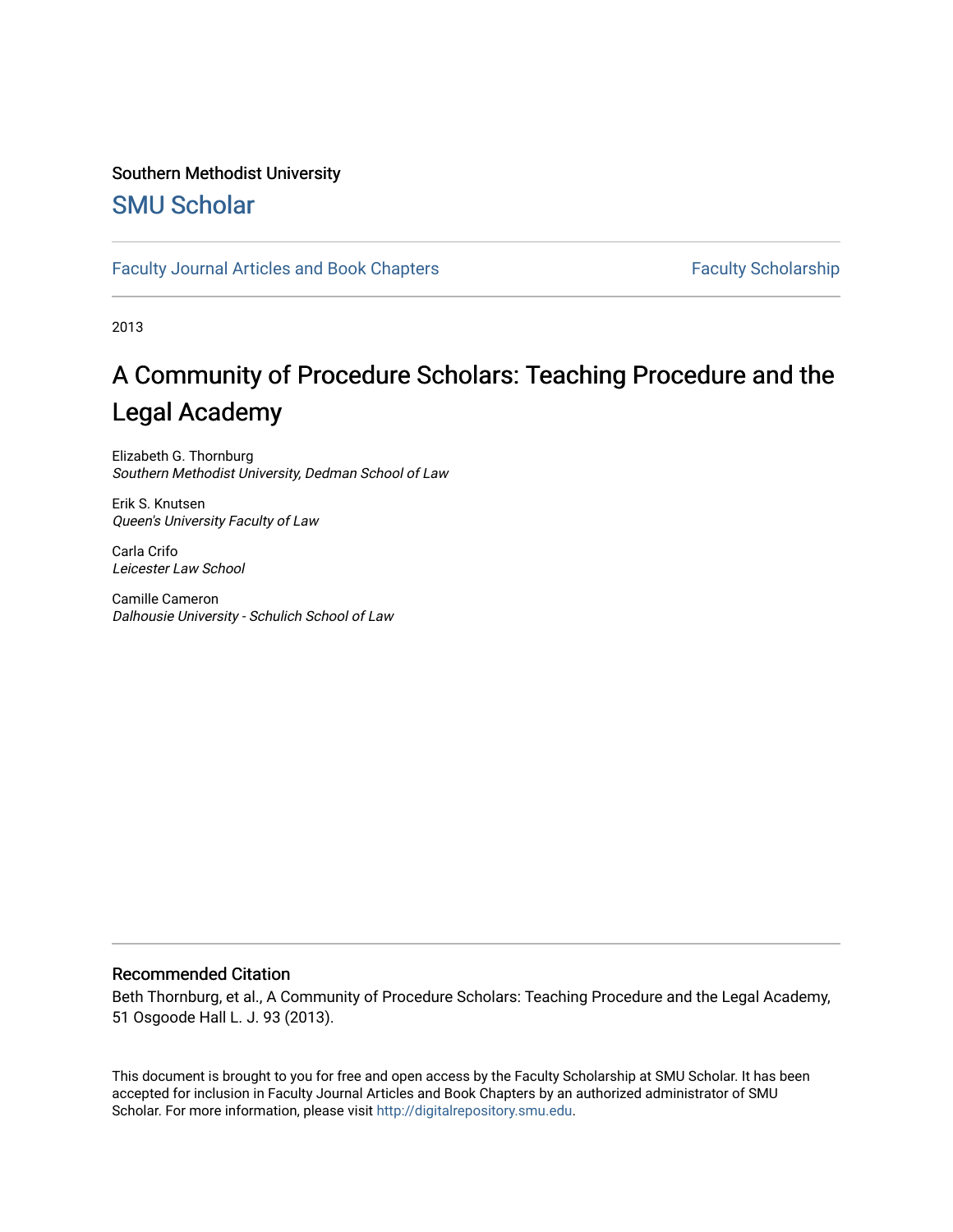# A Community of Procedure Scholars: Teaching Procedure and the Legal Academy

## **Abstract**

This article asks whether the way in which procedure is taught has an impact on the extent and accomplishments of a scholarly community of proceduralists. Not surprisingly, we find a strong correlation between the placement of procedure as a required course in an academic context and the resulting body of scholars and scholarship. Those countries in which more civil procedure is taught as part of a university degree—and in which procedure is recognized as a legitimate academic subject—have larger scholarly communities, a larger and broader corpus of works analyzing procedural issues, and a richer web of institutional support systems that inspire, fund, and shape the study of public justice.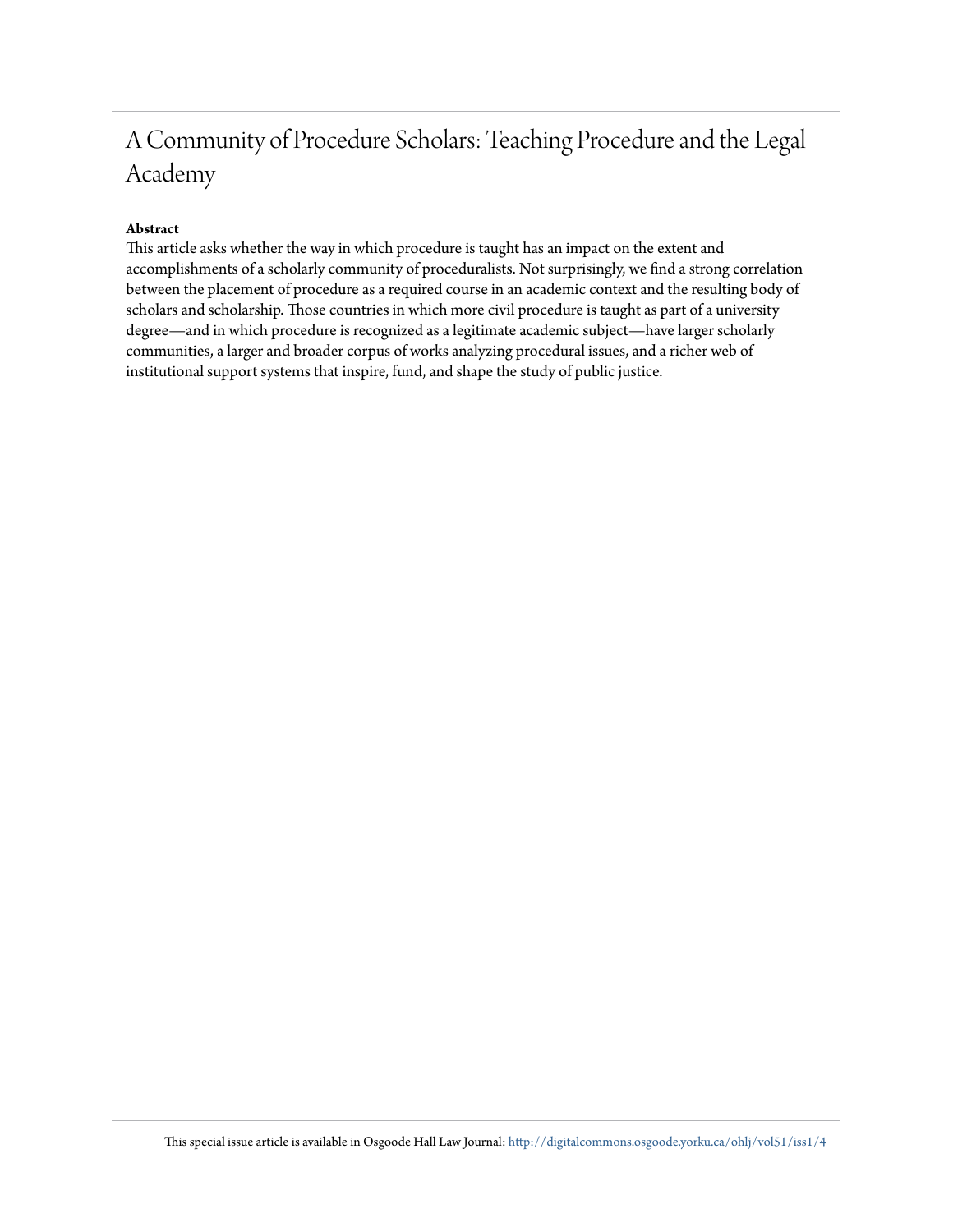# A Community of Procedure Scholars: Teaching Procedure and the Legal Academy

## BETH THORNBURG, ERIK S. KNUTSEN, CARLA CRIFÒ, CAMILLE CAMERON & DAVID BAMFORD\*

This article asks whether the way in which procedure is taught has an impact on the extent and accomplishments of a scholarly community of proceduralists. Not surprisingly, we find a strong correlation between the placement of procedure as a required course in an academic context and the resulting body of scholars and scholarship. Those countries in which more civil procedure is taught as part of a university degree—and in which procedure is recognized as a legitimate academic subject—have larger scholarly communities, a larger and broader corpus of works analyzing procedural issues, and a richer web of institutional support systems that inspire, fund, and shape the study of public justice.

La manière dont on enseigne la procédure a-t-elle une incidence sur l'importance et les réalisations des spécialistes universitaires de la procédure? Nous ne sommes pas surpris de déceler une forte corrélation entre le statut de cours universitaire obligatoire accordé à la procédure et l'importance de la collectivité de spécialistes et de chercheurs qu'il suscite. Les pays où l'on enseigne la procédure civile dans le cadre des études juridiques universitaires – et où la procédure possède un statut de discipline légitime – connaissent une plus forte collectivité de chercheurs, des travaux plus abondants et plus variés analysant les questions de procédure, ainsi qu'un plus riche réseau de soutien institutionnel capable d'inspirer, de financer et de façonner l'étude de la justice publique.

## 93

Respectively, Beth Thornburg, Professor SMU Dedman School of Law, and Director, SMU Center for Teaching Excellence, Dallas, Texas, USA. Professor Thornburg is the principal author of the US section of this article. Erik S. Knutsen, Associate Professor, Queen's University, Faculty of Law, Kingston, Ontario, Canada. Professor Knutsen is the principal author of the Canada section of this article. Carla Crifò, Lecturer, University of Leicester School of Law, Leicester, United Kingdom. Professor Crifò is the principal author of the United Kingdom section of this article. Camille Cameron, Dean, University of Windsor, Windsor, Ontario, Canada. Dean Cameron is one of the principal authors of the Australia section of this article. David Bamford, Professor, Flinders University Law School, Adelaide, Australia. Professor Bamford is the other principal author of the Australia section of this article.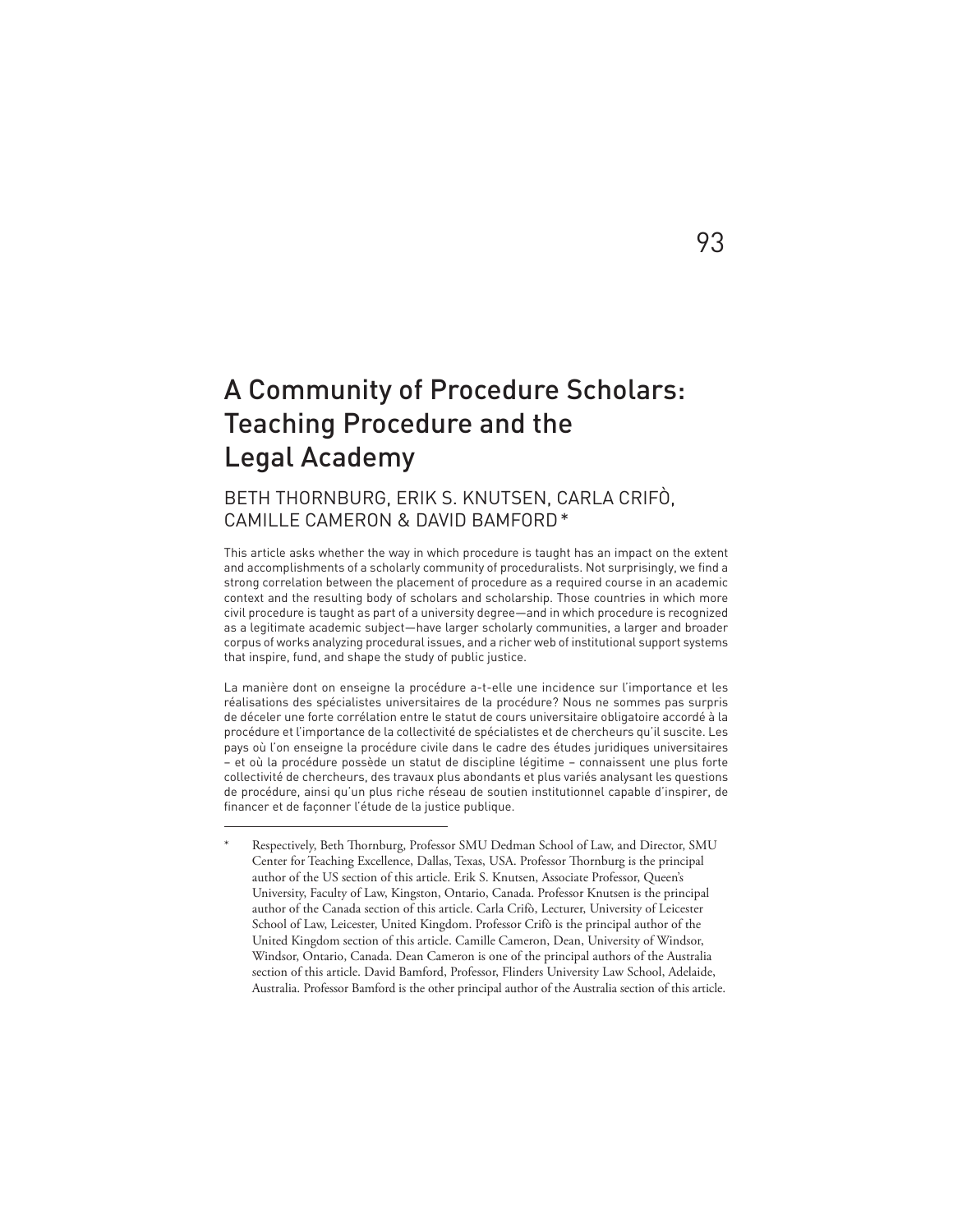| $\mathbf{L}$    |                                 |                                                                                                                                                                   |  |
|-----------------|---------------------------------|-------------------------------------------------------------------------------------------------------------------------------------------------------------------|--|
| $\mathbf{II}$ . | А.<br>B.<br>C.                  |                                                                                                                                                                   |  |
| III.            | А.<br><b>B.</b><br>$\mathsf{C}$ |                                                                                                                                                                   |  |
| IV              | А.<br><sub>R</sub><br>C.<br>D.  | The Legal Academy in the United Kingdom-Divided, Uncertain of its Role  118<br>Disincentives to Procedural Scholarship: Academic Stardom, Research, and the Quest |  |
| V               | $\Delta$<br>B.<br>$C_{-}$<br>D. |                                                                                                                                                                   |  |
| VI              | $\Delta$<br><sub>R</sub><br>C.  |                                                                                                                                                                   |  |
|                 |                                 |                                                                                                                                                                   |  |
|                 |                                 |                                                                                                                                                                   |  |

## I. INTRODUCTION: THE LINK BETWEEN TEACHING AND **SCHOLARSHIP**

WHAT IS THE RELATIONSHIP between the teaching of a subject and its scholarly exploration? How does the inclusion of "procedure" among academic subjects influence the development and maintenance of an academic literature and a corpus of scholarly debate?<sup>1</sup> How might a scholarly community be fostered and sustained by its members' shared interest in challenging students to engage with current debates on a particular subject and in furthering their critical appreciation of ongoing developments in a field? In this, the third article in this special issue on the impact of teaching procedure, we explore the link between teaching procedure and scholarship in the field.

<sup>1.</sup> Janet Walker, "The Impact of Procedure" (2013) 51:1 Osgoode Hall LJ vii-viii.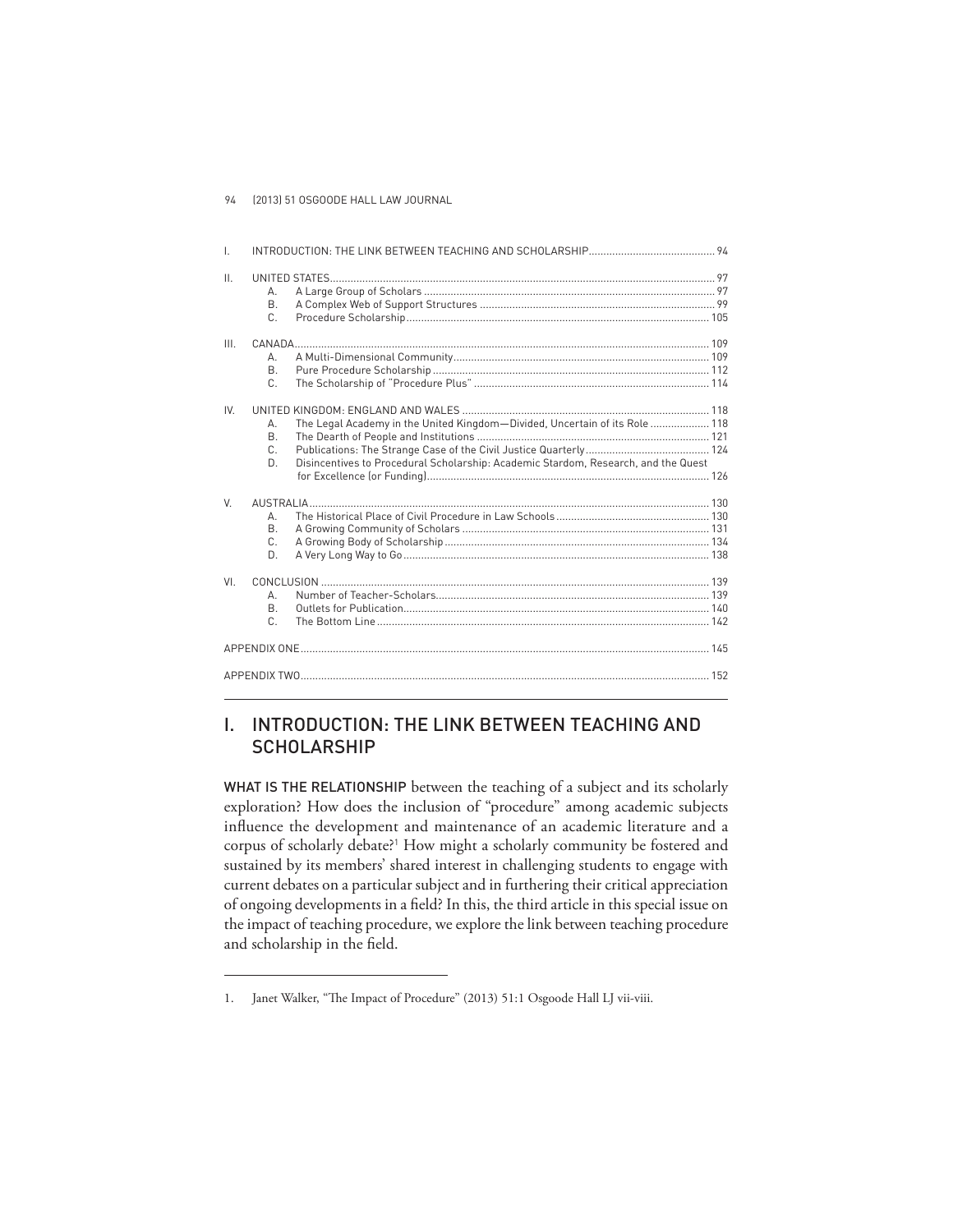As Knutsen et al demonstrate,<sup>2</sup> there is considerable variation among common law countries in the approach taken to the teaching of civil procedure, particularly regarding its place—or lack of a place—in the university setting. This article examines the possible consequences of those approaches for the legal academy, and seeks to document the relationship between the teaching of procedure and its scholarly exploration.

It has often been suggested that the existence of a group of scholars studying and teaching a subject facilitates the development and maintenance of an academic literature and a corpus of scholarly debate. In this article we examine the related acts of teaching and writing about procedure and how they create a community of scholars who engage each other in sustained discussions about the general and specific requirements of a civil justice system and analyze ongoing developments in the law. That scholarly engagement encourages these scholars to teach students not just to memorize but to learn. It encourages them to expose their students to cutting-edge developments in the field, and to inspire their students to seek out new information, synthesize it, and analyze it in the context of larger policy concerns.<sup>3</sup>

The teaching of civil procedure in an academic context promotes and supports the existence of a community of scholars by making possible the unified "teacherscholar." Educational theory posits that the "teacher-scholar is at once deeply committed to inquiry in his or her disciplinary field and passionately devoted to successful student learning through teaching and good institutional practices."4 Faculty members achieve most in both teaching and scholarship when there are "lively connections" between their role as teachers and their role as scholars.<sup>5</sup> This has a number of related causes:

- teaching requires a breadth of mastery of a field that facilitates critical inquiry and suggests subjects for research;
- teaching involves encounters with engaged learners that help to raise and highlight important research questions;
- teaching and scholarship in the same field involve a synergy reflected

See Erik Knutsen et al, "The Teaching of Procedure Across Common Law Systems" (2013) 51:1 Osgoode Hall LJ 42-43 [Knutsen, "Teaching"].

<sup>3.</sup> See David Bamford et al, "Learning the 'How' of the Law: Teaching Procedure and Legal Education" (2013) 51:1 Osgoode Hall LK 45. Bamford et al provide a fuller discussion of the effect on teaching when civil procedure courses are included within the academy.

Byerly et al, "Student Learning and Faculty Research: Connecting Teaching and Scholarship" *A Teagle Foundation White Paper* (April 2007), online: American Council of Learned Societies <http://www.acls.org> at 3.

<sup>5.</sup> *Ibid* at 4.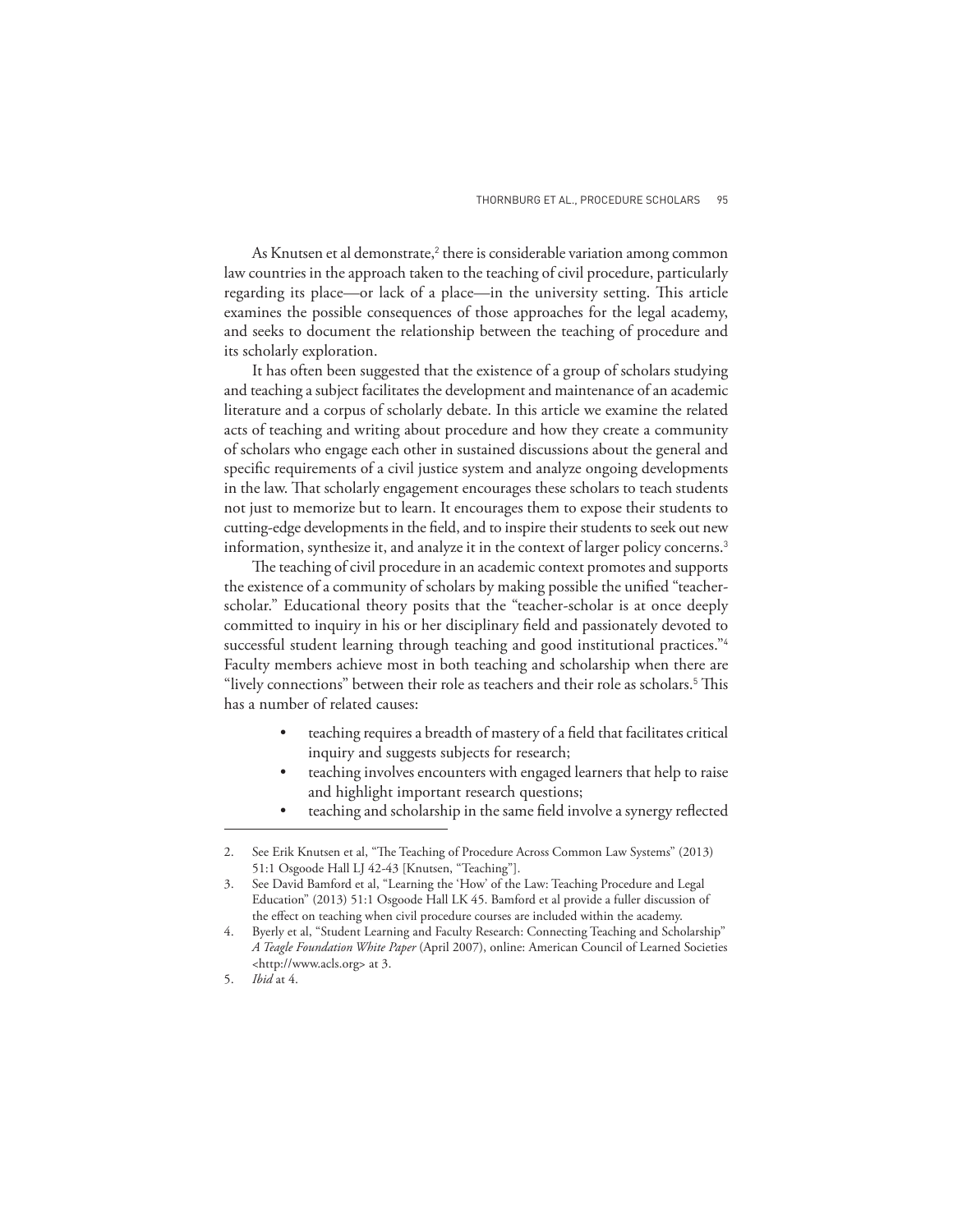in both the mundane (efficient use of time) and the imaginative (ideas born in one spark activity in the other);<sup>6</sup>

participation in a scholarly community means that the teacher is also a learner, and engaged scholarship promotes not only up-to-date knowledge but also a spirit of enthusiastic inquiry that models for the students the value of careful research and thoughtful reflection.

The teaching of procedure can also promote the work of a community of scholars by providing a sizeable group of interested and involved people. For those who seek careers in academia, the opportunity both to teach and to write in the same area is invaluable. Accordingly, the opportunity to teach procedure encourages a greater number of new scholars to specialize in procedure as their academic calling. This in turn enables the development of community on a larger plane—sheer numbers make many things possible. When a subject is taught in the university setting, and those teachers have jobs that require them to produce scholarship, a critical mass of scholars develops, and they produce a body of research, analysis, and publications. These people and that scholarly corpus then make numerous interactions and, consequently, supportive institutions grow and thrive. When, on the other hand, a subject is not taught at all, or taught only in a single course at an introductory level, the development of a stable core of scholars is far less likely.

This article will examine the relationship between teaching procedure and scholarship on procedure in light of these theories. Is there a correlation between the place of civil procedure as an academic subject in common law countries and the existence (or non-existence) of a lively scholarly community? Do countries in which procedure is taught in the university have a more vibrant and extensive community of procedure scholars?

In the country reports that follow, we will paint a picture of each country's community of procedure scholars in an effort to get a feel for its size and strength. Who are the people who are writing and teaching in the procedure area, and how many of them are there? What kinds of institutional support for procedure scholars and scholarship exist, or what institutional barriers make the production or recognition of procedure scholarship more difficult? In addition to looking at the people, we will consider the scholarship itself: What amount and what type of research and writing results from each country's group of proceduralists? Not

<sup>6.</sup> See Jeff Lipshaw, "Synergistic Teaching and Scholarship in Contract Law: Concepts and Metaphors" *The Faculty Lounge* (3 September 2010), online: <http://www.thefacultylounge. org> (describing the relationship between contracts scholars' recent scholarly projects and his teaching of first-year contracts).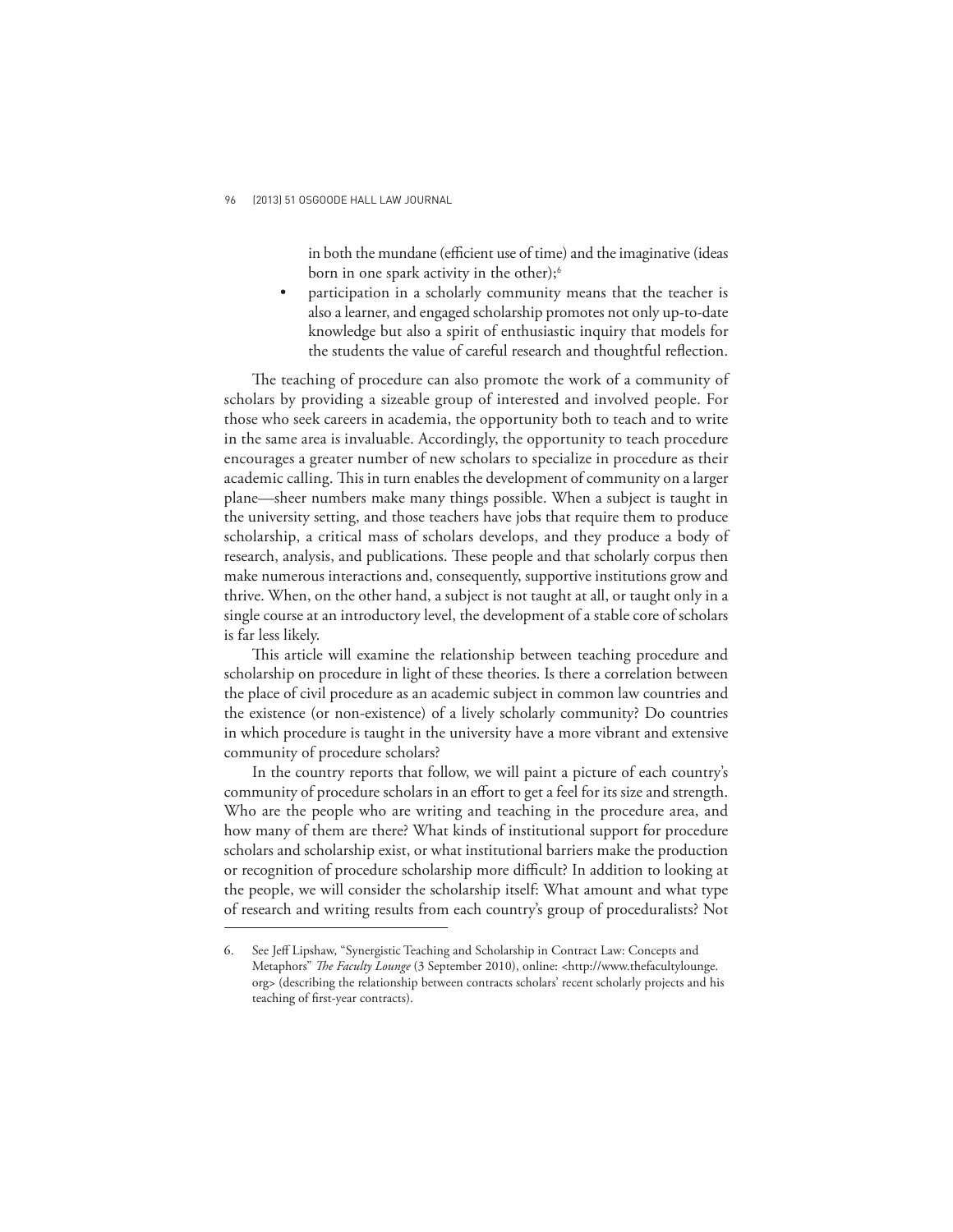surprisingly, we conclude that there is a direct correlation between the placement of procedure in the university setting and the development of a community of procedure scholars with the ability to produce an ongoing dialog that supports the legal system's quest for greater procedural and substantive justice.<sup>7</sup>

## II. UNITED STATES

#### A. A LARGE GROUP OF SCHOLARS

As the first article in this collection explains,<sup>8</sup> civil procedure is a required first year course in US law schools. The need to staff required courses in some two hundred law schools across the United States has resulted in a large body of civil procedure teachers. In addition, the teaching of Civil Procedure in the first year makes possible a wide array of advanced procedure courses in the upper years, enabling those whose research interests lie in the procedure area to teach most or all of their classes in that field.

How large is the resulting group of procedure scholars? The 2010 directory of US law teachers listed 1,365 people as having taught Civil Procedure for at least one year.<sup>9</sup> This number included many who did not do their scholarship in the procedure area.10 Nevertheless, a survey of publications in North American law reviews and of academic publishers indicates that since 2005, more than three hundred of those academics who list themselves as having taught procedure have published an article, chapter, or book on a subject related to civil procedure.<sup>11</sup>

<sup>7.</sup> See *e.g.* Janet Walker et al, "Thoughtful Practitioners and an Engaged Legal Community: The Impact of Teaching Procedure on the Profession and Civil Justice Reform" (2013) 51:1 Osgoode Hall LJ 155 at 197-198 [Walker et al, "Thoughtful Practitioners"]. Walker et al provide a fuller discussion of the links between the teaching of Civil Procedure, the legal profession, and law reform.

<sup>8.</sup> Knutsen, "Teaching," *supra* note 2.

<sup>9.</sup> See *e.g. AALS Directory of Law Teachers 2009-2010*, online: Association of American Law Schools <http://aals.org>.

<sup>10.</sup> As a required introductory course, Civil Procedure generally must be taught by full-time faculty members and will be taught every year, often to multiple sections. The number of teachers is therefore quite large. As is also true of first-year subjects like Torts, Contracts, and Property; however, many of the academics who teach procedure do so as a service to the school and not because it is their area of scholarly interest. The directory also allows the reporting of courses taught only in the past, and so the lists contain the names of persons who no longer teach Civil Procedure.

<sup>11.</sup> See *supra* note 9. This count is based on an online search, using the names of self-identified civil procedure teachers as search terms in LEXIS and Westlaw law journal databases and on the websites of US legal academic publishing companies. The AALS directory lists faculty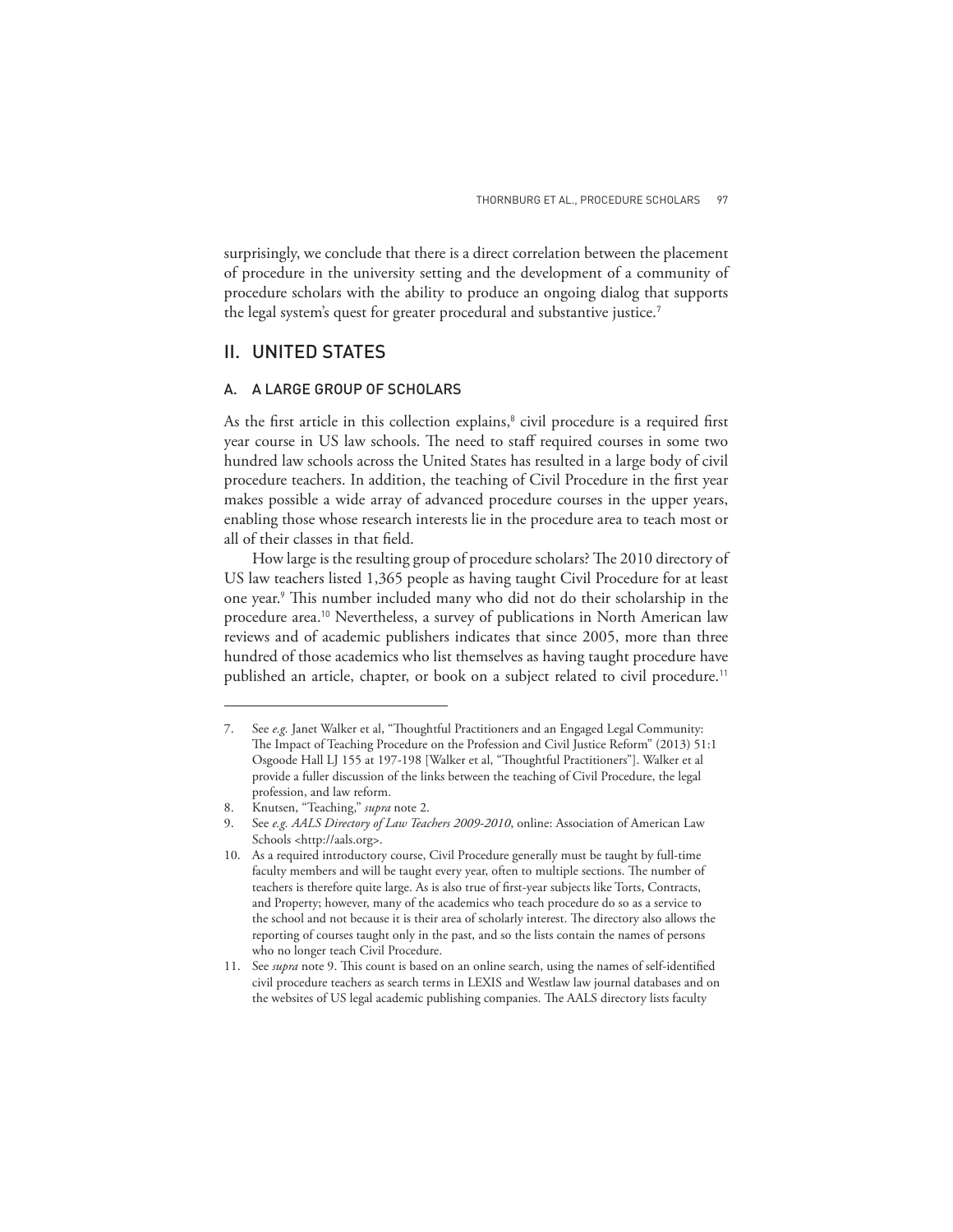Many have published a number of such works and have consistently done so over the course of their careers; others are just beginning. In short, the combination of the large number of law schools and the treatment of Civil Procedure as a required course have together created a critical mass of proceduralists with the motivation and resources to support a vibrant scholarly community.

In a way, the legal culture of the United States contributes to interest in the civil procedure area. Perhaps more than any other country, the United States leaves the enforcement of legal norms to private litigation, as opposed to some administrative enforcement mechanism.12 On any given day, national news media report on the latest developments in litigation that will both determine the parties' rights and shape the nation's laws. Educated Americans are thus acutely aware not only of the powerful role that lawsuits play in making law but also of the role of procedural decisions in determining who wins and loses those lawsuits, the cost of those lawsuits, and the ability of parties to meaningfully participate in the process of dispute resolution. In this context, it is natural that studying the way in which the civil justice system operates would be of interest to some potential academics. In addition, many legal academics spend some time as young litigators, or as law clerks to courts at various levels of the judiciary, before turning to academia and thus have the familiarity with procedure necessary to begin to think analytically about the larger system.

A procedure teacher's decision to publish in that area is enabled by a relatively extensive array of available outlets. Almost every US law school publishes a general student-edited journal, and those journals include procedure articles in their coverage. There are, in addition, numerous specialized journals whose areas include both pure procedure and the interaction of procedure and substantive law ("procedure plus"). These student-edited journals form an accepted part of the US academic career path, and so there are few peer-review gatekeepers with a disdain for procedure standing between a procedure scholar and journal publication (although proceduralists do worry that the student editors will be more attracted

by subject/years. Those lists are the result of a survey form that each faculty member at each member school fills out every year. Each teacher self-identifies as a civil procedure scholar by filling out the form. This search was conducted by taking each name and conducting a search through the US Law Journals database in Lexis, the JLR database in Westlaw, the websites for West Publishing, LexisNexis, Aspen/Wolters Kluwer, and Carolina Academic Press. Google Scholar searches were also conducted to ensure that no work was missed. This research was conducted by Beth Thornburg and her research assistant from May to June 2010.

<sup>12.</sup> See e.g. Robert A Kagan, Adversarial Legalism: The American Way of Law (Cambridge: Harvard University Press, 2001); Stephen B Burbank, "The Roles of Litigation" (2002) 80:3 Wash ULQ 705 at 711.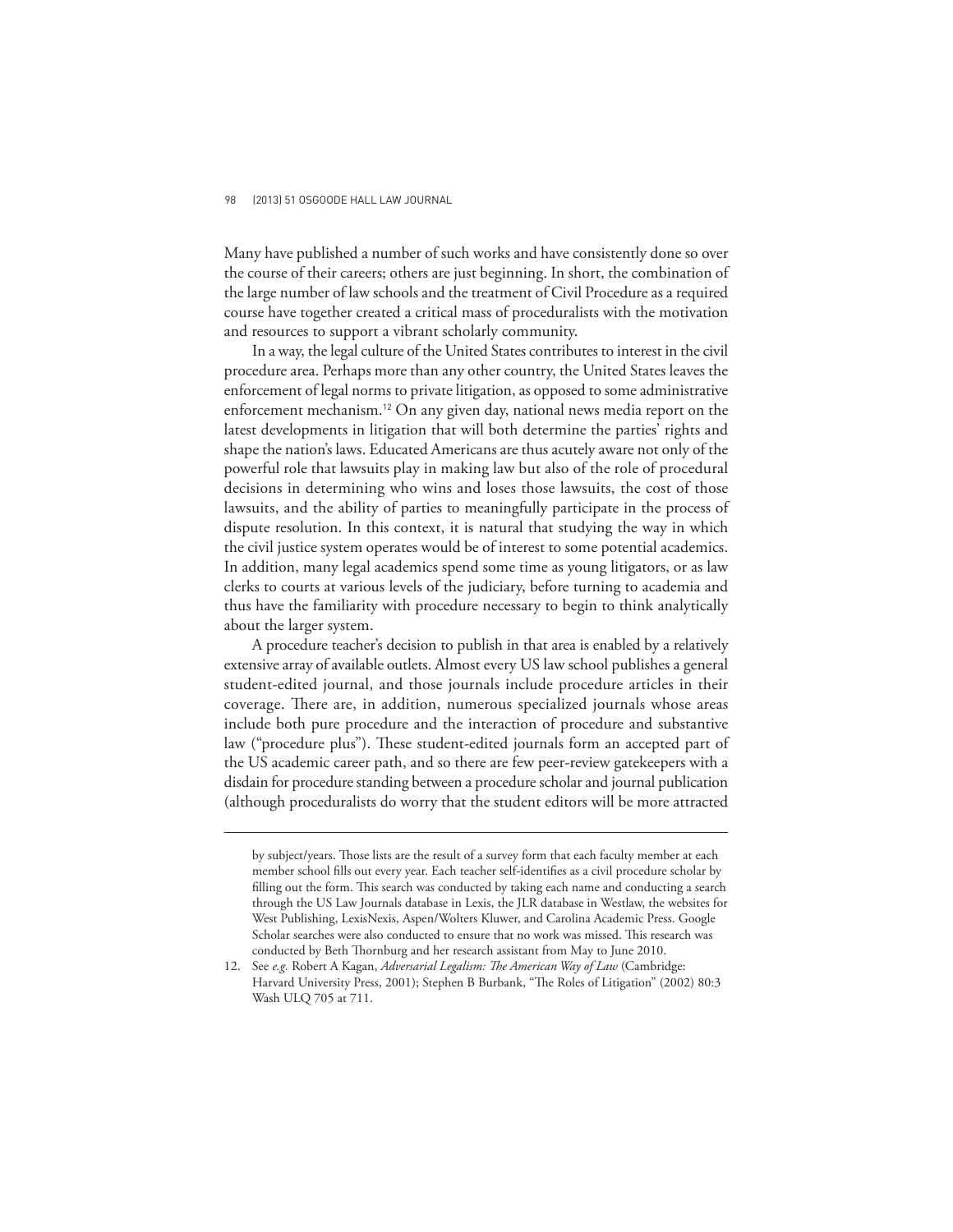by the allegedly sexier topics of constitutional law and legal controversies in the news).<sup>13</sup> Lexis and Westlaw also make the choice easier: They include virtually all of these journals in their databases, and so choice of a less prestigious journal does not limit readership to a small number of libraries.

Perhaps because many law schools are private rather than public, there are no government-funding regulations assigning rankings to law journals or official national review panels through which proceduralists are judged by non-proceduralists.14 Rather, in terms of any individual academic's career progress, faculty committees solicit peer reviews of specific articles by professors chosen for their expertise in the particular candidate's area. Because of the large size of the academic procedure community, a rising procedure scholar will be able to have his or her work reviewed by knowledgeable professors in the appropriate field, and at least in theory this evaluation will be made without undue regard to the journal in which the article was placed.

All of these factors combine to encourage, or at least not discourage, the large number of civil procedure teachers to make civil procedure their area of scholarly research and writing. In addition, since many US legal academics practised as litigators or worked with courts before becoming full-time academics, there is also a large number who have the necessary practical knowledge to which they may now apply their broader theoretical concerns.

## B. A COMPLEX WEB OF SUPPORT STRUCTURES

In addition to the individual incentives discussed above, would-be procedure scholars also can tap into an extensive array of institutions that help to enrich and further their scholarly agendas. Given the number of people involved, measuring and

<sup>13.</sup> See *e.g.* Joachim Zekoll, "Comparative Civil Procedure" in Mathias Reimann & Reinhard Zimmermann, eds, *The Oxford Handbook of Comparative Law* (Oxford: Oxford University Press, 2006) ch 41. The essay discusses how many students and scholars view Civil Procedure as a boring subject.

<sup>14.</sup> Reviewers of individual scholars' work for purposes of tenure or promotion may be influenced by gut-level feelings about the probable quality of articles, based on similar feelings about the probable selectivity of the publishing journal, based in turn on selectivity or perceived quality of the sponsoring school. However, there is nothing that corresponds to the formal nationwide Australian/UK evaluation systems described in sections III and IV of this essay (see below). The Washington & Lee Law Library does provide a database that allows evaluation of various journals on various measures. See "Law Journals Submissions and Ranking, 2005-2012," online: Washington & Lee University School of Law Library <http://lawlib.wlu.edu/LJ>. However, this is used more by scholars deciding where to publish (student editing also allows multiple simultaneous submission) than by reviewers making decisions about tenure or promotion.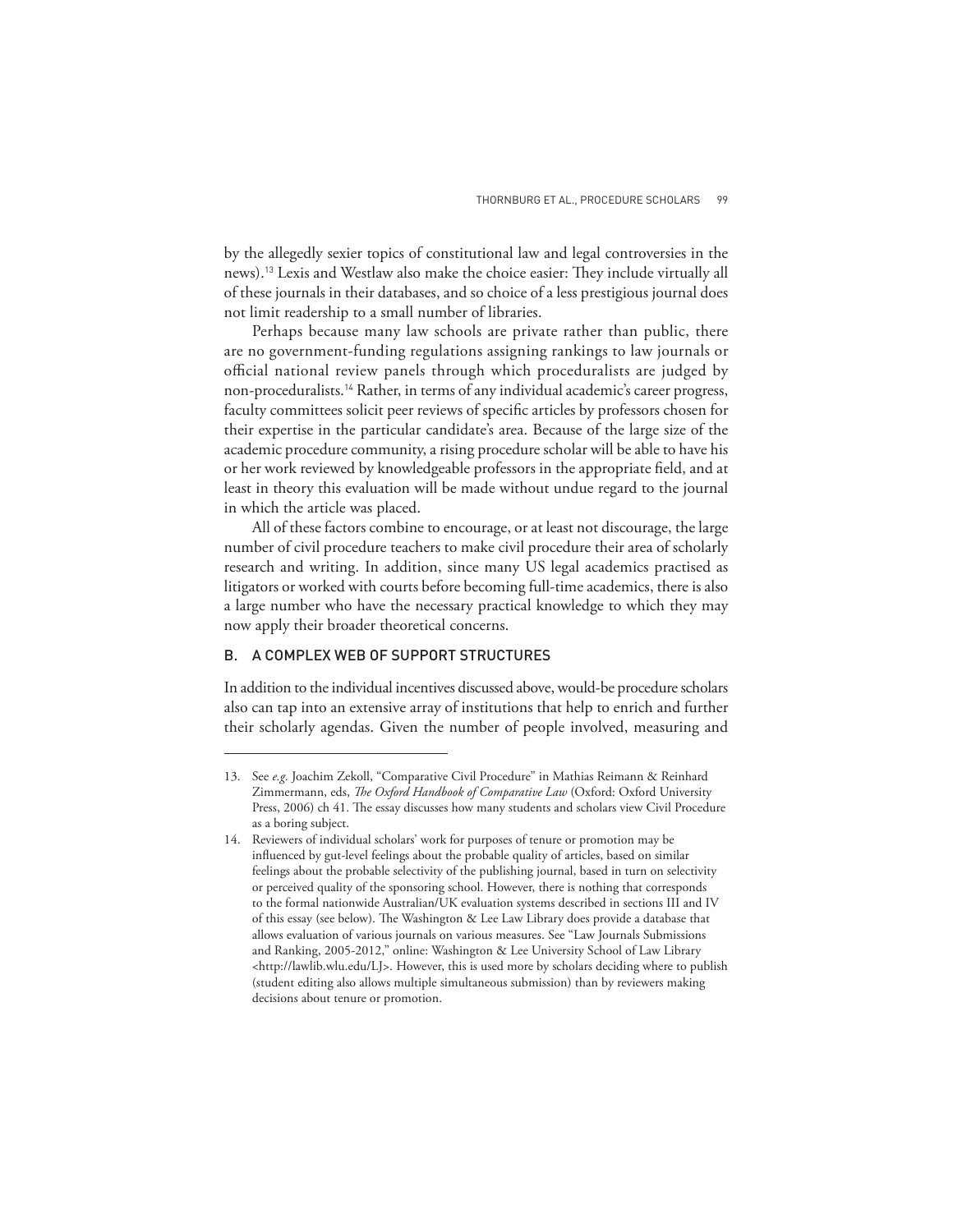describing the community's support structures in a fully nuanced way is difficult. Sometimes that support manifests itself in informal, person-to-person interactions between scholars with similar interests who help each other by reading and critiquing drafts of articles, talking through difficult issues, or exchanging teaching ideas. In addition, there are more formal groups demonstrating or supporting the work of procedure scholars that are further evidence of the community's health and activity.

Some of these institutions that bring civil procedure scholars together are organized by the national group that serves as the principal representative of legal education in the United States, the Association of American Law Schools (AALS).<sup>15</sup> Many of the activities of the AALS operate through subject-matter sections, which present programs at the annual meeting, provide newsletters for their members, and facilitate other activities such as mentoring programs and email discussion lists. AALS sections meet at least annually, and those repeated in-person contacts create networks of colleagues that are then sustained through virtual communities and electronic communications. The Civil Procedure section is very large and very active, and there are also sections on Alternative Dispute Resolution, Litigation, and Federal Courts.

Section meetings do more than provide networking opportunities, although those are important for the strength of the scholarly community. Their presentations highlight important procedural issues, and allow established and emerging scholars alike to create a dialogue about those issues. Increasingly, the presentations are the result of a call for papers and are published in law journals following the annual meeting. Some examples of the section topics may help to illustrate the kinds of subjects presented. At the 2011 annual meeting, the Litigation, Civil Procedure, and Professional Responsibility sections combined to present a panel called "Current Issues in Judicial Disqualification." Past section programs have included "Revisiting Discovery," "The Future of Summary Judgment," "E-Discovery: A Litigation Revolution," "The Changing Shape of Federal Pretrial Practice," and "The Role and Future of the Federal Rules." Every few years, the Civil Procedure section also sponsors workshops where specialists can come together and consider cutting edge topics in the definition and content of the field. In 2010, for example, the workshop confronted pedagogical challenges ("Charting Your Course in a Changing Field"), while an earlier year focused on the varying approaches to procedure topics ("The Many Faces of Contemporary Civil Procedure").

Perhaps even more telling evidence of the pervasive influence of civil procedure scholarship can be found in panels presented by sections that are *not* nominally

<sup>15.</sup> Information about the AALS, its sections, and its programs, is available on their website. See The Association of American Law Schools, online: <http://www.aals.org>.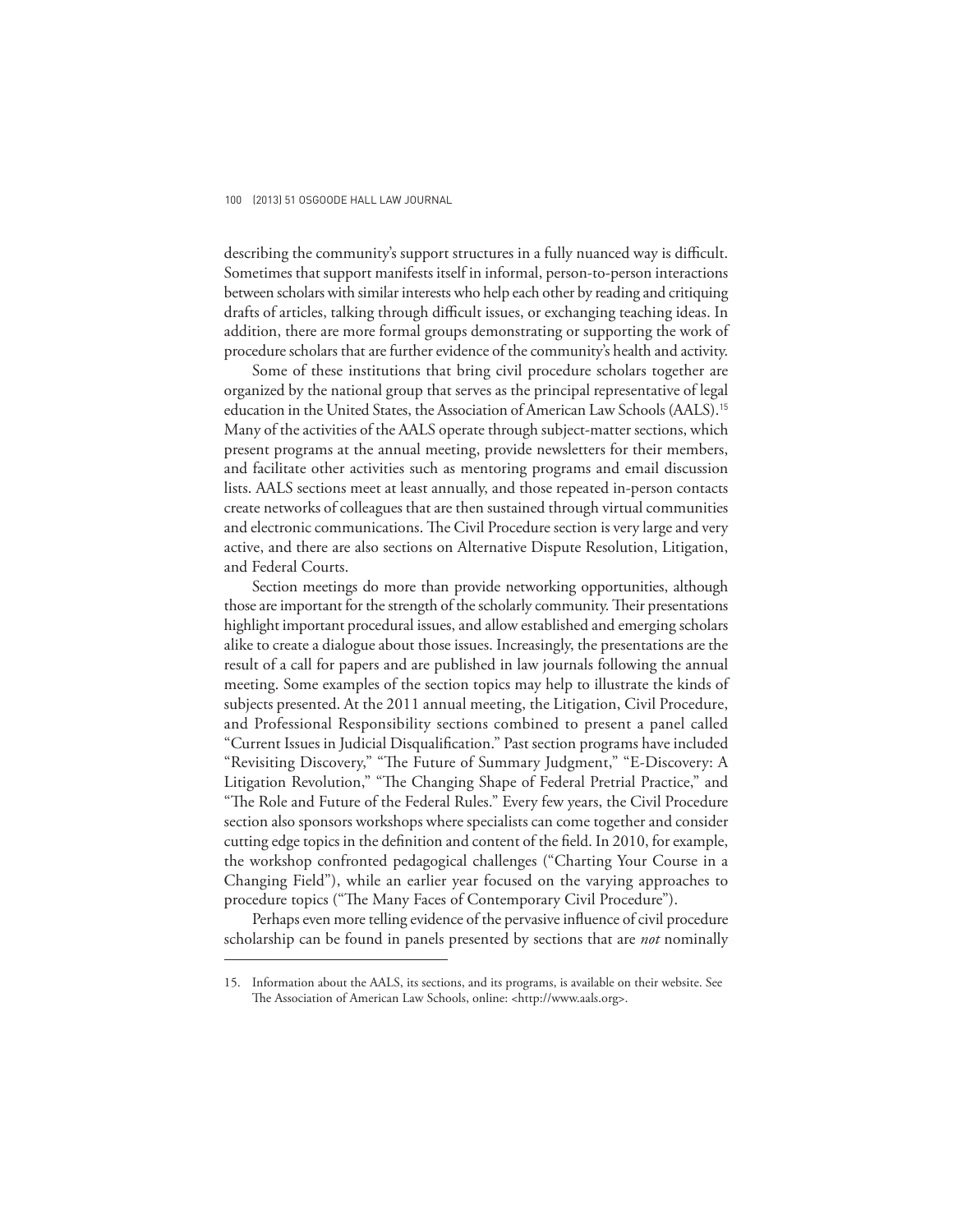about civil procedure. Issues of access to justice, procedural legitimacy, tradeoffs between efficiency and process, and the impact of procedure on substantive rights—all staples of civil procedure scholarship—are reflected in topics such as these: "Choice of Law and Complex Litigation" (Conflict of Laws); "Tribal-State Court Cooperative Models and Agreements" (Indian Nations & Indigenous Peoples); "Global Conceptions of Access to Justice" (Comparative Law); "How Bad are Mandatory Arbitration Terms?" (Contracts); "The Federal Courts and the International System" (Federal Courts); and "The Many Faces of *Iqbal*: Pleadings, Supervisory Liability, and *Bivens*" (Civil Rights).

The Civil Procedure section also provides resources to help mentor newer procedure scholars in their understanding of the field and in their scholarship. The website contains resources useful for all procedure teachers, including copies of pleadings from historically important cases and summaries of recent developments in procedure law.<sup>16</sup> The Civil Procedure Mentoring project has both a list of experienced teachers who have offered to help in various areas and a listserv for real-time help and news. The section itself also has a separate listserv, on which members of the scholarly community debate the significance and meaning of recent developments, share resources, and comment on both scholarship and teaching.<sup>17</sup>

In addition to these forums for scholars to test their ideas and compare thoughts about the field, opportunities abound for making the kind of personal connections that allow members of subject-specific communities to strengthen the bonds between them. One such institution is the Field Family Forum, a loosely organized group of procedure scholars (named after nineteenth-century procedure reformer David Dudley Field) who meet for dinner, debate, and conversation during each AALS annual meeting. While the topics for debate are silly (*Beignet* 

<sup>16.</sup> See "Section on Civil Procedure" *The Association of American Law Schools*, online: The Association of American Law Schools <http://nathenson.org/aalscivpro/>.

<sup>17.</sup> Scholars sometimes acknowledge the helpful effect of the listserv in initial footnotes in their writings. See e.g. Thomas D Rowe, Jr, "Not Bad for Government Work: Does Anyone Else Think the Supreme Court Is Doing a Halfway Decent Job In Its Erie-Hanna Jurisprudence?" (1998) 73:4 Notre Dame L Rev 963. Rowe writes: "I am indebted to participants in a lively and extended e-mail discussion … via the medium of a listserv for civil procedure professors." (*Ibid* at 963); James R Pielemeier, "Why General Personal Jurisdiction over 'Virtual Stores' is a Bad Idea" (2009) 27:3 Quinnipiac L Rev 625. "The author also thanks Professors Tom Rowe and Joel Friedman for participating in a discussion on this topic on the Civil Procedure listserv, which contributed to my thinking on it." (*Ibid* at 625); Suja A Thomas, "The New Summary Judgment Motion: The Motion to Dismiss Under *Iqbal* and *Twombly*" (2010) 14:1 Lewis & Clark Law Review 15. "I also benefitted from discussions on the *Iqbal* topic on the civil procedure listserv." (*Ibid* at 15).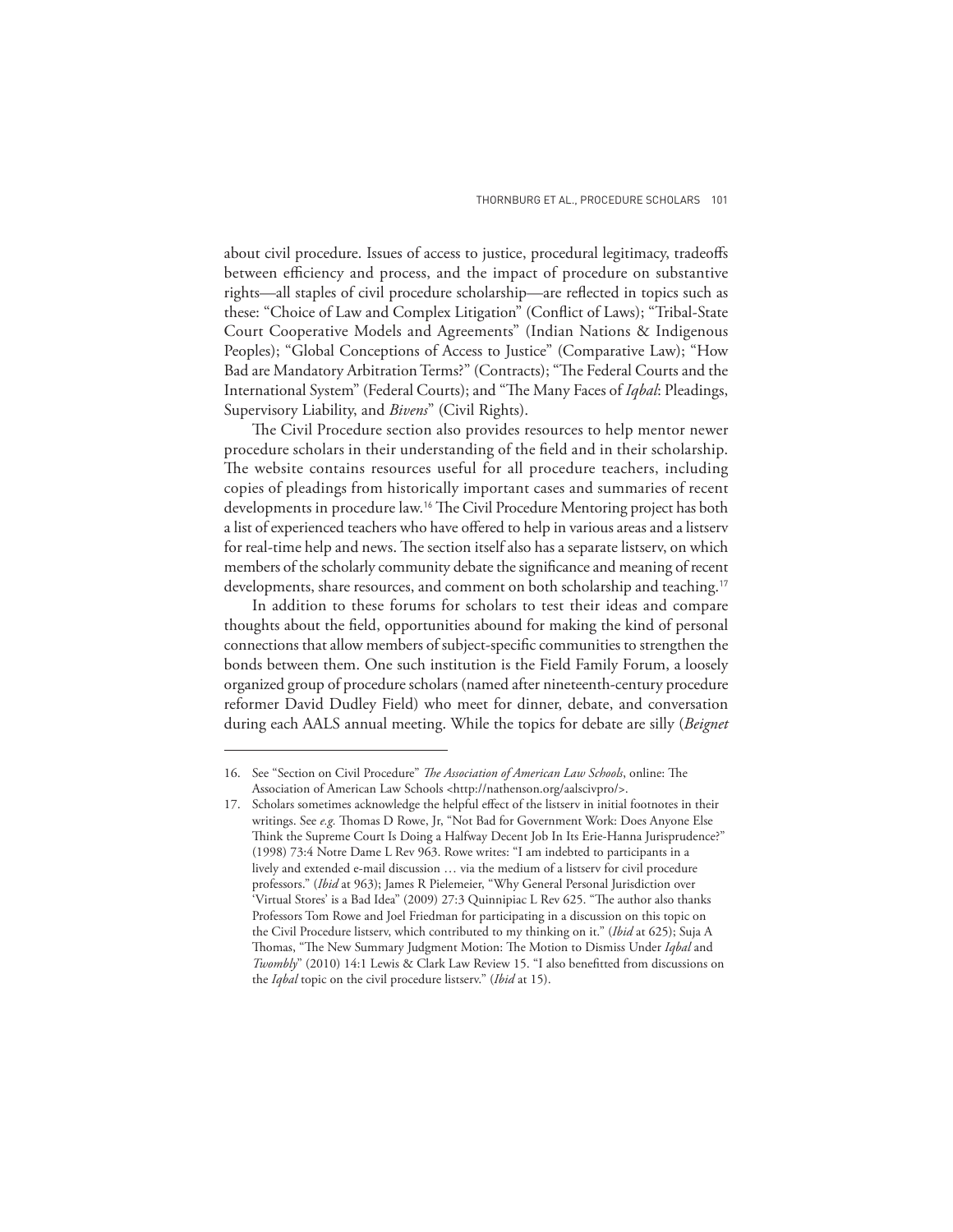*v Burritos*; *Apples v Oranges*), the relationships formed are not, and they can result in co-authored scholarship, opportunities to present work at other schools, and mentoring of young procedure scholars.

As with the AALS, the influence of the civil procedure community is seen in its members' involvement in bringing procedure topics to more general groups and conferences. One of the Collaborative Research Networks of the Law and Society Association is devoted to "Civil Justice and Disputing Behavior," and this community of scholars "seeks to connect those in the Law and Society/Sociolegal Studies community with the segment of the growing Empirical Legal Studies community that focuses on civil justice issues."<sup>18</sup> The annual Conference on Empirical Legal Studies also regularly includes multiple presentations on courts and procedure, and the Journal of Empirical Legal Studies frequently publishes articles reporting on the impact of various court processes.<sup>19</sup>

Another indicator of community activity comes from a different centralized source: the Social Science Research Network (SSRN). In addition to posting recently published work and works in progress, SSRN facilitates community awareness and dialogue through its subject-specific e-Journals, which publicize recent postings in weekly emails. There are several in the procedure area, all of which have a significant number of entries. These include Law & Courts  $(5,751)$ entries); Law & Society: Civil Procedure (1,571 entries); Law & Society: Courts (2,371 entries); Litigation & Procedure (6,296 entries); Litigation, Procedure & Dispute Resolution (1997-2000 archive) (692 entries); and Negotiation and Dispute Resolution (2,732 entries).<sup>20</sup>

In annual meetings, conferences, and symposia, interest in procedure is also shown in procedure plus scholarship, which considers the effect of procedure

<sup>18. &</sup>quot;Collaborative Research Networks" *Law and Society Association*, online: Law and Society Association <http://www.lawandsociety.org>.

<sup>19.</sup> See *e.g*. Margaret S Williams & Tracey E George, "Who Will Manage Complex Civil Litigation? The Decision to Transfer and Consolidate Multidistrict Litigation" (2013) 10:3 J Empirical Legal Stud 461 [Williams & George, "Complex Civil Litigation?"]; Theodore Eisenberg et al, "Does the Judge Matter? Exploiting Random Assignment on a Court of Last Resort to Assess Judge and Case Selection Effects" (2012) 9:2 J Empirical Legal Stud 246.

<sup>20.</sup> Counted as of 1 November 2013. The same article may be included in more than one e-Journal, and so these do not reflect 18,721 separate articles. Download data also reflects the extent of the influence of procedure scholarship. For example, articles from the Law & Courts e-Journal have been downloaded 709,320 times. While scholars from any country can post to SSRN, an impressionistic survey of these e-Journals shows that a majority of the authors are from the United States. This result, however, may be skewed by the fact that journals in other countries may refuse to publish articles that have been previously posted, or may refuse permission to post a copy of a published article.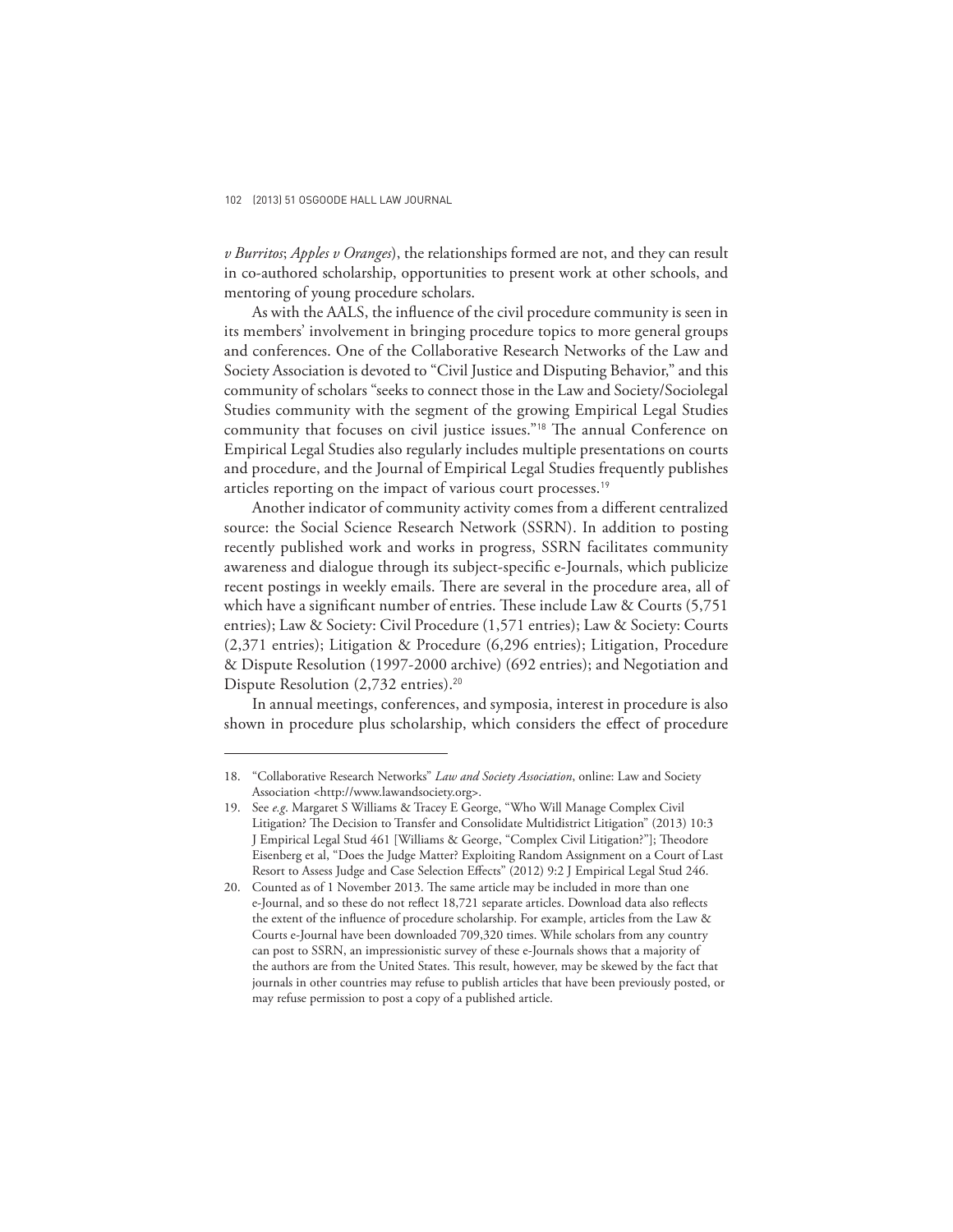on some area of substantive law. In early 2011, for example, one law journal sponsored a conference on "Civil Litigation as a Tool for Regulating Climate Change."<sup>21</sup> Cutting across legal disciplines, conferences and colloquia reflect on topics such as the impact of procedure rules governing pleadings, discovery, class actions, and summary judgment on enforcement of antitrust law, securities law, civil rights law, consumer law, and patent law.

Other support structures reflect the work of individuals who have created venues for community conversation. There are, for example, at least three procedure-related blogs written by and for the civil procedure scholarly community (as well as interested lawyers, judges, and law students): Civil Procedure & Federal Courts Blog,<sup>22</sup> Federal Civil Practice Bulletin,<sup>23</sup> and Mass Tort Litigation Blog.<sup>24</sup> The influence of these conversations on scholarship can be seen in the increasing tendency to cite them in law review footnotes.<sup>25</sup>

Individual professors, with the support of their law schools and often of their school's law journal, also organize conferences or symposia on procedure-related topics. For example, in one recent period of a year or so, proceduralists at multiple law schools have organized symposia to analyze the US Supreme Court's problematic new pleading standards, $26$  two more to discuss the allocation of legislative power between state and federal governments,<sup>27</sup> as well as two on aggregate litigation,<sup>28</sup> with others on procedural reform generally, US

<sup>21.</sup> James R May, "Civil Litigation as a Tool for Regulating Climate Change" (Paper delivered at the Valparaiso School of Law, Valparaiso University, 18 February 2011), (2012) 46:2 Val U L Rev 357.

<sup>22.</sup> *Civil Procedure & Federal Courts Blog*, online: <http://lawprofessors.typepad.com/civpro>.

<sup>23.</sup> *Federal Civil Practice Bulletin*, online: <http://federalpracticebulletin.blogspot.ca>.

<sup>24.</sup> *Mass Tort Litigation Blog*, online: <http://lawprofessors.typepad.com/mass\_tort\_litigation>.

<sup>25.</sup> See *e.g.* Hillel Y Levin, "*Iqbal, Twombly,* and the Lessons of the *Celotex* Trilogy" (2010) 14:1 Lewis & Clark L Rev 143 at 144-45, n 6 and n 8.

<sup>26.</sup> Justin Kirk Houser, "Reflections on *Iqbal*: Discerning Its Rule, Grappling with Its Implications" (Paper delivered at the Dickinson School of Law, Penn State University, 26 March 2010) (2010) 114:4 Penn St L Rev 1143; Edward Brunet, "Pondering *Iqbal*" (Paper delivered at the Lewis & Clark Law School) (2010) 14:1 Lewis & Clark L Rev 1.

<sup>27.</sup> Jay Tidmarsh, "Erie Under Advisement: The Doctrine After Shady Grove" (2011) 44:4 Akron L Rev 897; Patrick J Borchers, "Symposium on *Shady Grove Orthopedic Associates v Allstate Insurance*: A Collection of Opinions" (2010) 44:1 Creighton L Rev 1.

<sup>28.</sup> Manuel A Gomez & Deborah R Hensler, "The Globalization of Collective Litigation" (4th International Conference on the Globalization of Collective Litigation, Lecture delivered at the Florida International University College of Law, 10 December 2010), [unpublished]; Roger H Transgrud, "Aggregate Litigation: Critical Perspectives" (Paper delivered at the George Washington University Law School, 12 March 2010), (2011) 79:2 Geo Wash L Rev 293; Mike Allen & Tom Metzloff, "Evolution or Revolution? American Civil Procedure in the 21st Century" (Paper delivered at the Southeastern Association of Law Schools Annual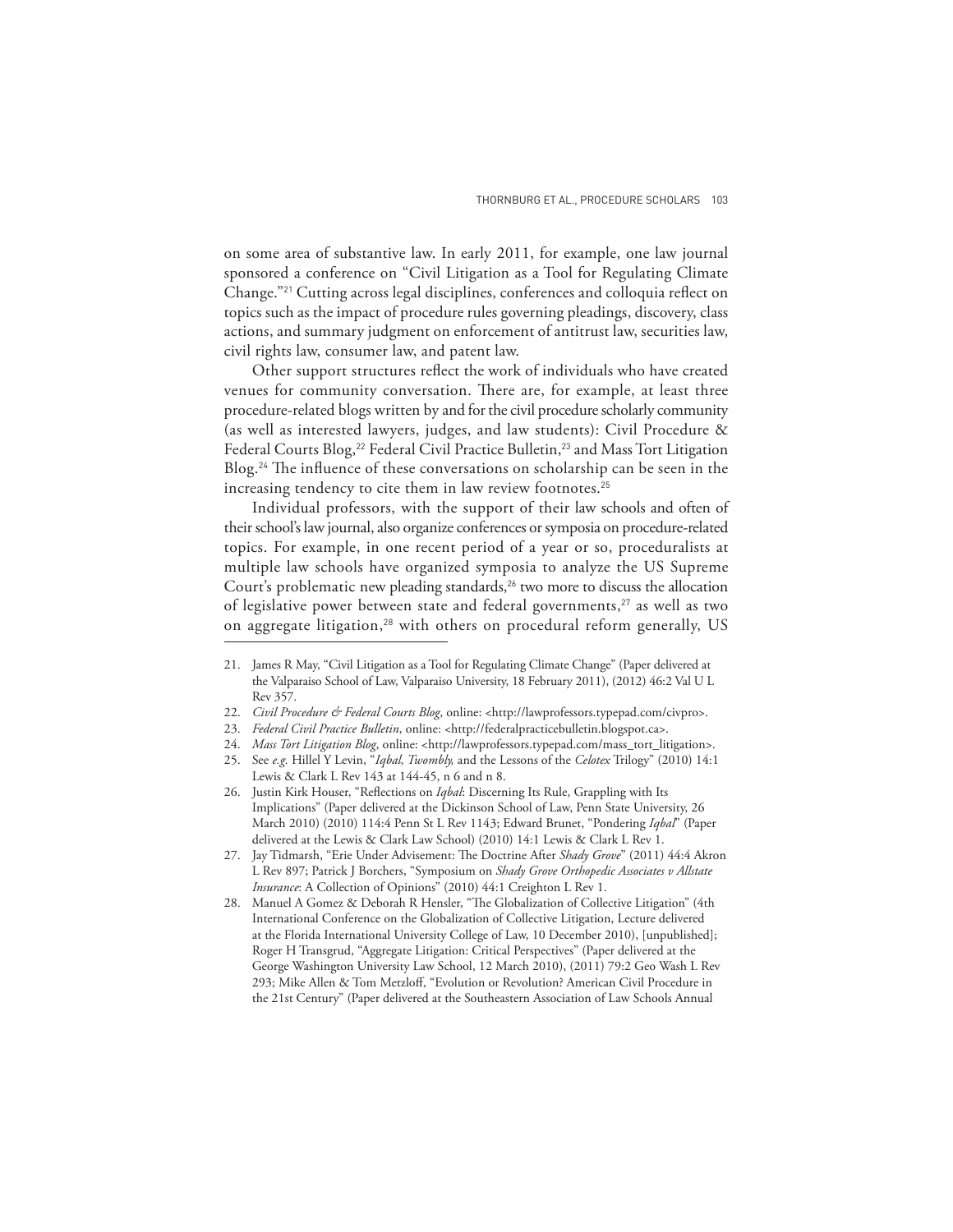court structure, $29$  and on the twenty-fifth anniversary of the landmark article, "Against Settlement."<sup>30</sup>

Civil procedure scholars were also significant contributors to a conference designed to help guide the Advisory Committee on the Federal Rules of Civil Procedure in grappling with the challenge of making rules to govern modern litigation.<sup>31</sup> And proceduralists frequently present their works in progress to faculty colloquia at other schools, at the invitation of fellow procedure scholars or other academics who find their work important and interesting.

The US civil procedure community also reaches out to its global siblings through both institutionalized and individual efforts. The American Law Institute's joint project with UNIDROIT, resulting in the Transnational Rules of Civil Procedure, involved the collaboration of proceduralists from many nations.<sup>32</sup> International conferences on comparative procedure, aggregate litigation, court collaboration, online dispute resolution, court costs, and litigation financing are only a few examples of the ways in which the scholarly community in the United States both demonstrates its own existence and is enriched by interactions with procedure

Meeting, Hilton Head, South Carolina, 24 July 2011), [unpublished].

<sup>29.</sup> See *e.g.* Mark R Kravitz, "Civil Justice Reform: A Symposium" (2010) 87:2 Denv UL Rev 213; S.L. Strong, "Border Skirmishes: The Intersection Between Litigation and International Commercial Arbitration" (Paper delivered at the Center for the Study of Dispute Resolution, University of Missouri School of Law, 21 October 2011), (2012) 2012:1 J Disp Resol 1; Suja A Thomas "Symposium: Originalism and the Jury" (Paper delivered at the Ohio State University, 17 November 2009), (2010) 71:5 Ohio St LJ 883; the Association of American Law Schools "Weighing in on Wal-Mart: The Implications of *Dukes v Wal-Mart* for the Future of Employment Discrimination and Class Action Law" (Panel discussion delivered at the Association of American Law Schools annual meeting, San Francisco, 7 January 2011) [unpublished].

<sup>30.</sup> Howard Erichson, "*Against Settlement*: 25 Years Later" (Paper delivered at the Fordham Law School, Fordham University, 3 April 2009), (2009) 78:3 Fordham L Rev 1117.

<sup>31.</sup> For the conference agenda and information on the Advisory Committee, see US Courts, *2010 Civil Litigation Conference*, online: <http://civilconference.uscourts.gov>. For a fuller discussion of the relationship between the procedure community and procedural reform, see also Walker et al, "Thoughtful Practitioners," *supra* note 7.

<sup>32.</sup> See *e.g.* "ALI/UNIDROIT Principles of Transnational Civil Procedure" *International Institute for the Unification of Private Law*, online: ALI / UNIDROIT <http://www.unidroit.org>. See e.g. Geoffrey C Hazard, Jr et al, "Principles and Rules of Transnational Civil Procedure: Introduction to the Principles and Rules of Transnational Civil Procedure" (2001) 33:3 NYUJ Int'l L & Pol 769; Carla Crifò, "Book Review, The Future of Transnational Litigation: English Responses to the ALI/UNIDROIT Draft Principles and Rules of Transnational Procedure" (2004) 23:3 CJQ 421; Louis F Del Duca, "Globalization of Civil Procedure— The ALI & UNIDROIT Principles and Rules of Transnational Civil Procedure Symposium: Introduction" (2006) 25:2 Penn St Int'l L Rev 495.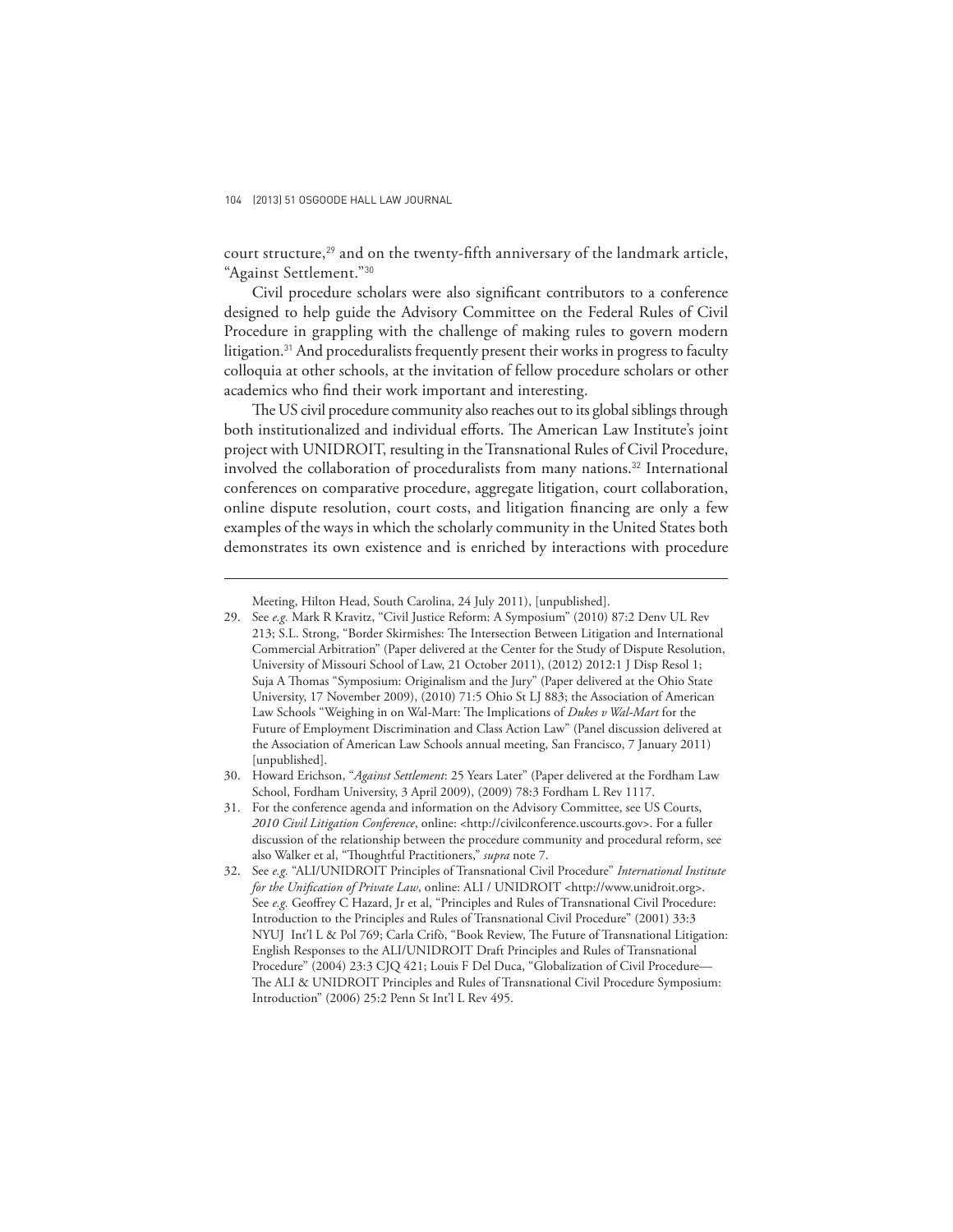scholars from other countries. These group activities as well as academic visits across borders allow proceduralists from different countries to come together, share ideas about fundamental concepts of civil dispute resolution, and use the resulting insights to further the conversation both in their own countries and internationally.

#### C. PROCEDURE SCHOLARSHIP

The most significant evidence of the existence of a scholarly community is, of course, the scholarship itself. Any count of procedure scholarship in the United States will be impressionistic, because the numbers are sufficiently vast to make a complete count daunting. Instruction in civil procedure has been part of US legal education virtually from the beginning,<sup>33</sup> and its teachers have been publishing books and articles for over a century.<sup>34</sup> As noted above, student-edited general law journals, which began as teaching tools but became the dominant medium for academic law publishing in the United States, exist in almost every one of the two hundred US law schools, providing outlets for the research and writing required of academic lawyers.35 What follows is therefore intended as a sketch of the quantitative and qualitative scope of procedure scholarship.

There have been hundreds of law review articles on procedure topics since their advent in the late nineteenth century. But a better sign of the health and impact of the current community of procedure scholars is recent rather than historical output. There are a few ways to try to get a snapshot view. For example, one might search the names of the most senior teachers of civil procedure (those who identify themselves in the law teachers' directory as having taught procedure for ten years or more) through a database of US law journals to see what they have published on procedure-related topics since 2005.<sup>36</sup> A search of this type done in June 2010

<sup>33.</sup> See Mary Brigid McManamon, "The History of the Civil Procedure Course: A Study In Evolving Pedagogy" (1998) 30:2 Ariz St LJ 397.

<sup>34.</sup> The very first issue of the Harvard Law Review, for example, published commentary on procedure issues such as the cost of litigation (in 1887!) and the jurisdiction of the federal trial courts. "Correspondence" (1887) 1:1 Harv L Rev 43 at 43-46.

<sup>35.</sup> While the comparative absence of peer-reviewed law journals raises important concerns, there are some ways in which the number of journals has allowed a rich and varied array of writings to flourish. See *e.g*. Michael L Closen & Robert J Dzielak, "The History and Influence of the Law Review Institution" (1996) 30:1 Akron L Rev 15; Lawrence M Friedman, "Law Reviews and Legal Scholarship: Some Comments" (1998) 75:2 Denv UL Rev 661; Ronald D Rotunda, "Law Reviews—The Extreme Centrist Position" (1986) 62:1 Ind LJ 1; Mary Beth Beazley & Linda H Edwards, "The Process and the Product: A Bibliography of Scholarship About Legal Scholarship" (1998) 49:3 Mercer L Rev 741.

<sup>36.</sup> Since these databases do not include all US journals and also omit books, chapters,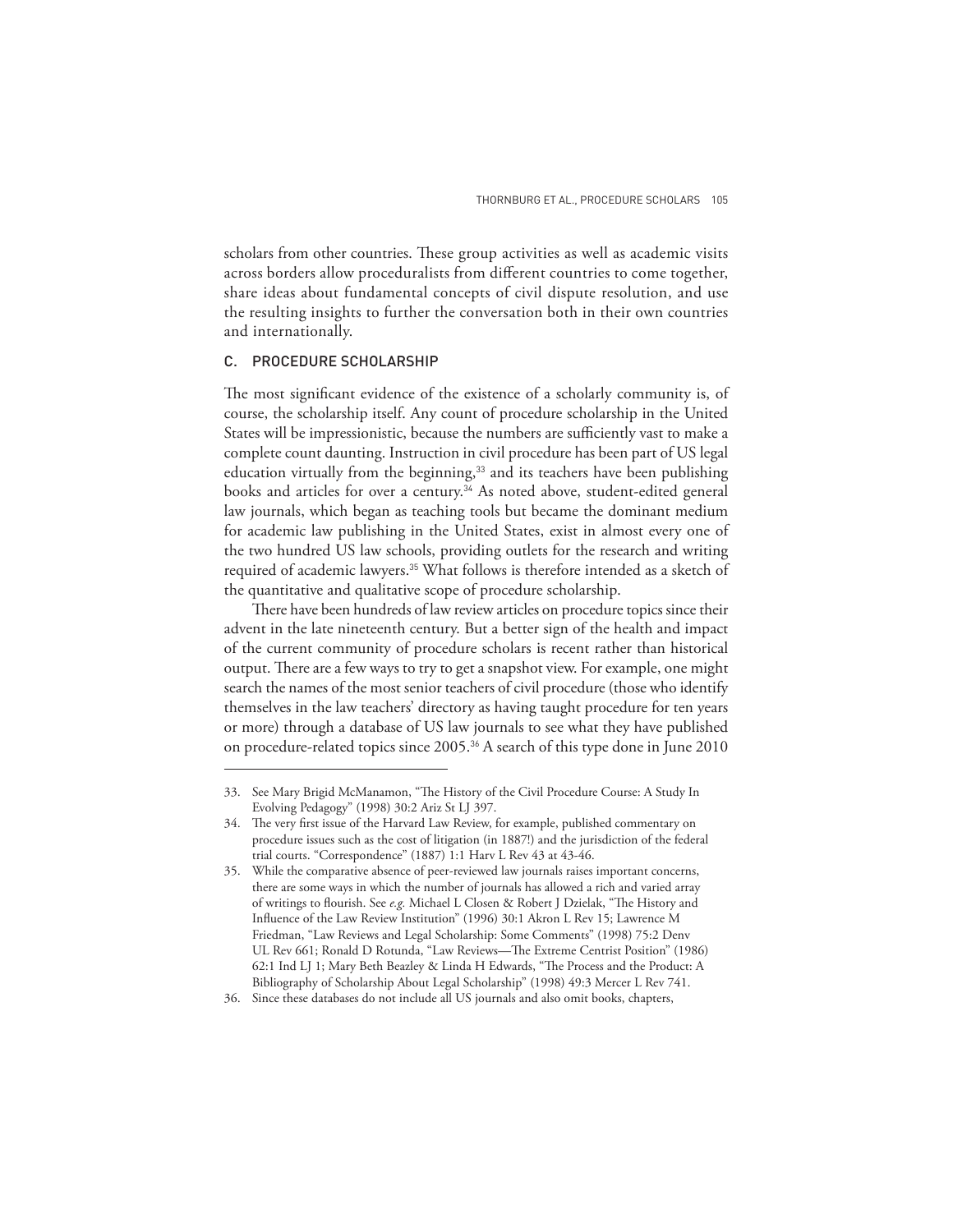produced approximately ninety-five articles, while a search of the six to ten year teachers added about sixty-five more.

Another option would be to use the "Civil Procedure Law Review" database in LEXIS. We did a natural language search for selected civil procedure terms, with results sorted by relevance, from 2005 through 1 October 2010, retrieving the first 250 items. We used an extremely conservative measure, counting only articles written by full-time faculty members, and eliminating those by students (even S.J.D. or Ph.D. students), practitioners (even if they taught as adjunct faculty), judges, and non-US academics. Even this extensive pruning resulted in a list of more than 125 articles.<sup>37</sup> Many were written by national leaders in the field, while others came from emerging scholars, and yet others from non-proceduralists exploring the impact of procedure on substantive law—all signs of a healthy scholarly community. The incomplete nature of these results is illustrated by the fact that a search only for the phrase "civil procedure" resulted in many additional articles, and the use of any of the phrases individually, or different ones (such as "cost shifting" or "attorney fees" or "jury") did the same. In addition, because the LEXIS database does not include works in progress, the extensive posting on the SSRN e-Journals, noted above, should also be considered as part of the picture.

Our estimate of 125 articles is conservative for a number of reasons. The results are limited to articles by full-time academics, which understates the extent and impact of the procedure community. Ignoring the contributions of professors from other countries discounts the energizing and productive comparative procedure conversations taking place across borders, evidenced by the publication in US journals of articles by and about procedure in other countries. Ignoring the contributions of judges and lawyers discounts the very fine articles that academically-inclined practitioners sometimes write. And ignoring students' contributions discounts the evidence student work provides that they are affected by and a part of the scholarly conversation, including hundreds of case notes and comments on procedure topics. While such a conservative count is

monographs, and others types of writings, this understates the quantity of scholarship. These findings also do not include works by authors who have taught Civil Procedure for less than five years—in some ways the group most likely to have engaged in law review scholarship.

<sup>37.</sup> See Appendix A for a list of these articles. We used the following search terms as a string of alternatives: heightened pleading, rule 8, discovery, case management, rule 16, class action, aggregate litigation, summary judgment, and civil procedure. This search method results in a number that is merely suggestive, for a number of reasons. First, going beyond the first 250 search results would have resulted in yet more articles even for this query. Second, this choice of topics eliminates other issues in civil procedure and thus other articles. Third, it ignores publications not in the LEXIS database. We offer the results, then, merely as one indicator of the flow of scholarship and not as the likely total of procedure scholarship.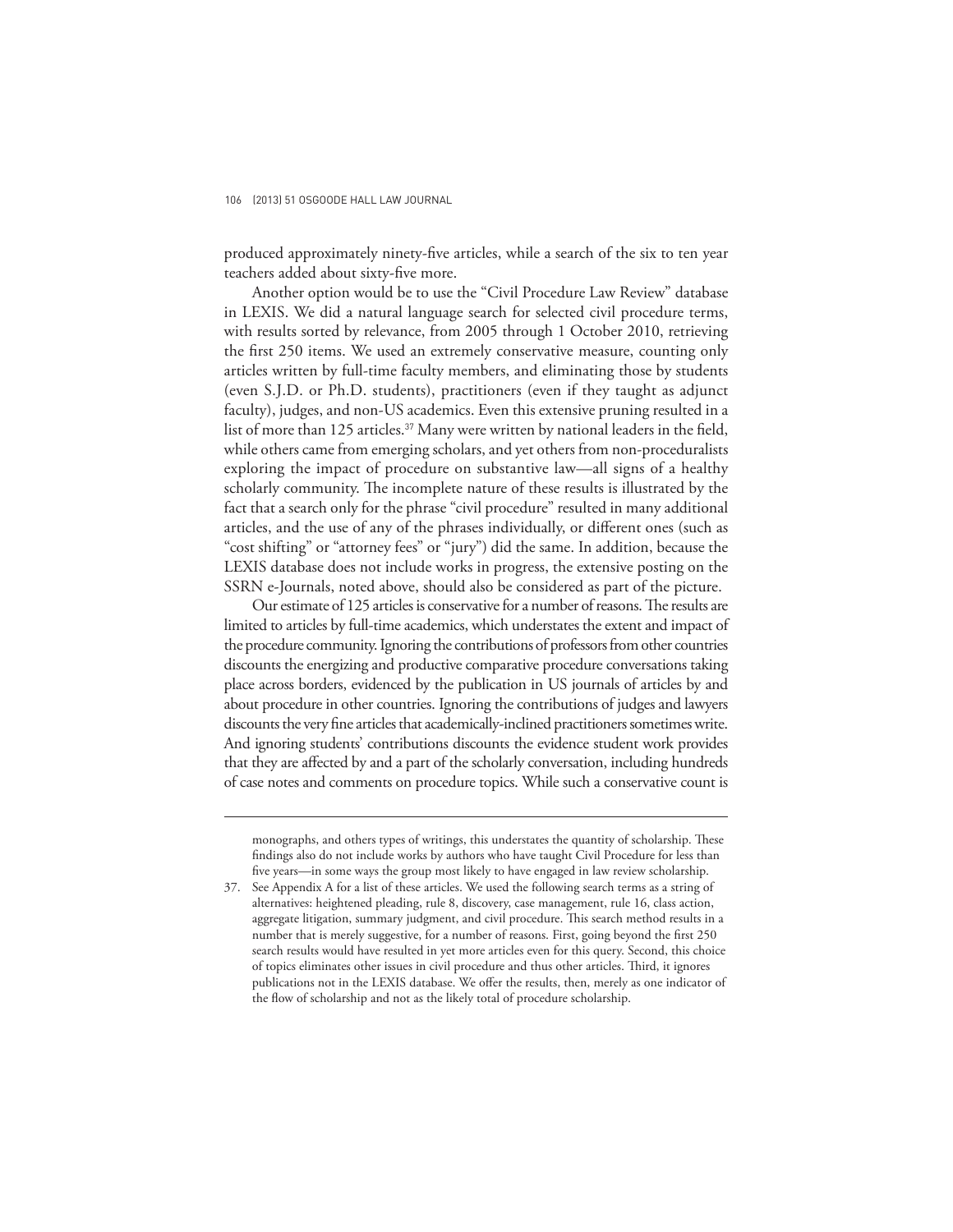sufficient to demonstrate the existence of a robust scholarly community, it nevertheless undercounts the scholarship traceable to the activities of procedure scholars.<sup>38</sup>

What types of scholarship has the community produced? The academic corpus is large and diverse. One way of considering the quality of the scholarship is to consider those works that have been the most influential in the field. An informal poll of proceduralists resulted in a list of about fifty works.<sup>39</sup> Some critically examine steps in the pre-trial process.<sup>40</sup> Others consider procedural requirements in light of their history,<sup>41</sup> while others undertake empirical examinations of the impact of procedural choices.42 Some articles take positions on the policy choices underlying a shift to case management, to a preference for settlement, and to other methods of dispute resolution.<sup>43</sup> The interdependence of procedure

43. See e.g. Owen M Fiss, "Against Settlement" (1984) 93:8 Yale LJ 1073; Trina Grillo, "The Mediation Alternative: Process Dangers for Women" (1991) 100:6 Yale LJ 1545; Carrie

<sup>38.</sup> The pruning eliminated only a few articles by non-US academics and by Ph.D./S.J.D. students and a few more by judges and practitioners. There is, in addition to the works in this database, a large body of practice-oriented writing by practitioners and judges in bar journal publications (similar to those in law society publications in other countries). The largest group of non-counted articles is student work. Generally speaking, the student staff members of US law journals are required to write one or more case notes or comments, and each journal publishes a few of them in each issue. This practice results in the publication of a large volume of student-written work, and some of it addresses procedure or procedure plus topics. We chose not to count these since the practice of publishing (or not) student work varies considerably across countries and journals and thereby introduces more variables in cross-country comparisons. It also reflects only indirectly the impact of the community of academic proceduralists on the body of procedure scholarship.

<sup>39.</sup> See Appendix B for a list of these articles and monographs. The list was compiled through a survey of participants in the Civil Procedure listserv in October 2010.

<sup>40.</sup> See *e.g*. Paul D Carrington, "Making Rules to Dispose of Manifestly Unfounded Assertions: An Exorcism of the Bogy of Non-Trans-Substantive Rules of Civil Procedure" (1989) 137:5 U Pa L Rev 2067; Edward H Cooper, "Directions for Directed Verdicts: A Compass for Federal Courts" (1971) 55:5 Minn L Rev 903; Linda S Mullenix, "Discovery in Disarray: The Pervasive Myth of Pervasive Discovery Abuse and the Consequences for Unfounded Rulemaking" (1994) 46:6 Stan L Rev 1393; Christopher M Fairman, "The Myth of Notice Pleading" (2003) 45:4 Ariz L Rev 987.

<sup>41.</sup> See *e.g*. Stephen B Burbank, "The Rules Enabling Act of 1934" (1982) 130:5 U Pa L Rev 1015; Stephan Landsman, "The Civil Jury in America: Scenes From an Unappreciated History" (1993) 44:3 Hastings LJ 579; Edward A Purcell, Jr, *Litigation and Inequality: Federal Diversity Jurisdiction in Industrial America, 1870-1958* (New York: Oxford University Press, 1992) ch 1; Stephen N Subrin, "Fishing Expeditions Allowed: The Historical Background of the 1938 Federal Discovery Rules" (1998) 39:3 BCL Rev 691.

<sup>42.</sup> See *e.g.* Wayne D Brazil, "Civil Discovery: Lawyers' Views of Its Effectiveness, Its Principal Problems and Abuses" (1980) 5:4 Am Bar Foundation Research J 787; Marc Galanter, "The Vanishing Trial: An Examination of Trials and Related Matters in Federal and State Courts" (2004) 1:3 J Empirical Legal Stud 459.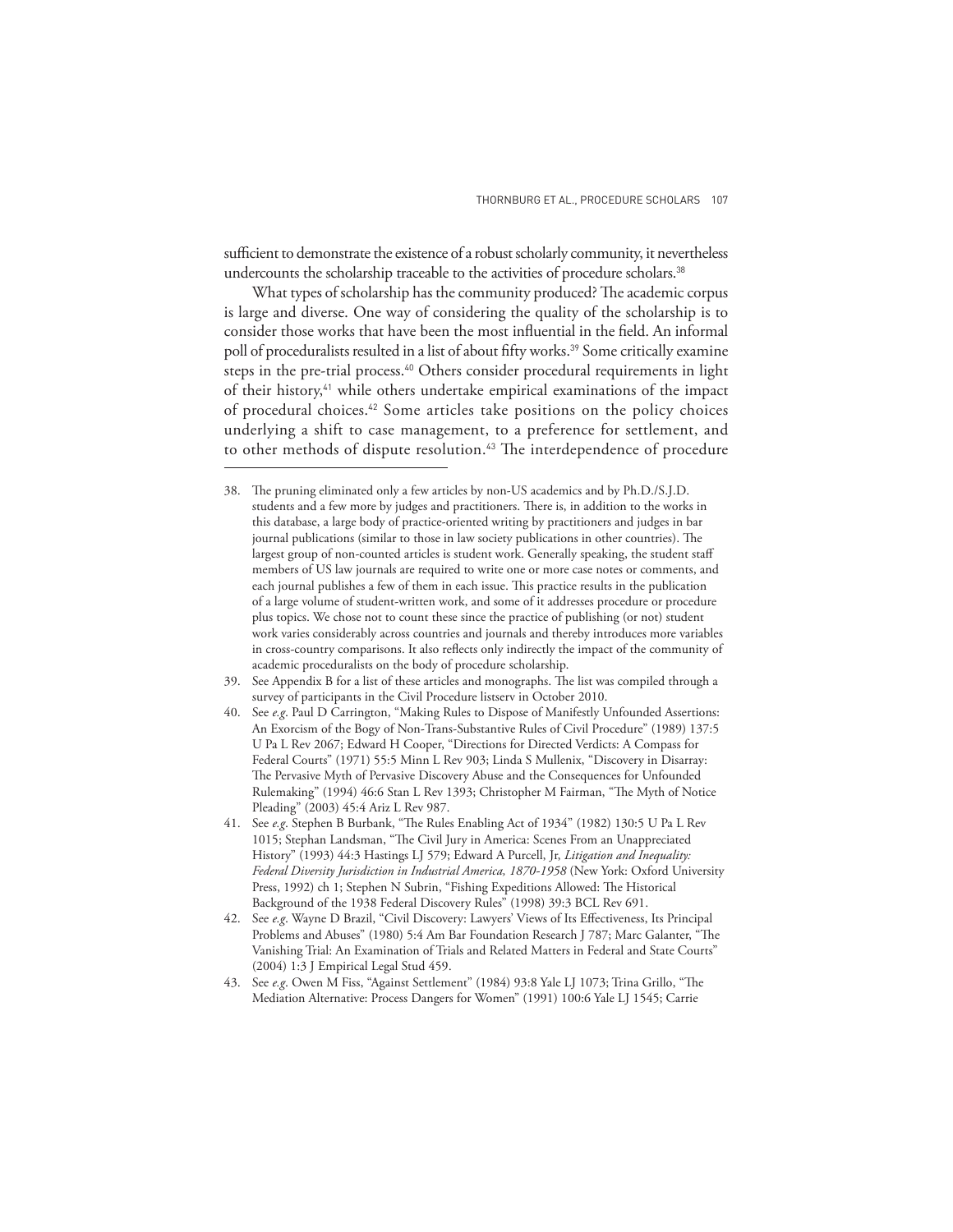and substance also means that some of the classics fall into the category of procedure plus.<sup>44</sup>

Another way to analyze the collective work of US proceduralists is to consider the many lenses through which they scrutinize the components of procedure. Some are primarily doctrinal, clearly and helpfully systematizing the operation of each rule as well as clarifying jurisdictional requirements.<sup>45</sup> Proceduralists have used the methodology of economics, <sup>46</sup> psychology,<sup>47</sup> political science, <sup>48</sup> and linguistics<sup>49</sup> in their scholarship. A range of analytic theories also make appearances: comparative law,<sup>50</sup> empirical methods,<sup>51</sup> feminist theory,<sup>52</sup> critical race theory,<sup>53</sup> and even religious concepts such as reconciliation or atonement

- 44. See *e.g*. Janet Cooper Alexander, "Do the Merits Matter: A Study of Settlements in Securities Class Actions" (1991) 43:3 Stan L Rev 497; Derrick A Bell, "Serving Two Masters: Integration Ideals and Client Interests in School Desegregation Litigation" (1976) 85:4 Yale L Rev 470; Abram Chayes, "The Role of the Judge in Public Law Litigation" (1976) 89:7 Harv L Rev 1281.
- 45. There are, for example, two must-read multi-volume treatises on federal civil procedure. See James William Moore et al, *Moore's Federal Practice* (New York: M Bender, 1948); and Charles Alan Wright, Arthur Miller & Andrew D Leipold, *Federal Practice and Procedure* (Eagan: Thomson/West, 2013).
- 46. Robert G Bone, "Agreeing to Fair Process: The Problem with Contractarian Theories of Procedural Fairness" (2003) 83:3 BUL Rev 485.
- 47. Dan M Kahan, David A Hoffman & Donald Braman, "Whose Eyes Are You Going to Believe: *Scott v. Harris* and the Problem of Cognitive Illiberalism" (2009) 122:3 Harv L Rev 837.
- 48. Th is is particularly common in studies of judicial behaviour. See *e.g.* Tracey E George, "Developing a Positive Theory of Decisionmaking on U.S. Courts of Appeals" (1998) 58:5 Ohio St LJ 1635. In addition, public choice theory, blending political science and economics, has also made inroads. See Jonathan R Macey, "Judicial Preferences, Public Choice, and the Rules of Procedure" (1994) 23:2 J Legal Stud 627.
- 49. Elizabeth G Thornburg, "Metaphors Matter: How Images of Battle, Sports, and Sex Shape the Adversary System" (1995) 10:2 Wis Women's LJ 225.
- 50. John H Langbein, "The German Advantage in Civil Procedure" (1985) 52:4 U Chicago L Rev 823.
- 51. Marc Galanter, "Reading the Landscape of Disputes: What We Know and Don't Know (and Think We Know) About Our Allegedly Contentious and Litigious Society" (1983) 31:1 UCLA L Rev.
- 52. Elizabeth M Schneider, "Gendering and Engendering Process" (1993) 61:4 U Cin L Rev 1223.
- 53. Roy L Brooks, "Critical Race Theory: A Proposed Structure and Application to Federal

Menkel-Meadow, "Pursuing Settlement in an Adversary Culture: A Tale of Innovation Co-Opted or 'The Law of ADR' (1991) 19:1 Fla St UL Rev 1; Judith Resnik, "Managerial Judges" (1982) 96:2 Harv L Rev 376; Frank EA Sander, "Varieties of Dispute Processing" in A Leo Levin & Russell R Wheeler, eds, *The Pound Conference Perspectives on Justice in the Future* (St Paul, Minnesota: West, 1979) at 65.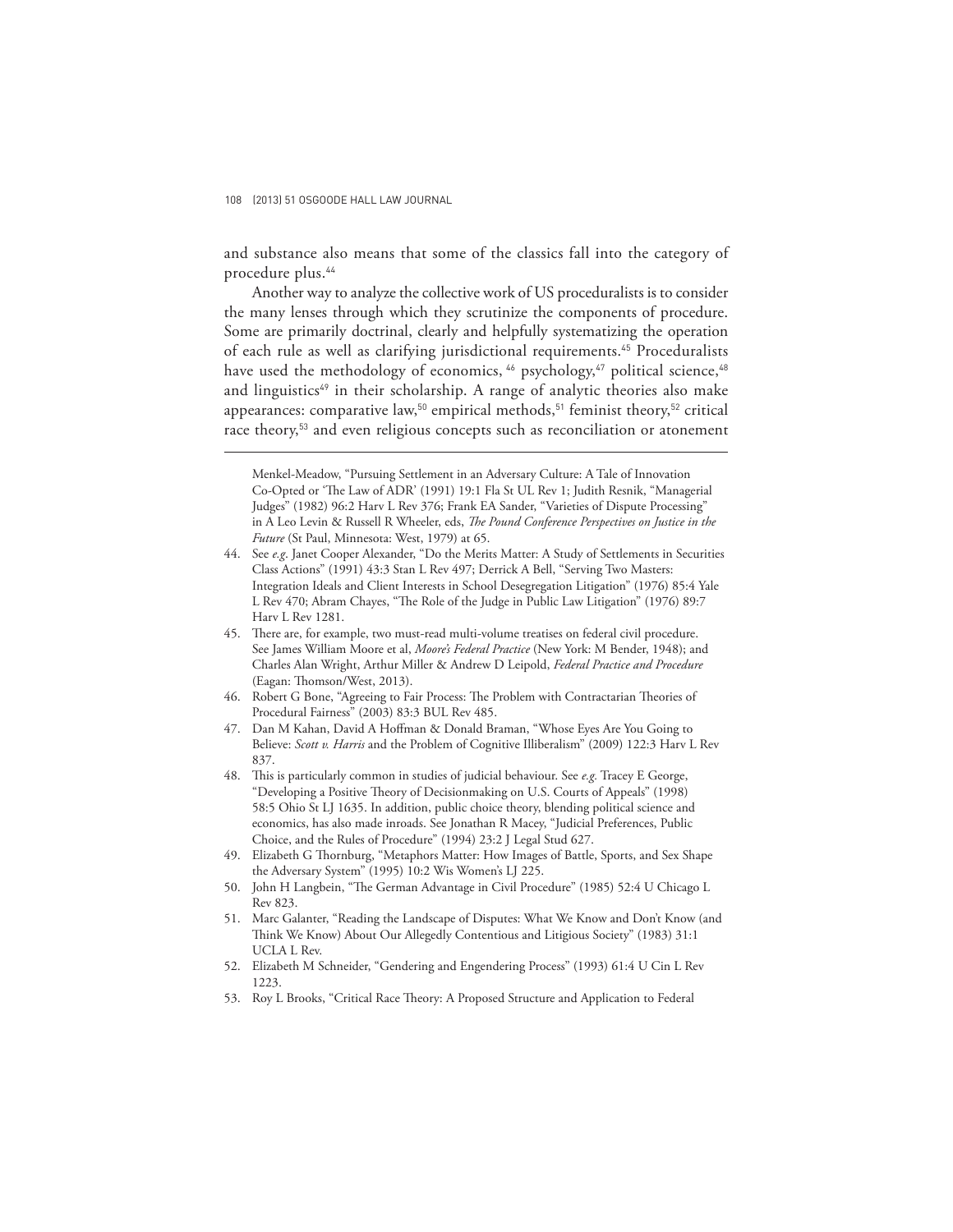are used to analyze litigation.<sup>54</sup> This diversity of viewpoints helps illustrate the possibilities of civil procedure as an academic pursuit when conditions are right to help it grow and thrive.

However the vitality of the community of proceduralists in the United States is measured, the evidence is that it represents a thriving scholarly community in the legal academy. This is in no small measure attributable to the country's strong commitment to teaching procedure as a required academic subject in law schools. From that foundation spring multiple advanced procedure courses, large numbers of teacher-scholars, and extensive networks of support, all of which reinforce the community's important work shedding light on the workings of the civil justice system.

## III. CANADA

#### A. A MULTI-DIMENSIONAL COMMUNITY

The legal academy in Canada (excluding Quebec) is proportionately smaller than in any of the other four common law countries discussed in this article (the United States, England/Wales, and Australia) because Canada has the smallest number of law schools, law students, and legal academics.55 Accordingly, it should not be surprising to learn that there are less than a handful of academics in Canada who would likely identify themselves as purely "proceduralist" scholars. Procedure has generally been regarded as a compulsory law school subject in Canada in all common law, English-speaking law schools except two.<sup>56</sup> This is despite the fact that the regulators of the legal profession have not mandated a stand-alone civil

Pleading" (1994) 11:1 Harv BlackLetter LJ 85.

<sup>54.</sup> Andrew W McThenia & Thomas L Shaffer, "For Reconciliation" (1985) 94:7 Yale LJ 1660.

<sup>55.</sup> See Knutsen, "Teaching," *supra* note 2.

<sup>56.</sup> The University of British Columbia Faculty of Law and the University of Saskatchewan College of Law offer Civil Procedure as an elective upper year course. See University of British Columbia, "J.D. First Year Curriculum," online: <http://www.law.ubc.ca/>; and University of Saskatchewan, "Upper Year Courses," online: <http://law.usask.ca>. However, it has for many years been the practice among the remaining twelve common law Canadian law schools to require students to complete a course in civil procedure before graduation. There is no indication that this would shift despite the fact that the most recent report of the Federation of Law Societies of Canada attempting to define national standards for an "approved" Canadian law degree does not specifically mention Civil Procedure among its compulsory law school competencies. It does, however, mention "administration of the law in Canada" as a compulsory competency, within which Civil Procedure certainly might fit. See "Task Force on the Canadian Common Law Degree—Final Report" *Federation of Law*  Societies of Canada (October 2009), online: <http://www.flsc.ca> ["Task Force"].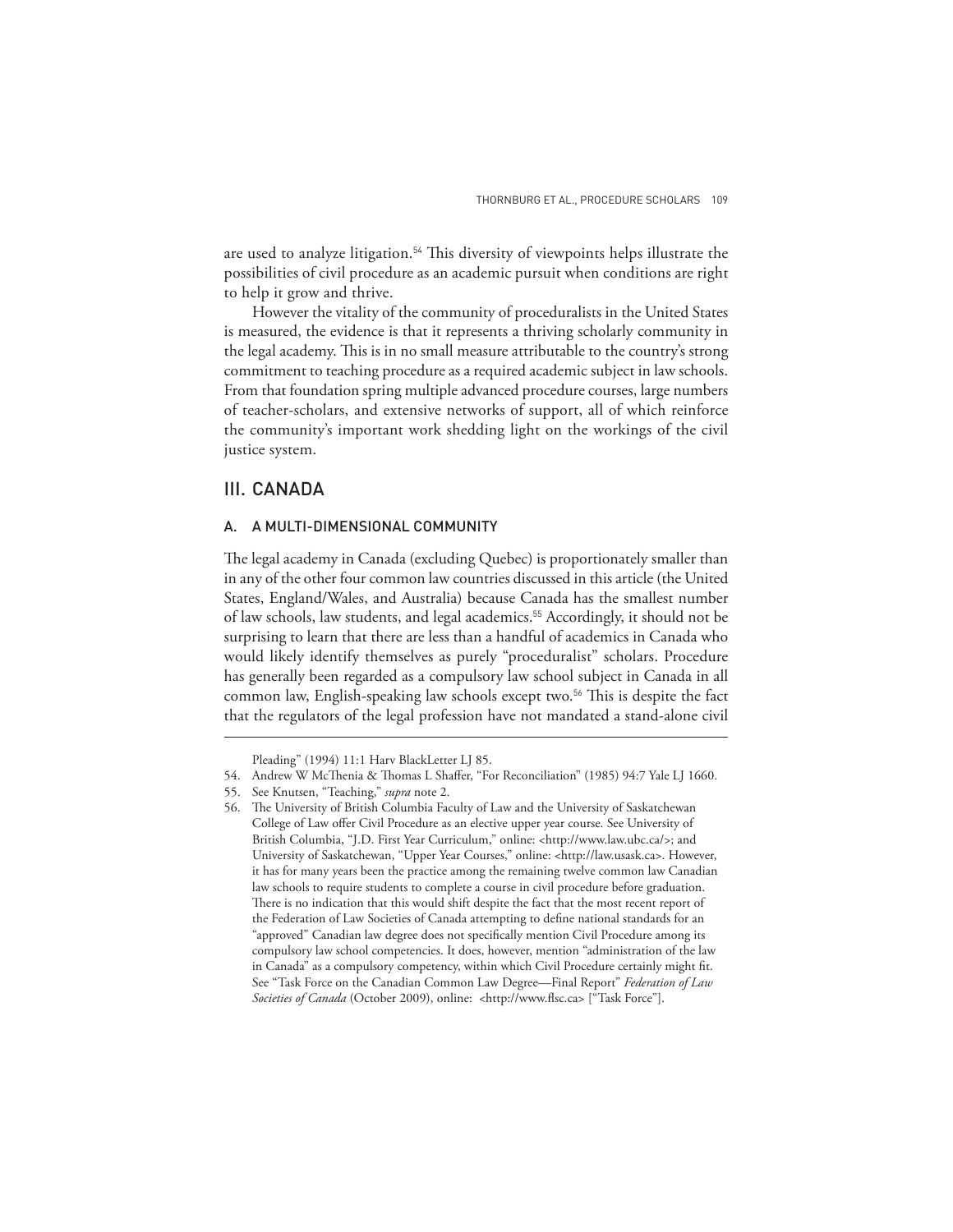procedure course for Canadian law schools, nor is it listed as a required competency for entry to the legal profession.<sup>57</sup> Civil Procedure is also taught in the upper-year curriculum in all but two law schools.<sup>58</sup> Procedure has historically been taught by an equal mix of full-time academic faculty members and adjunct faculty members from the legal profession.<sup>59</sup> There is likely a general aspiration among Canadian law schools that all mandatory courses be taught by full-time academics, but this goal appears to be rarely achieved with respect to Civil Procedure courses in most law schools.

Why this situation exists is a mystery. Perhaps it is because, in the predominant Canadian context at present, there is an expectation that the typical civil procedure course should include at least some rules-focused or practical component in addition to more doctrinal and theoretical components. This can be a challenge to pull off for an instructor whose academic focus is not, at least in part, civil procedure. One must become familiar with the latest permutation of the applicable civil rules and procedural reforms.<sup>60</sup> The requirement of currency demands a degree of up-tothe-moment technical precision that may not be demanded in other areas of law teaching. Why and how pleadings operate, for example, requires some technical knowledge about what pleadings look like and how they are drafted. Few tort law teachers may have actually represented a client in a tort claim but such experience is not prerequisite to successfully teaching torts in the Canadian context.

The situation may be a bit different for civil procedure. The demands of teaching civil procedure may be evidenced by law schools' utilization of adjunct instructors who typically have immediate and ongoing civil litigation

<sup>57.</sup> The Federation of Law Societies of Canada is in the process of implementing standards for an approved law degree in Canada. The standards are detailed in the Federation's "Final Report: Task Force on the Canadian Common Law Degree" (*ibid*). An approved Canadian law degree program must ensure graduates fulfi l various competency requirements. Competency in procedural aspects of Canadian law is not currently listed as a required "competency" (though competency in "the administration of the law in Canada" is listed at page ten of the report and may well be broad enough to include procedural aspects of the administration of the law) (*ibid* at 10).

<sup>58.</sup> Osgoode Hall Law School and the University of Toronto Law School teach "Legal Process" as a part of the required first year curriculum. See Osgoode Hall Law School "Required Courses," online: <http://www.osgoode.yorku.ca>; and University of Toronto Faculty of Law "Program Requirements," online: <http://www.law.utoronto.ca>.

<sup>59.</sup> See Part III B-C below, for more on this topic.

<sup>60.</sup> For example, Ontario's Rules of Civil Procedure were recently overhauled in 2009 by Ontario's Civil Rules Committee as a result of a sweeping review of the civil justice system written by Coulter M Osborne J, QC. See "Civil Justice Reform Project" *Ontario: Ministry of the Attorney-General* (November 2007), online: Civil Rules Committee <http://www. attorneygeneral.jus.gov.on.ca>.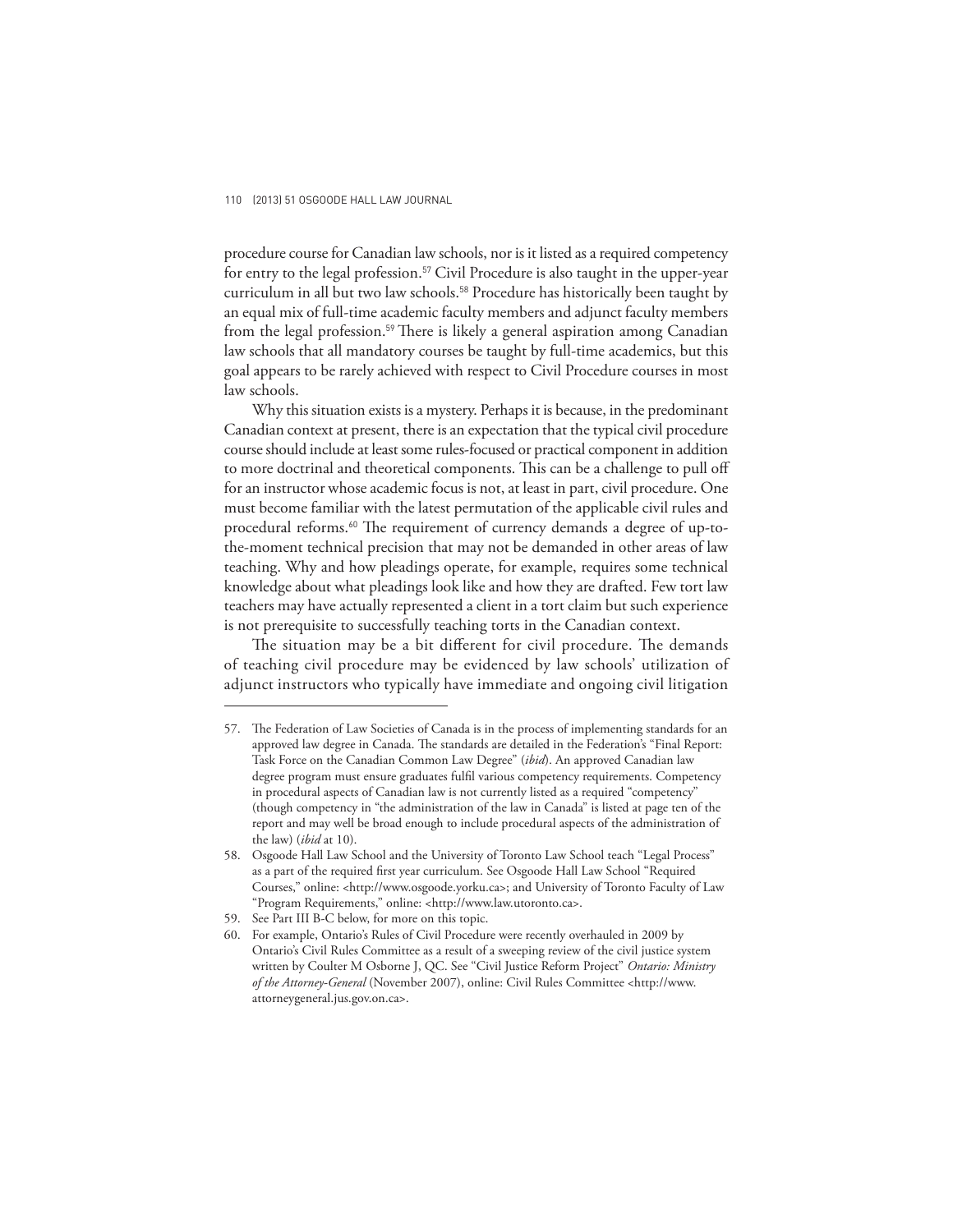experience. Even those full-time faculty members who teach civil procedure in Canada have typically had (or continue to have) some practical experience in civil litigation that enables them to convey the subject with the immediacy and technical precision it demands. Historically, when Canadian law schools hire legal academics, there has been greater emphasis placed on advanced law degrees than on experience in practice. Accordingly, the need for practical expertise to convey procedure as taught in most Canadian law schools has tended to reinforce the use of adjunct faculty to teach procedure.

Increasingly, however, procedure courses are being offered by full-time members of the academy. This is largely a group of scholars who identify themselves as having a strong academic interest in procedure but also a strong academic interest in another subject as well, which may or may not be obviously related to procedure. Even if civil procedure is not what a teacher describes as his or her "core area," the fact that it is taught as an academic subject can influence scholarship in the field. Furthermore, the fact that many teachers' core areas of academic interest are concentrated elsewhere appears to have shaped the growth of the community of proceduralists in Canada. One might describe this academic community as focused on procedure plus. Because the interests of Canadian proceduralists are often multi-disciplinary, the vibrancy of the differing scholarly approaches to the topic may well act as a better buttress for maintaining the Canadian procedure community than any procedure-related institutions that exist.

There are, in fact, very few Canadian procedure-related institutional supports for the academic study of procedure. Those that do exist are concentrated predominantly on access to justice issues for middle class or disadvantaged litigants. The Canadian Forum on Civil Justice,<sup>61</sup> for example, is perhaps the largest, and concentrates its efforts on organizing research about the civil justice system and the public, including the plight of self-represented litigants, the costs of civil justice, and the communication barriers in accessing the justice system. It partners with Canadian academics to assist with this research. Provinces have various law reform commissions, which may from time to time examine topics of a procedural nature. Provincial governments may also commission specific studies to address a procedural problem. The studies are most often targeted at specific access to justice issues, such as the recent study in Ontario on Ontario Civil Legal Needs.<sup>62</sup> Legal academics are often appointed the researchers for these projects.

<sup>61.</sup> See Canadian Forum on Civil Justice, online: <http://www.cfcj-fcjc.org/>.

<sup>62.</sup> See Ontario Civil Legal Needs Project Steering Committee, "Listening to Ontarians: Report of the Ontario Civil Legal Needs Project" (May 2010), online: <http://www.lsuc.on.ca>.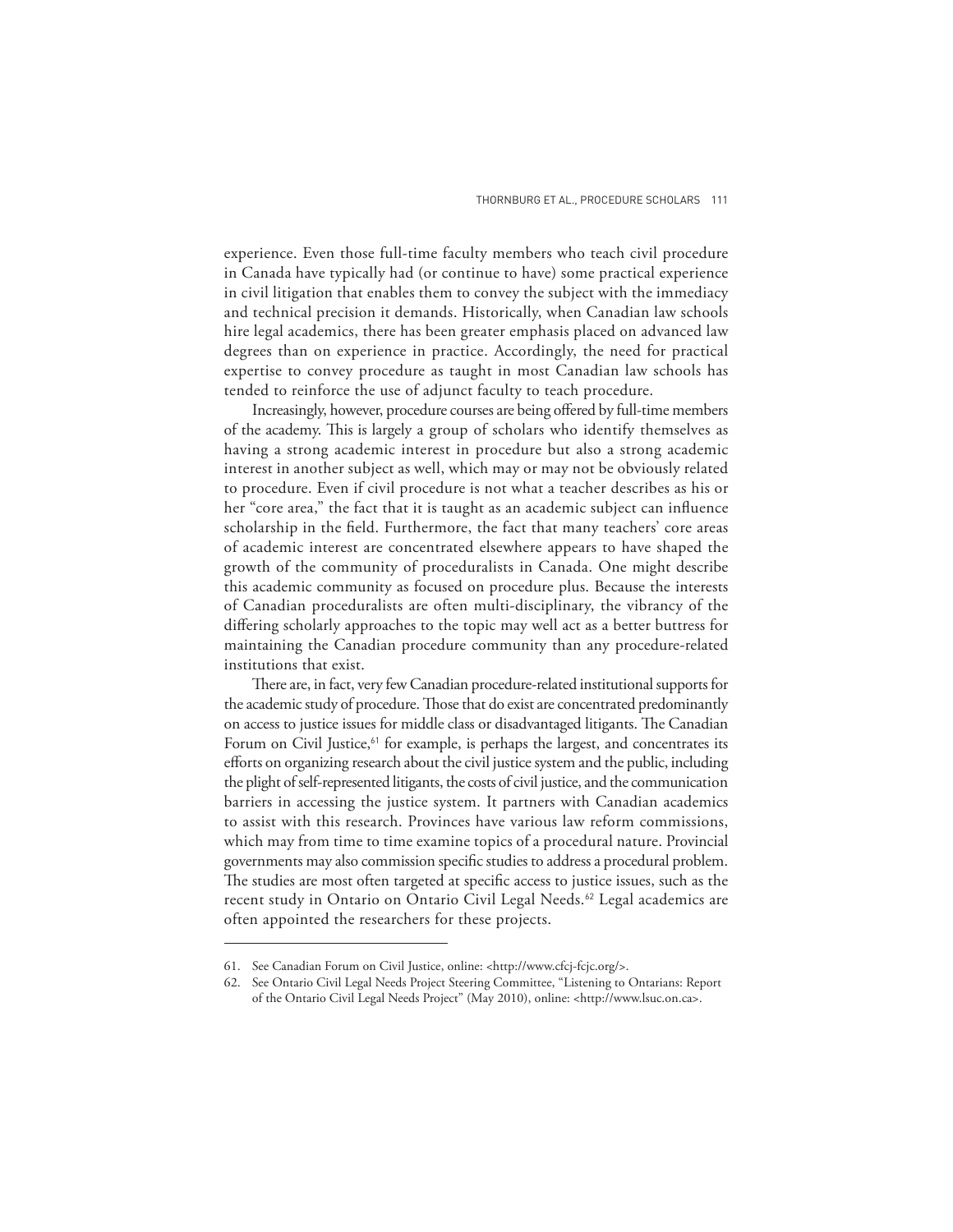As in the United States, there is a symbiotic relationship between teaching procedure and pursuing scholarly inquiry about procedural issues. There is a strong correlation between scholarly interests and the content of a procedure course, and the teaching climate for civil procedure in Canada has tracked a renewed rise in varied scholarly focus on civil procedure. In the past, civil procedure courses were often rules-based and often dealt mostly with doctrinal, practical issues. Today's civil procedure course often also includes international and global issues, is taught with a perspective of civil procedure as a process or system, and often also contains ethical or professionalism components.<sup>63</sup> Again, much of this may be traced to the fact that Canadian legal academics often combine the study of procedure with the study of another area of law.<sup>64</sup> Linking procedural study to that academic's interest in international, public law, or legal ethics topics enriches the learning environment and, at the same time, creates a diverse set of approaches to teaching civil procedure in Canadian law schools.

The content of the course, in turn, supports the further development of a body of writing that considers procedure through various theoretical lenses. Teaching global, systemic, and professional issues embedded within the study of civil procedure prompts law teachers to find ways to convey and apply complex theoretical issues in an accessible form for students. This, in turn, furthers scholarly inquiry and sharpens academic acumen. Having to explain not only the "what" questions of civil procedure but also the "why," "how," and "why not" questions often inspires further scholarship. Indeed, classroom discussions can be fertile sources of ideas for future study.

#### B. PURE PROCEDURE SCHOLARSHIP

There is no imposed formal ranking of scholarly outlets that dictates where a Canadian legal scholar should publish his or her work. Although there may be informal norms, these tend to dissipate as one develops a scholarly reputation. Thus,

<sup>63.</sup> An example is the co-authored standard Canadian civil procedure text edited by Janet Walker. See Janet Walker et al, *The Civil Litigation Process*, 7th ed (Toronto: Emond Montgomery, 2010). This book is co-authored by procedural academics from six law schools across Canada and includes chapters on professionalism, highlights global procedural issues in a comparative context, and has a strong litigation-as-system focus, particularly with materials on mediation and case management.

<sup>64.</sup> For example, Professor Janet Walker of Osgoode Hall Law School is a leading national expert not just in civil procedure but also in conflict of laws, as the co-author of the leading Canadian treatise on the subject. See JG Castel & Janet Walker, *Castel and Walker: Canadian Conflict of Laws*, 6th ed (Markham: LexisNexis Butterworths, 2005).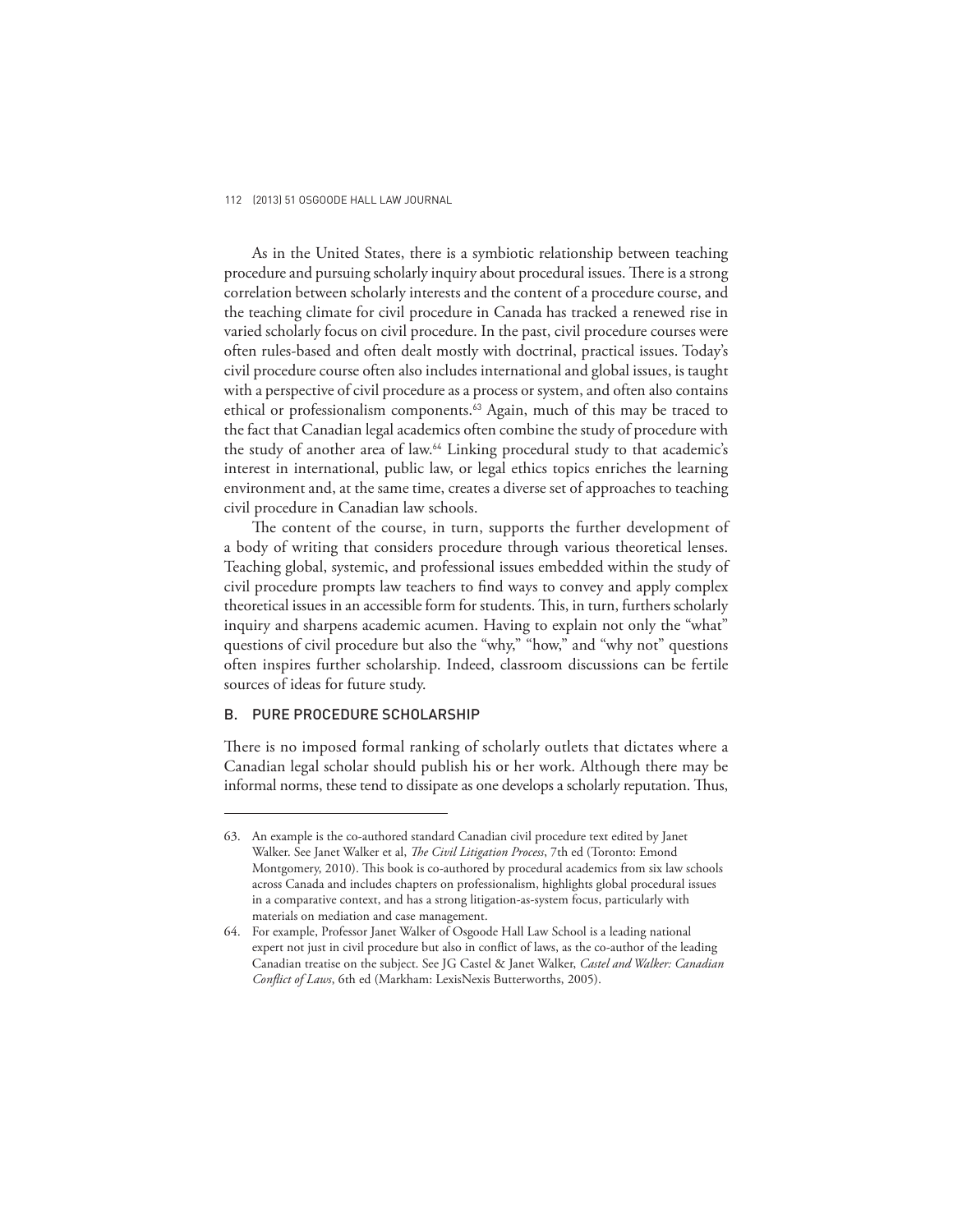where to publish becomes negligible at a certain stage in a scholar's career. For the branch of procedure scholarship focused on the functional aspects of procedure, it can be advantageous to include practitioner/adjuncts in the academic community. Canadian civil procedure scholarship is generated by a small but dynamic corps of scholars who benefit from the strong ties between the academy and the practising bar in Canada, particularly in procedural matters. Lawyers and judges read procedural scholarship. Courts, particularly appellate courts, cite to academic writing in their judgments.<sup>65</sup> Many legal academics maintain solid relationships with the practising bar in a variety of ways: through participating in continuing legal education initiatives, through judicial education programs, through law reform committees and procedural rules committees at a variety of levels, and through consulting on actual cases with practising lawyers. Historically, the academy and the practising bar in Canada enjoyed a mutually beneficial relationship. While this relationship may have been somewhat eroded in other areas of law in Canada, it continues to be vibrant in procedural law.

Scholarly writing on purely procedural issues is, however, somewhat limited. Publication outlets for Canadian procedural scholarship are few. There are about a dozen Canadian law school peer-reviewed generalist law reviews, which publish two to four issues per year. Submissions on procedural law must compete with other submissions touching on all subjects. The peer-review process is blind and publication is not limited to full-time academic authors. There are a number of academically-inclined legal practitioners who also submit articles for publication in these law school law reviews. This has resulted in many superbly written procedural law review articles from not only authors who are full-time academics but from authors in the practising bar as well. The Canadian Bar Review, a peer-reviewed generalist journal with a strong academic focus, also publishes the occasional procedural article. Few specialty law reviews consider procedural topics, with the exception of the peer-reviewed Canadian Business Law Journal, which often

<sup>65.</sup> A 2003 Supreme Court of Canada case relied on Garry D Watson's article on duplicative litigation. See *Toronto (City) v Canadian Union of Public Employees Local 79*, 2003 SCC 63 at para 23, [2003] 3 SCR 77, citing Garry D Watson, "Duplicative Litigation: Issue Estoppel, Abuse of Process and the Death of Mutuality" (1990) 69:4 Can Bar Rev 623. As well, a 2010 Ontario Court of Appeal case relied on a number of Janet Walker's writings about jurisdiction. See *Van Breda v Village Resorts Ltd*, 2010 ONCA 84 at paras 54-55, 78, [2010] OJ 402 citing Janet Walker "Muscutt Misplaced: The Future of Forum of Necessity Jurisdiction in Canada" (2009) 48:1 Can Bus LJ 135 [Walker, "*Muscutt* Misplaced"]; Beyond Real and Substantial Connection: The *Muscutt* Quintet" in T Archibald & M Cochrane, eds, *Annual Review of Civil Justice,* 2d ed (Toronto: Carswells, 2003) 61; Janet Walker "Must There be Uniform Standards for Jurisdiction Within a Federation?" (2003) 119:4 Law Q Rev 567.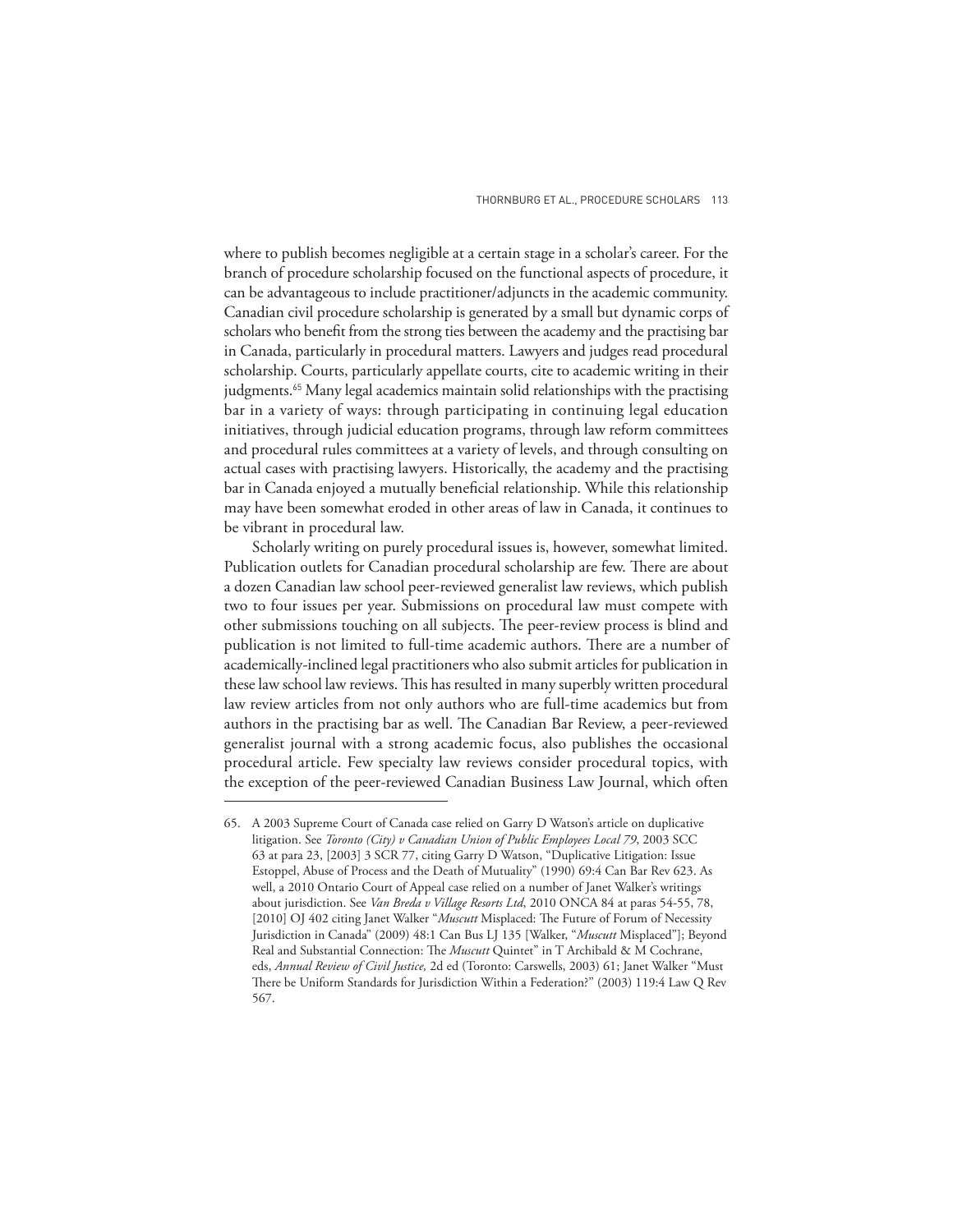publishes academic pieces as well as some practitioner-oriented writing. A few other practice-oriented law reviews such as the Canadian Class Action Review and the Advocates Quarterly specialize in procedural matters, and the topical reporter Carswell's Practice Cases occasionally includes case notes.

However, a scholarly article in one of these practitioner-oriented journals can have remarkable impact on the law and procedural thinking, as these journals are widely read by courts, lawyers, and academics alike.<sup>66</sup> Because the Canadian legal publishing market is small, experienced readers know where to look for material. This has the effect of raising the level of sophistication of the discourse in many practitioner-oriented journals. Practitioner-published pieces in any of the above publication outlets can be of high quality and very influential, even if not written by a full-time academic in an academic peer-reviewed publication. By the same token, academic authors writing about procedural law benefit from the high-quality discourse from the practising bar.

#### C. THE SCHOLARSHIP OF "PROCEDURE PLUS"

Because Canadian procedural writing is largely driven by the procedure plus model, it is difficult to track the precise output of procedural scholarship in Canada. Clearly, though, there are fascinating articles published each year that have, as one component, an important procedural contribution.<sup>67</sup> The procedure plus approach fosters procedural literacy among the larger community of Canadian scholars who also contribute, if indirectly, to the scholarly corpus of procedural writing. They may do so by writing about issues in international law that have a procedural aspect, or about professional ethics where a procedural element is at the heart of the debate (*e.g.*, the ethics around solicitor-client privilege). Although there are less than a handful of Canadian academics in the eighteen common law, English-speaking law schools who would identify themselves as purely "proceduralists," there are

<sup>66.</sup> See *e.g. Pro-Swing Inc v ELTA Golf Inc*, 2006 SCC 52, [2006] 2 SCR 612 at para 17. This relied on Jeff Berryman, "Cross-Border Enforcement of Mareva Injunctions in Canada" (2005) 30:4 Advocates' Q 413 ; see also *Chilian v Augdome Corp* (1991), 78 DLR (4th) 129, 2 OR (3d) 696 (Ont CA) at para 57. This relied on Joan M Gilmour, "The Right to a Certificate of *Lis Pendens*" (1983) 4:3 Advocates' Q 280.

<sup>67.</sup> See *e.g.* Trevor CW Farrow, "Globalization, International Human Rights, and Civil Procedure" (2003) 41:3 Alta L Rev 671 [Farrow, "Globalization"]; Lorne Sossin, "The Justice of Access: Who Should Have Standing to Challenge the Constitutional Adequacy of Legal Aid?" (2007) 40:2 UBC Law Rev 727; Adam M Dodek, "Reconceiving Solicitor-Client Privilege" (2010) 35:2 Queen's LJ 493; Alice Woolley, "Time for Change: Unethical Hourly Billing in the Canadian Profession and How to Fix It" (2004) 83:3 Can Bar Rev 859 [Woolley, "Time for Change"].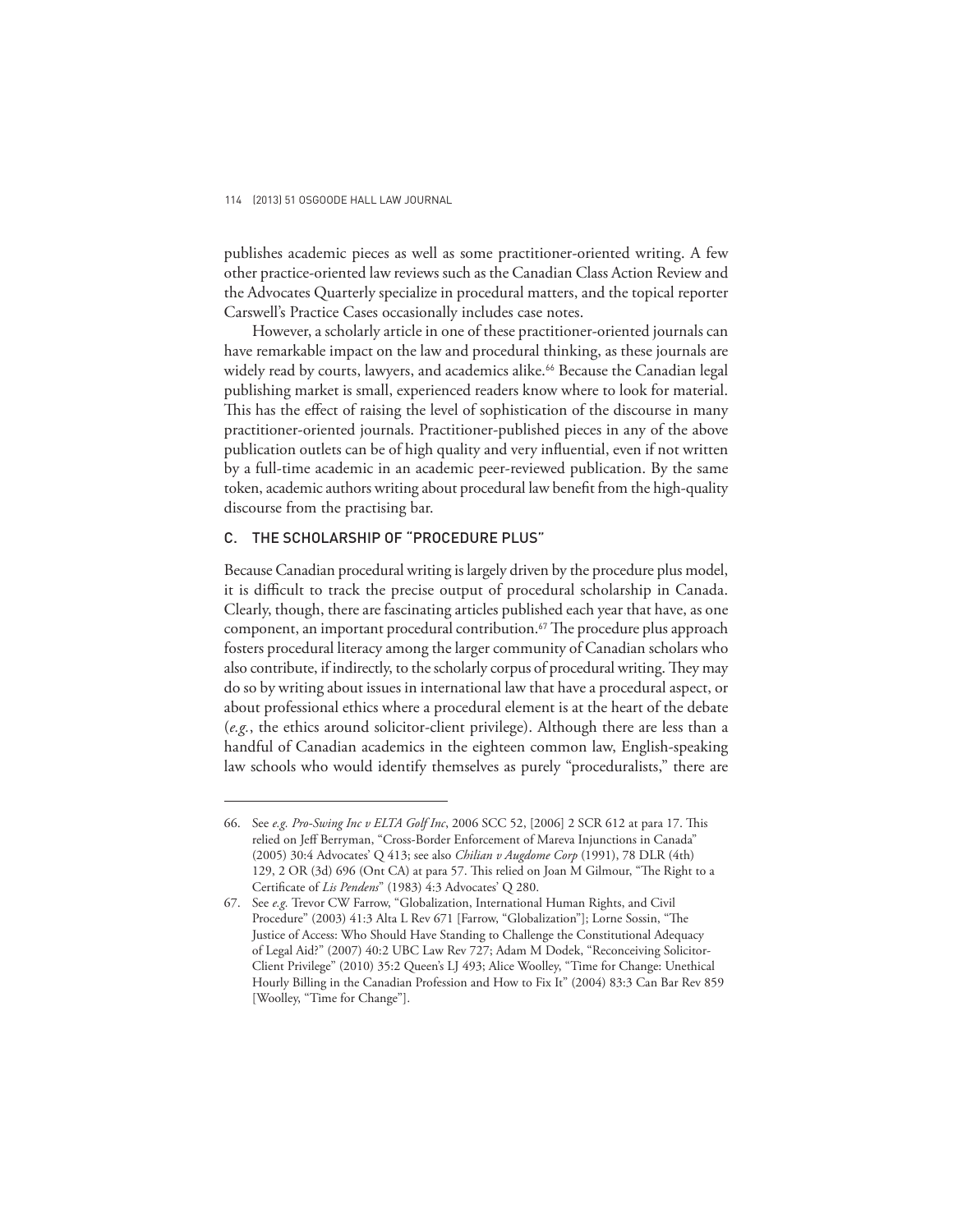perhaps less than a dozen or so who would identify as engaging in some form of "procedure plus" scholarship.

The tendency of Canadian procedural scholars to overlay procedural issues on other areas of the law promotes the view that, at least in Canada, civil procedure is a subject concerned with the civil justice system as an integrated system that, by its very nature, impacts other areas of law. For example, one procedural scholar may be known for work on conflict of laws and the international procedural issues that arise from multi-national litigation.<sup>68</sup> Another may be known for work that combines litigation, international issues, and professional ethics philosophy.<sup>69</sup> Still another may study the impact of litigation reforms on tort and insurance cases.<sup>70</sup> This trend of procedure plus in the legal academy makes sense if one views the procedural system as fundamentally integrated with the substantive law and with broader questions of the administration of justice in a variety of ways. It is procedure seen through the lens of other pressing issues and other issues seen through the lens of procedure. The connection is inevitable.

Scholarship that deals with procedure plus, which implicates other substantive areas of law, allows and requires a cross-pollination of ideas. Procedure plus mediates and energizes scholarly output. For example, if an article is written about mass tort class actions issues and problems with class certification for a class action, the piece will be read not just by procedural law scholars but by tort law and environmental law scholars as well. Similarly, an article about procedure often cannot help but deal with the underlying substantive law, sometimes just as a source of examples and sometimes as a way to illustrate the impact that procedural choices have on substance. For example, an article about pleadings

<sup>68.</sup> See the work of Janet Walker for further scholarship on this subject. This includes Walker, "Muscutt Misplaced," *supra* note 65; Janet Walker, "Recognizing Multijurisdiction Class Action Judgments Within Canada: Key Questions—Suggested Answers" (2008) 46:3 Can Bus LJ 450; Janet Walker, "Coordinating Multijurisdiction Class Actions through Existing Certification Processes" (2005) 42:1 Can Bus LJ 112 [Walker, "Coordinating Multijurisdiction"]; Janet Walker, "Crossborder Class Actions: A View from Across the Border" (2004) 2004:3 Mich St L Rev 755.

<sup>69.</sup> See *e.g.* Trevor CW Farrow, "Sustainable Professionalism" (2008) 46:1 Osgoode Hall LJ 51 [Farrow, "Sustainable Professionalism"]; Trevor CW Farrow "Dispute Resolution, Access to Civil Justice and Legal Education" (2005) 42:3 Alta L Rev 741; and Farrow, "Globalization," *supra* note 67.

<sup>70.</sup> See e.g. Erik S Knutsen "The Cost of Costs: The Unfortunate Deterrence of Everyday Civil Litigation in Canada" (2010) 36:1 Queen's LJ 113 [Knutsen, "Costs of Costs"]; Erik S Knutsen "Keeping Settlements Secret" (2010) 37:4 Fla St U L Rev 945; and Erik S Knutsen, "Auto Insurance as a Social Contract: Solving Automobile Insurance Coverage Disputes Through a Public Regulatory Framework" (2011) 48:3 Alta L Rev 715.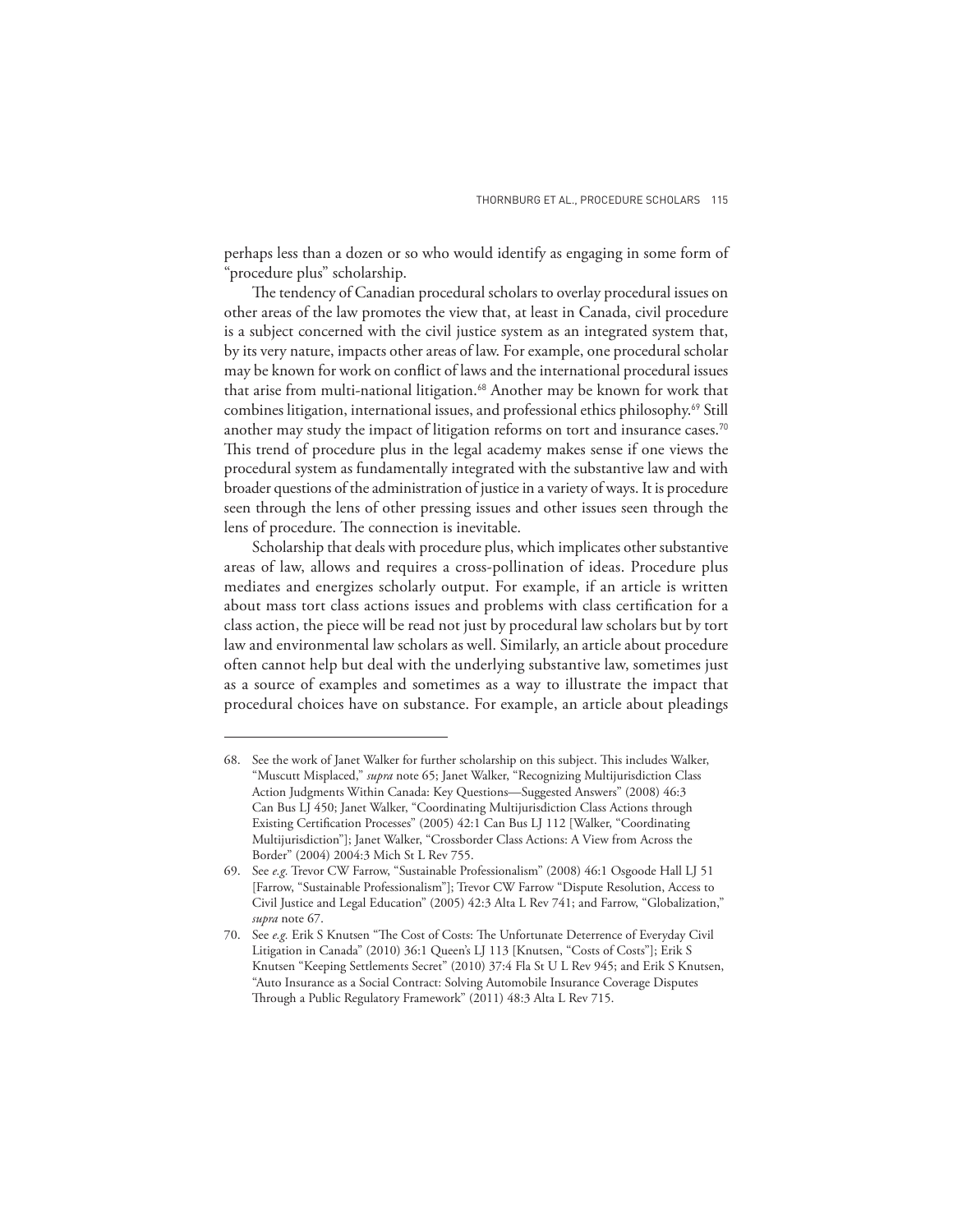or *res judicata* typically requires some legal examples from other areas of law to talk about the procedure; pleadings in insurance cases will be different than pleadings in corporate-commercial disputes; class actions brought by investors will be different from class actions alleging environmental harm and different yet again from class actions alleging abuse at residential schools. Procedure in the abstract is comparatively rare.

Canadian scholarship in procedural law has experienced heightened interest in the past few years. Scholars had, in the past, focused in large part (with exceptions, of course) on the doctrinal or descriptive issues regarding civil procedure. Recently, however, in academic writing there has been an increased interest in theoretical questions of procedural law.

This interest may have come from three external influences:

- 1. an increased interest in global and comparative law issues generally as a result of globalization;
- 2. an interest in the academic study of dispute resolution as a result of the continuing challenge of civil justice reform; and
- 3. a renewed interest in the academic study of professional responsibility, as a result of the internationalization and diversification of the practice of law.

The global and comparative law influence likely arose because a high proportion of Canadian scholars entering academic positions in law tend to complete academic graduate work in countries other than Canada.<sup>71</sup> This, in conjunction with Canada's bijural nature and relative comfort with multiculturalism, has prompted a number of Canadian scholars to take a comparative approach to their scholarship and to refer regularly to procedural advances in other jurisdictions.<sup>72</sup> This is also supported by a general trend to more comparative analysis, even in the American marketplace of ideas (to which Canada often looks), where legal scholarship has seen an increased focus on global issues in all areas of legal study.

The interest in studying dispute resolution arose because a number of Canadian jurisdictions began to introduce mandatory mediation and alternative dispute

<sup>71.</sup> Most recent academic hires have earned their advanced degrees primarily from law schools in the United States and the United Kingdom. In Canada, nearly all newly hired legal academics have at least some graduate study in law while the doctorate in law (such as a Ph.D. or Doctor of Juridical Science (S.J.D.), as distinct from a J.D.) has recently become the norm for entry into the Canadian academic market.

<sup>72.</sup> See *e.g.* Farrow, "Globalization," *supra* note 67; Walker, "Coordinating Multijurisdiction," *supra* note 68; and Knutsen, "Cost of Costs," *supra* note 70 (comparing the Canadian, English, and United States' experiences with fee shifting).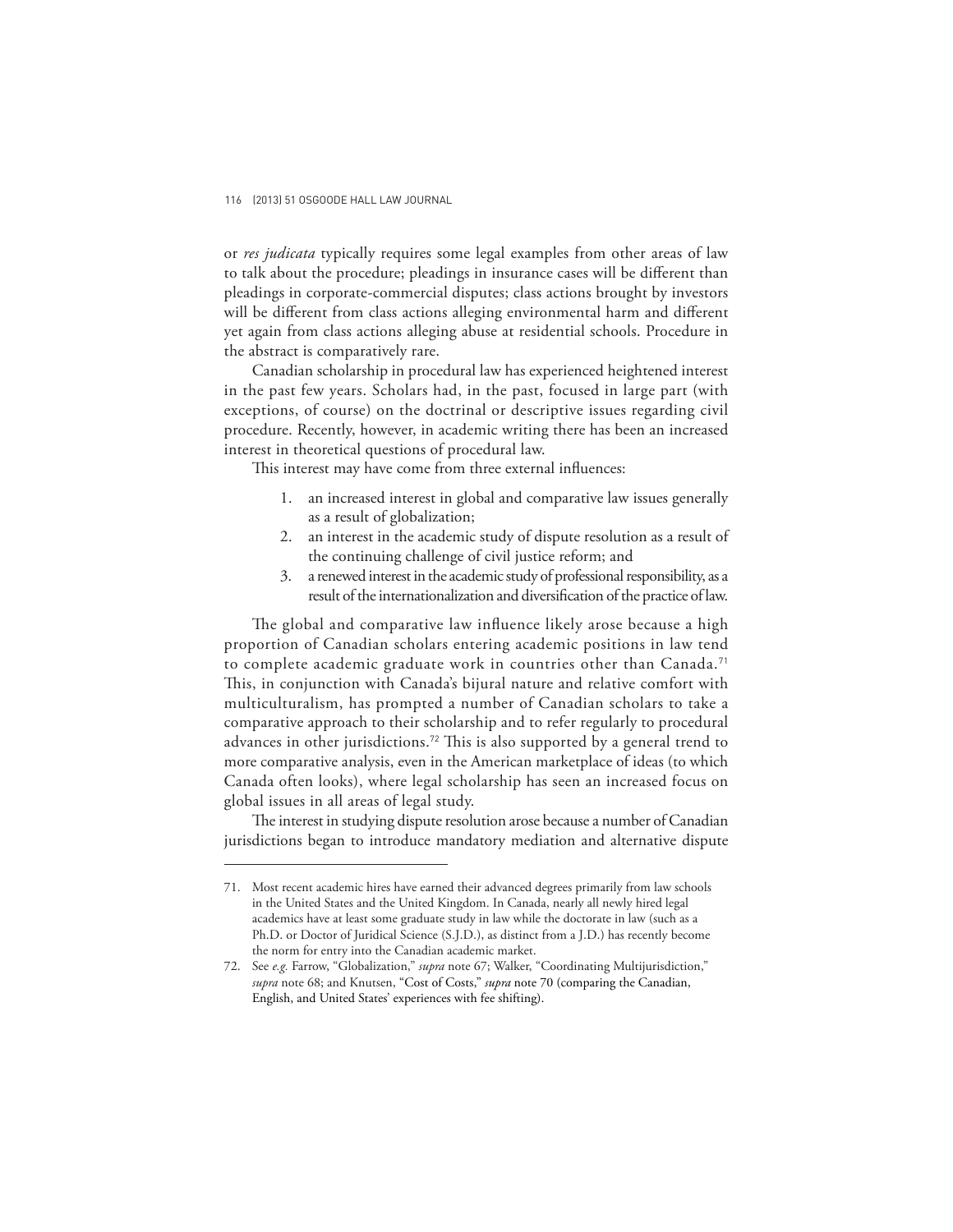resolution (ADR) procedures into the litigation system.<sup>73</sup> This prompted a number of academics to study the effect of a mandatory dispute resolution mechanism running concurrently with the court system.74 More importantly, however, it prompted a renewed interest in examining the civil justice system as a multi-faceted process (as opposed to a system, the main purpose of which was to get disputes to court). The resulting scholarship examined civil procedure as an entire legal process, of which court proceedings were just one component.

Finally, the renewed emphasis on studying legal professionalism has prompted a number of Canadian academics to examine topics related to both civil procedure and professionalism. The professionalism movement in Canada, if it can be called as such, likely gained ground because the then-Chief Justice of the Court of Appeal for Ontario, the Honourable Roy McMurtry, established an Advisory Committee on Professionalism in Ontario in 2002, comprised of not only judges and lawyers but also academics. This Committee hosted a conference twice a year at which new academic works written by professionals and scholars were presented on varying topics of legal professionalism. The conference provided a number of Canadian scholars with a welcome forum to present their work. It also spawned an informal network of scholars interested in the concept of professionalism and legal practice. Since the inception of the conferences and this committee, Canadian scholars have begun to examine a variety of professionalism topics in new ways, while often also incorporating important doctrinal and theoretical issues about civil procedure.<sup>75</sup>

The area next likely to develop in the field of civil procedure in Canada is empirical work. There is currently very little empirical study done on the

<sup>73.</sup> Ontario, for example, introduced mandatory mediation in 1997. See *Rules of Civil Procedure* O Reg 575/07, r 24.1.

<sup>74.</sup> See *e.g.* D Paul Emond, ed, *Commercial Dispute Resolution: Alternatives to Litigation* (Aurora: Canada Law Book, 1989); Julie Macfarlane, *The New Lawyer: How Settlement is Transforming the Practice of Law* (Vancouver: UBC Press, 2008); Julie Macfarlane, "Mediating Ethically: The Limits of Codes of Conduct and the Potential of a Reflective Practice Model" (2002) 40:1 Osgoode Hall LJ 49; Julie Macfarlane, "Culture Change? A Tale of Two Cities and Mandatory Court-Connected Mediation" (2002) 2002:2 J Disp Resol 241; Trevor CW Farrow, "The Negotiator-as-Professional: Understanding the Competing Interests of a Representative Negotiator" (2007) 7:3 Pepperdine Dispute Res LJ 373.

<sup>75.</sup> See *e.g.* Adam M Dodek, "Canadian Legal Ethics: A Subject in Search of Scholarship" (2000) 50:1 UTLJ 115; Adam M Dodek, "Canadian Legal Ethics: Ready for the Twenty-First Century at Last" (2008) 46:1 Osgoode Hall LJ 1 at 27-28 (where Dodek lists the recent scholarly contributions of Canadian academics interested in professionalism); Lorne Sossin, "The Public Interest, Professionalism, and Pro Bono Publico" (2008) 46:1 Osgoode Hall LJ 131; Farrow, "Sustainable Professionalism," *supra* note 69; Woolley, "Time for Change," *supra*  note 67; and Alice Woolley, "Integrity in Zealousness: Comparing the Standard Conceptions of the Canadian and American Lawyer" (1996) 9:1 Can JL & Jur 61.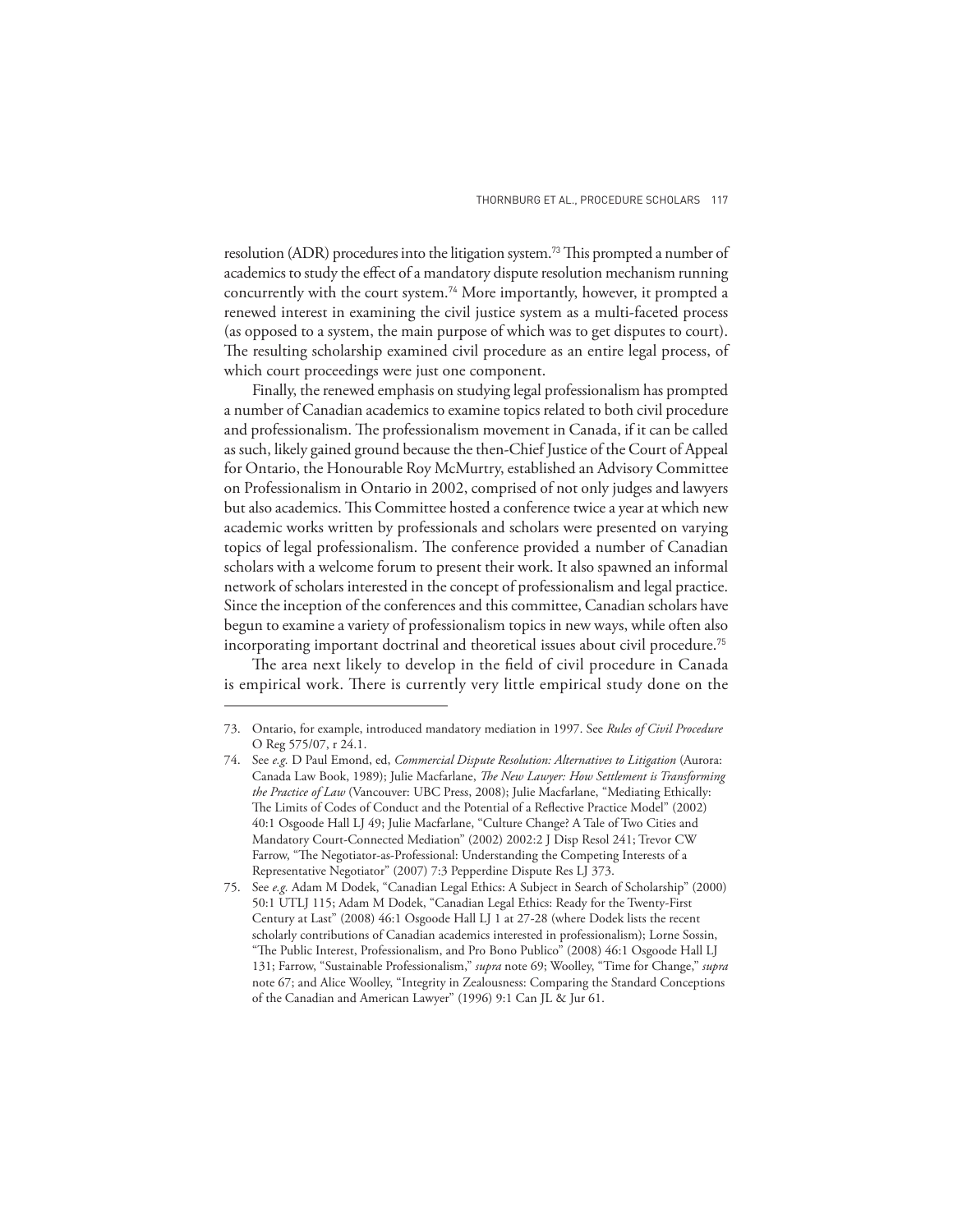Canadian civil justice system.<sup>76</sup> There are so many aspects ripe for empirical study; however, data may not be readily available because there is little publicly available information in Canada about most civil justice processes. As the procedure community continues to develop, however, we anticipate that expanding networks made possible by the procedure plus model will also bring together scholars interested in procedure, law and society, and empirical legal studies, as has been true in the United States.

Although comparatively small in size, the community of procedural scholars in Canada is maintained as a result of two dynamics: first, a symbiotic scholarly relationship with an academically-inclined practising bar that contributes to teaching and scholarship, and second, the procedure plus model, which allows a small number of full-time academics to contribute to not just the discourse and teaching of procedure but to other substantive areas of law as well. These dynamics keep the Canadian procedural landscape fluid and multi-disciplinary while also grounding it, at the same time, in traditional elements of legal practice.

## IV. UNITED KINGDOM: ENGLAND AND WALES

### A. THE LEGAL ACADEMY IN THE UNITED KINGDOM—DIVIDED, UNCERTAIN OF ITS ROLE

A large number of British institutions offer degrees in law (undergraduate or graduate). *The Guardian* newspaper league table lists ninety-five law schools.<sup>77</sup> Universities UK, the umbrella group for higher education institutions, publishes a summary of data regarding the numbers of students in full-time, undergraduate first degree legal education at university in the United Kingdom: out of a total 1,146,550 students in the United Kingdom, 54,850 are enrolled in full-time Law degrees. <sup>78</sup> An additional 13,295 are enrolled in graduate full-time, and 8,355 in part-time law courses, which may include, conversion courses, and diploma and vocational training

<sup>76.</sup> But see Russell Brown & Moin Yahya, "Respecting Civil Juries" (2005) 30:1 Advoc Q 110.

<sup>77.</sup> See "University Guide 2012: Law" *The Guardian* (17 May 2011), online: Guardian News and Media Limited <http://www.guardian.co.uk>. Eleven are in Scotland (Edinburgh, Edinburgh Napier, Heriot-Watt, Robert Gordon, Aberdeen, Dundee, Stirling, Glasgow, Strathclyde, Glasgow Caledonian, and West of Scotland) and two in Northern Ireland (Ulster and QU Belfast).

<sup>78. &</sup>quot;Higher Education Facts and Figures" *Universities UK* (Summer 2010), online: Universities UK <http://www.universitiesuk.ac.uk>. See also Phil Harris & Sarah Beinart, "A Survey of Law Schools in the United Kingdom, 2004" (2005) 39:3 The Law Teacher 299 (surveying law schools' curricula and providing an empirical look at delivery methods).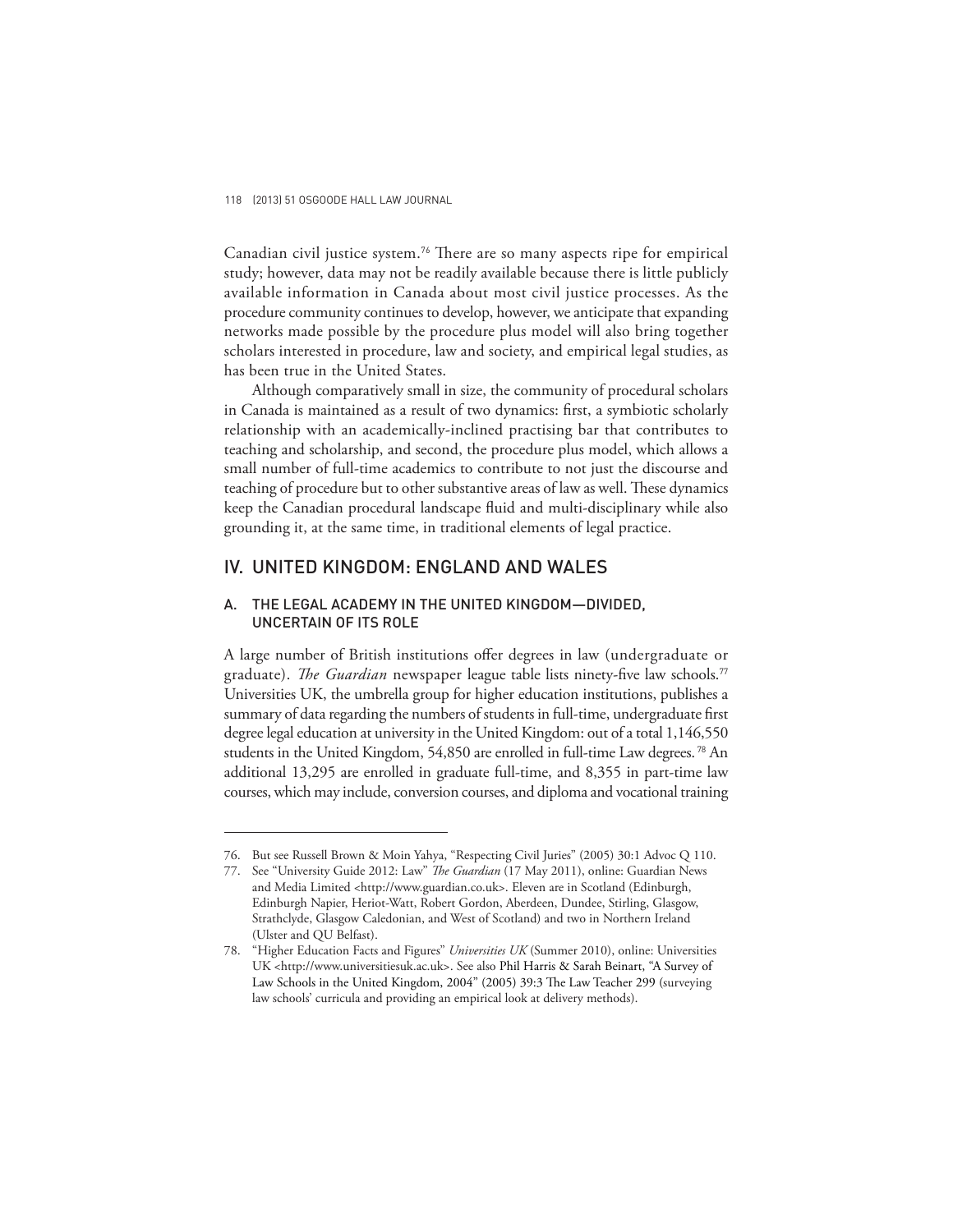when this is undertaken in a higher education institution.<sup>79</sup> Law is one of the most popular degree choices for young people leaving high school in the United Kingdom.

Nevertheless, the legal academy in the United Kingdom<sup>80</sup> is subject to a series of stresses, which reflect the relatively recent entry of Law (Common Law) into the academic curriculum, from the purely practice based, or conversion-course, route that prevailed well into the twentieth century. Law itself has struggled to gain acceptance in the English academy. According to Professor Panu Minkkinen:

> Historically speaking the university jurist's full membership in modern academia is a relatively new phenomenon. Unlike her colleagues in most other disciplines in the humanities and social sciences, she has traditionally led a hybrid existence in the cross-pressures of an academic vocation and the more practical concerns of the profession.<sup>81</sup>

The question of the self-identification of the university jurist as having a theoretical rather than a practical outlook is particularly relevant to the obstacles facing the establishment of a permanent community of civil proceduralists in the United Kingdom.

The result of this apologetic distrust of the practical as insufficiently academic has been a clear division of labour between the professional bodies,<sup>82</sup> which have been responsible for training lawyers, and the universities, which have been responsible for fostering academic learning and critical thinking. As Blackstone<sup>83</sup>

<sup>79.</sup> Knutsen, "Teaching," *supra* note 2. The analysis of England and Wales in Part V provides a detailed description of the various educational options for qualifying for a legal career.

<sup>80.</sup> Although the United Kingdom includes four nations (England, Wales, Scotland, and Northern Ireland), only England and Wales have merged legal systems. Scotland and Northern Ireland not only have their own law, they also have separate professional bodies making separate decisions about the training of lawyers. This discussion focuses on England and Wales. We believe, however, that a study of Scotland and Northern Ireland would reveal the same lack of institutional support for civil procedure scholarship that we document in the south.

<sup>81.</sup> Panu Minkkinen, "The Legal Academic of Max Weber's Tragic Modernity" (2010) 19:2 Soc & Leg Stud 165 at 166-71. Minkkinen identifies the two types of university jurists as the "legal academic" and the "academic lawyer" and writes that "reference is often made to the legal academic's alienation from the 'real world' of the law that the academic lawyer allegedly has privileged access to through her affiliation with the practice" (*ibid* at 171).

<sup>82.</sup> These bodies reinforce the tendency towards practice-oriented teaching by adopting ever more stringent professional quality requirements that focus on the technical aspects of legal practice. See the *Clementi* review, "Legal Services Review," online: <http://webarchive. nationalarchives.gov.uk>.

<sup>83. &</sup>quot;W Blackstone Commentaries on the Laws of England Vol. I," online: The Avalon Project <http://avalon.law.yale.edu/18th\_century/blackstone\_intro.asp#1>. He wrote in his introduction that law can be taught as principles: "a science, which is universal in its use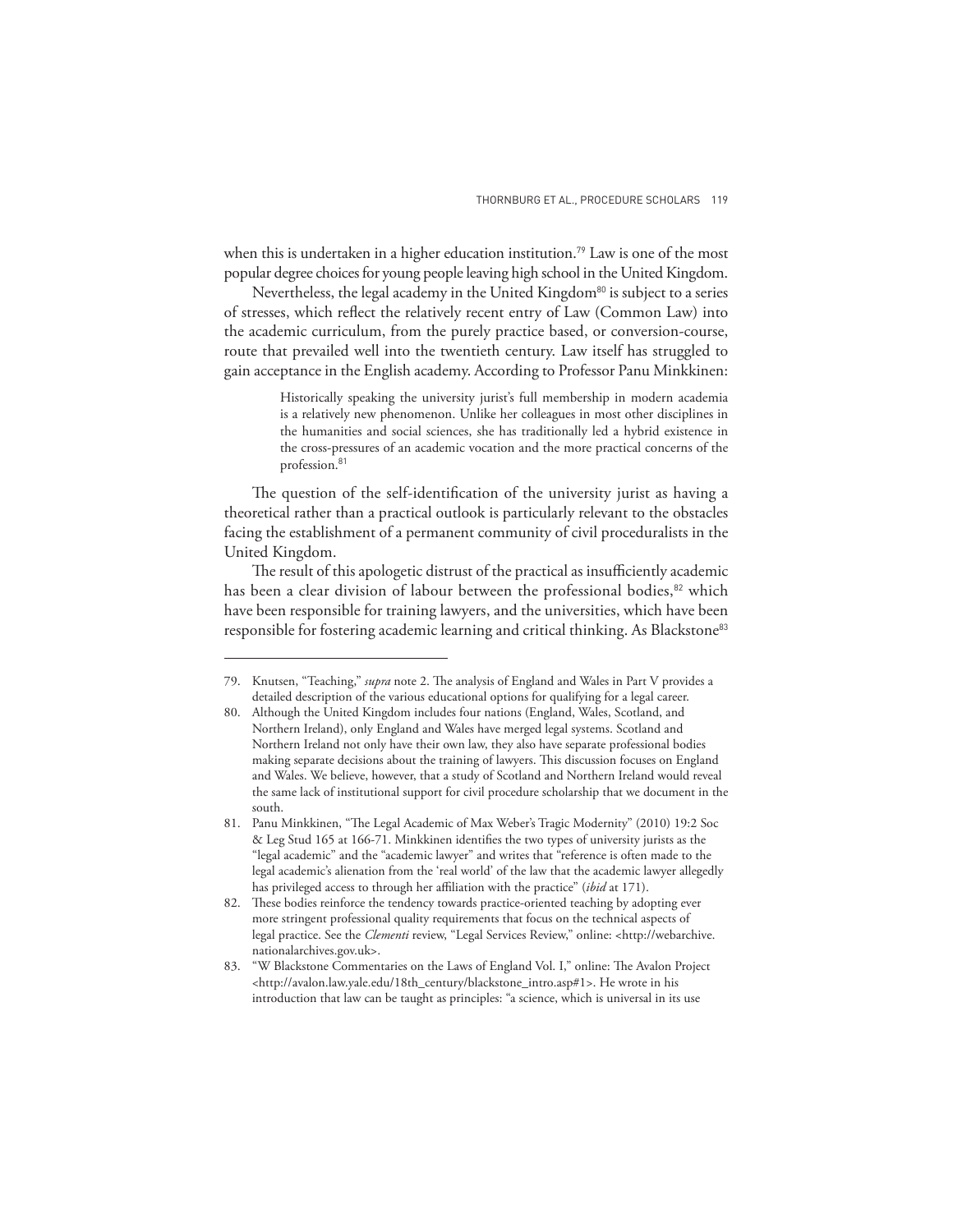put it in his apology for the teaching of law in the eighteenth century, and as Dicey did in his own inaugural lecture a hundred years later,<sup>84</sup> university courses in English law can only provide access to general principles and a system of learning. The aim of the academic teaching of law is not to replace, but to enhance the (later) vocational training. The determination to distinguish academic studies from the reality of practice that has been thought necessary to maintain a place in the larger academy may go a long way to explaining the absence of courses on civil procedure in mainstream legal academia.85 Ironically, this has supported the view that a law degree is not needed to become a lawyer.

The majority of university jurists in the United Kingdom have not, or not significantly, practised law before becoming academics.<sup>86</sup> Ph.D. degrees are becoming the norm as a hiring requirement.<sup>87</sup> There are, however, very few Ph.D. holders in civil procedure, and many come from other countries (in particular other European countries, where civil procedure is an essential, and often extremely theoretical, course on the undergraduate, academic law degree). The few that do exist acquired their Ph.D. degrees, if not abroad, at one of the four institutions (Oxford, Cambridge, Birmingham, and University College London) that have courses in civil procedure. This suggests the existence of a community

and extent, accommodated to each individual, yet comprehending the whole community," (*ibid* at 27). In addition, Blackstone wrote that the academic's course will be "a general map of the law, marking out the shape of the country, it's connexions and boundaries, it's greater divisions and principal cities: it is not his business to describe minutely the subordinate limits, or to fix the longitude and latitude of every inconsiderable hamlet [sic]," (*ibid* at 35). Finally, Blackstone noted that "some branches of the law, as the formal process of civil suits, and the subtle distinctions incident to landed property, which are the most difficult to be thoroughly understood, are the least worth the pains of understanding, except to such gentlemen as intend to pursue the profession… ." (*ibid* at 36).

<sup>84.</sup> AV Dicey, "Can English Law Be Taught at the Universities? An Inaugural Lecture Delivered at All Souls College" (London, United Kingdom: Macmillan, 1883). This lecture was delivered at All Souls College on 21 April 1883, and in Minkkinen's words: Dicey "juxtapos[es] the 'theoretical' orientation of a university education with a 'reality' that only vocational training can allegedly give access to." See Minkkinen, *supra* note 81 at 171. The shortcomings of the pure vocational learning, for which a university education can aid, are given as "fragmentariness, lack of systematicity, and waste of time and labour." See Dicey, *supra* note 84 at 10-11.

<sup>85.</sup> This is true with the notable exception of a few institutions. The institutions at which civil procedure is taught in England and Wales are extensively analyzed elsewhere in this issue. See Erik S Knutsen et al, "The Teaching of Procedure Across Common Law Systems" (2013) 51:1 Osgoode Hall LJ 1.

<sup>86.</sup> See Fiona Cownie, *Legal Academics: Culture and Identities* (Oxford: Hart, 2004) at 79.

<sup>87.</sup> See "Jobs |Job Search| UK Jobs & International Vacancies Online," online: <http://www.jobs. ac.uk>.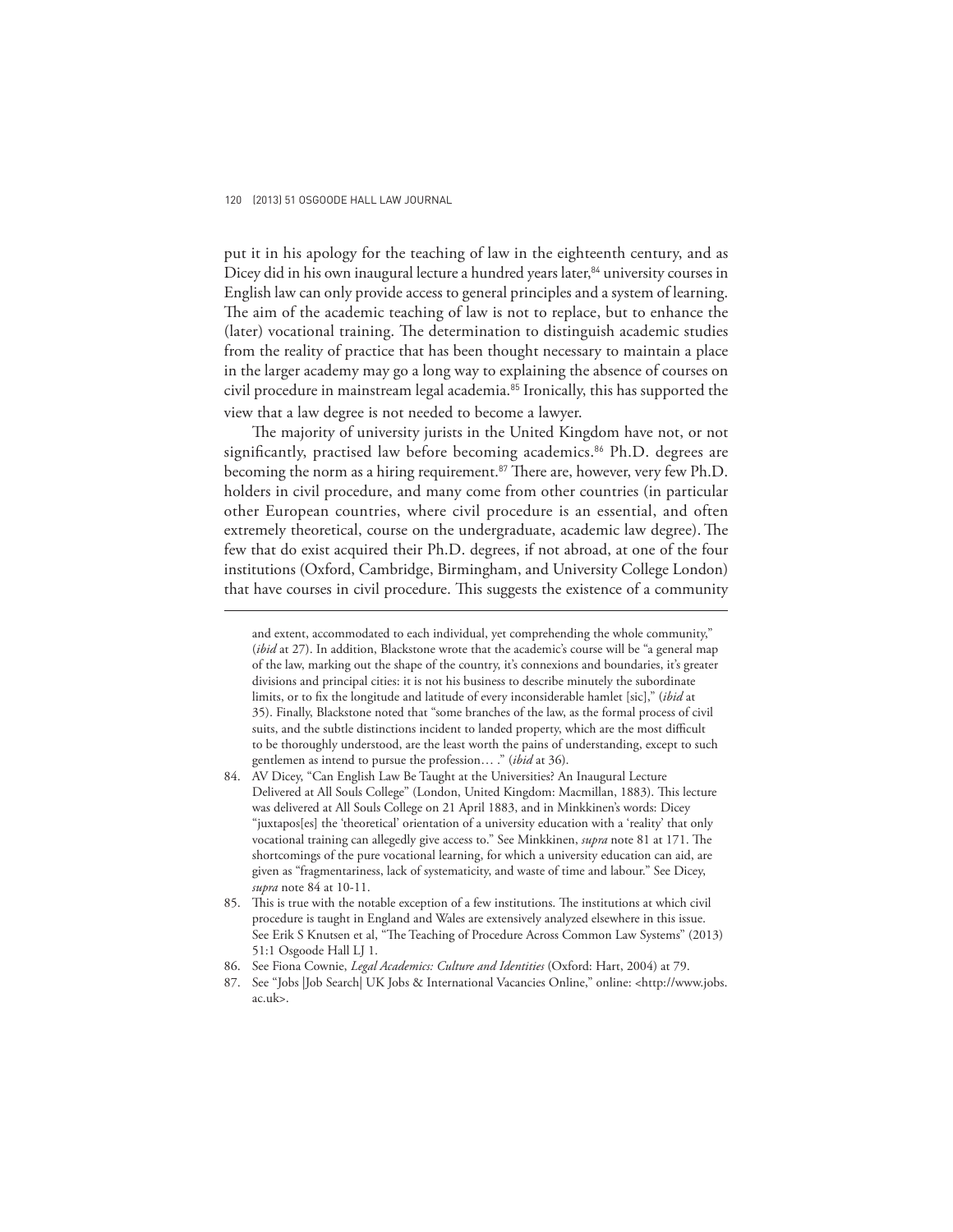of the ex-students of these institutions, and "disciples" of the teachers at those institutions. This small community of former pupils and disciples could form the core of a larger community. However, university programs that exist because of devoted individual scholars (however prominent or accomplished) may end when the scholar leaves or retires. These programs are by definition more fragile than those that rest upon more stable factors, such as the established existence of more than a handful of university courses. There is also an inevitable whittling down of the group as even postgraduate students graduate and may abandon the field if there is no outlet for their expertise in academia.

## B. THE DEARTH OF PEOPLE AND INSTITUTIONS

The generalized, theoretical academic tendency to ignore the reality of litigation (or, as some more enlightened academics would say, the actual enforcement of substantive law) has led to a shortage of visible, recognizable experts doing research in English civil procedure.<sup>88</sup> After Sir Jack Jacob's seminal *The Fabric of English Civil Justice*, <sup>89</sup> the only monographic publications have been a couple of main treatises (Zuckerman and Andrews<sup>90</sup>) and a handful of more in-depth works (on class actions; $91$  access to justice and human rights; $92$  or on comparative, subject-limited European aspects<sup>93</sup>). Although, clearly, civil procedure doctrines and institutions

<sup>88.</sup> Scottish civil procedure fares little better. While there are a handful of procedure monographs, they are primarily written by judges and practitioners and have a very practical orientation. See *e.g*. Charles Hennessy, *Civil Procedure and Practice*, 3d ed (London, United Kingdom: Thomson Reuters, 2008); Richard Conway, *Personal Injury Practice in the Sheriff Court*, 2d ed (Edinburgh: W Green & Son, 2003); Archibald MacSporran & Andrea Young, *Commission and Diligence* (Edinburgh: W Green & Son, 1995); ID MacPhail & Tom Welsh, *Sheriff Court Practice*, 3d ed (Edinburgh: W Green & Son, 2006). One exception, involving the work of academics, is Paterson, Bates & Poustie, *The Legal System of Scotland: Cases and Materials*, 4th ed (Edinburgh: W Green & Son, 1999), which focuses on jurisdiction and legal aid.

<sup>89.</sup> Jack IH Jacob, "The Fabric of English Civil Justice" (The Thirty-Eighth Series of Hamlyn Lectures, delivered at the University College London, June 1986) (London, United Kingdom: Stevens & Sons, 1987).

<sup>90.</sup> Adrian Zuckerman, Zuckerman on Civil Procedure: Principles of Practice 2d ed (London, United Kingdom: Sweet & Maxwell, 2006); Neil Andrews, English Civil Procedure: Fundamentals of the New Civil Justice System (Oxford: Oxford University Press, 2003).

<sup>91.</sup> Christopher Hodges, The Reform of Class and Representative Actions in European Legal Systems: A New Framework for Collective Redress in Europe (Oxford, United Kingdom: Hart, 2008); Rachael Mulheron, The Class Action in Common Law Legal Systems: A Comparative Perspective (Oxford: Hart, 2004).

<sup>92.</sup> Hazel Genn, *Judging Civil Justice* (Cambridge: Cambridge University Press, 2009); Joseph M Jacob, *Civil Justice in the Age of Human Rights* (London: Ashgate, 2007).

<sup>93.</sup> Mads Andenas, Neil Andrews & Renato Nazzini, eds, The Future of Transnational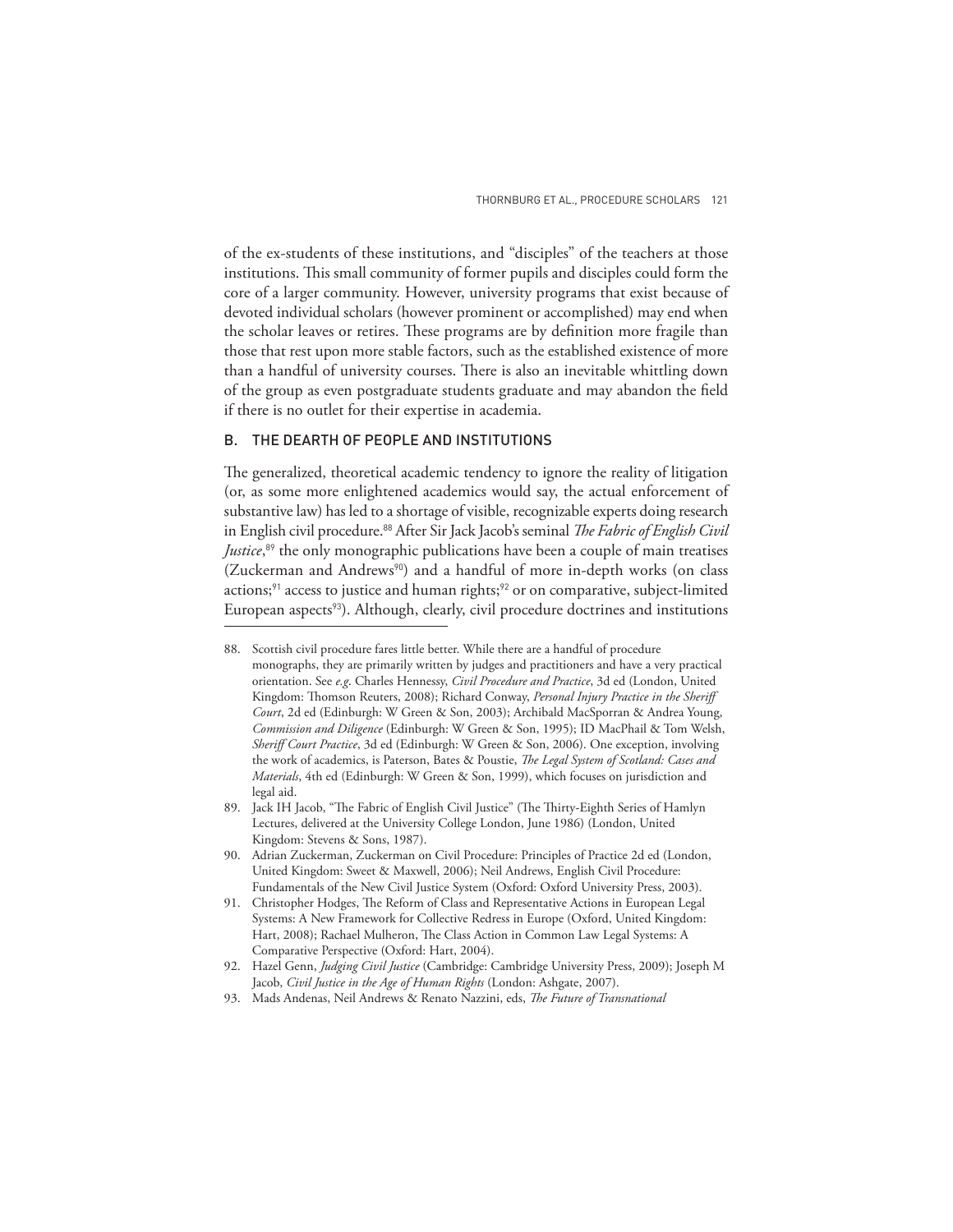can readily be found in a number of substantive law fields (such as family law for divorce proceedings, conflict of laws for recognition of judgments, contract law for specific performance, or equity for injunctive relief), there is no recognition of the importance of the procedural nature of these specific doctrines. Procedure, where it appears, is treated as adjectival and therefore a necessary evil, rather than an essential key to the implementation of the public policies underpinning various substantive rules.<sup>94</sup>

In addition, the numbers of self-identified pure civil procedure scholars (*i.e.*, those that would list civil procedure among their main academic interests) are very low. So ingrained is the rejection of procedure as an academic subject that there are few ways to so self-identify. One of the challenges to the creation of a more organized community is the limited number of organizations with any recognition of procedure as an academic specialty.

There are two major associations of legal scholars, the Society of Legal Scholars (SLS), and the Socio-Legal Studies Association (SLSA). The SLS, a charity founded in 1908, is "the learned society for those who teach law in a university or similar institution or who are otherwise engaged in legal scholarship."95 As of Fall 2013, it had 3,040 members (both academic and practising lawyers) in a wide variety of subject areas.<sup>96</sup> The SLSA, as its name suggests, was formed in 1990<sup>97</sup> to be a home for scholars and students with an interest in the interaction of law and society.<sup>98</sup>

- 95. The Society of Legal Scholars, "SLS-Home Page," online: <http://www.legalscholars.ac.uk>.
- 96. More information on the Society is available online. See *ibid*.
- 97. Socio-Legal Studies Association, "Home Page," online: <http://www.slsa.ac.uk>.

*Civil Litigation: English Responses to the ALI/UNIDROIT Draft Principles and Rules of Transnational Civil Procedure* (London: BIICL, 2004); Mads Andenas, Burkhard Hess, & Paul Oberhammer, eds *Enforcement Agency Practice in Europe* (London: BIICL, 2005); Carla Crifò, *Cross-Border Enforcement of Debts in the European Union, Default Judgments, Summary*  Judgments and Orders for Payment (London: Kluwer Law International, 2009). The rather short dedicated bibliography is completed by some well-known collections of essays, either comparative works like Adrian AS Zuckerman, *Civil Justice in Crisis: Comparative Perspectives of Civil Procedure* (Oxford: Oxford University Press, 1999) or those spawned by conferences on the Woolf Reforms: AAS Zuckerman and Ross Cranston, eds *Reform of Civil Procedure. Essays on 'Access to Justice'* (Oxford: Clarendon Press, 1995); Deirdre Dwyer, ed, The Civil *Procedure Rules: Ten Years On* (Oxford: Oxford University Press, 2009).

<sup>94.</sup> For example, a standard Trusts textbook devotes two chapters to the remedies of specific performance and injunctions without once adverting to the fact that a vast number of the rules it discusses are procedural and therefore may have undergone some changes since the fusion of jurisdictions of the Judicature Acts. See Jill E Martin, *Hanbury & Martin: Modern Equity* 17th ed (London: Sweet & Maxwell, 2005).

<sup>98.</sup> The membership of the associations, however, is also under-inclusive as an empirical measure of proceduralists. Notable names in civil procedure, such as Zuckerman, Peysner, Zander, Glasser, and Jolowicz, may belong to only one or neither.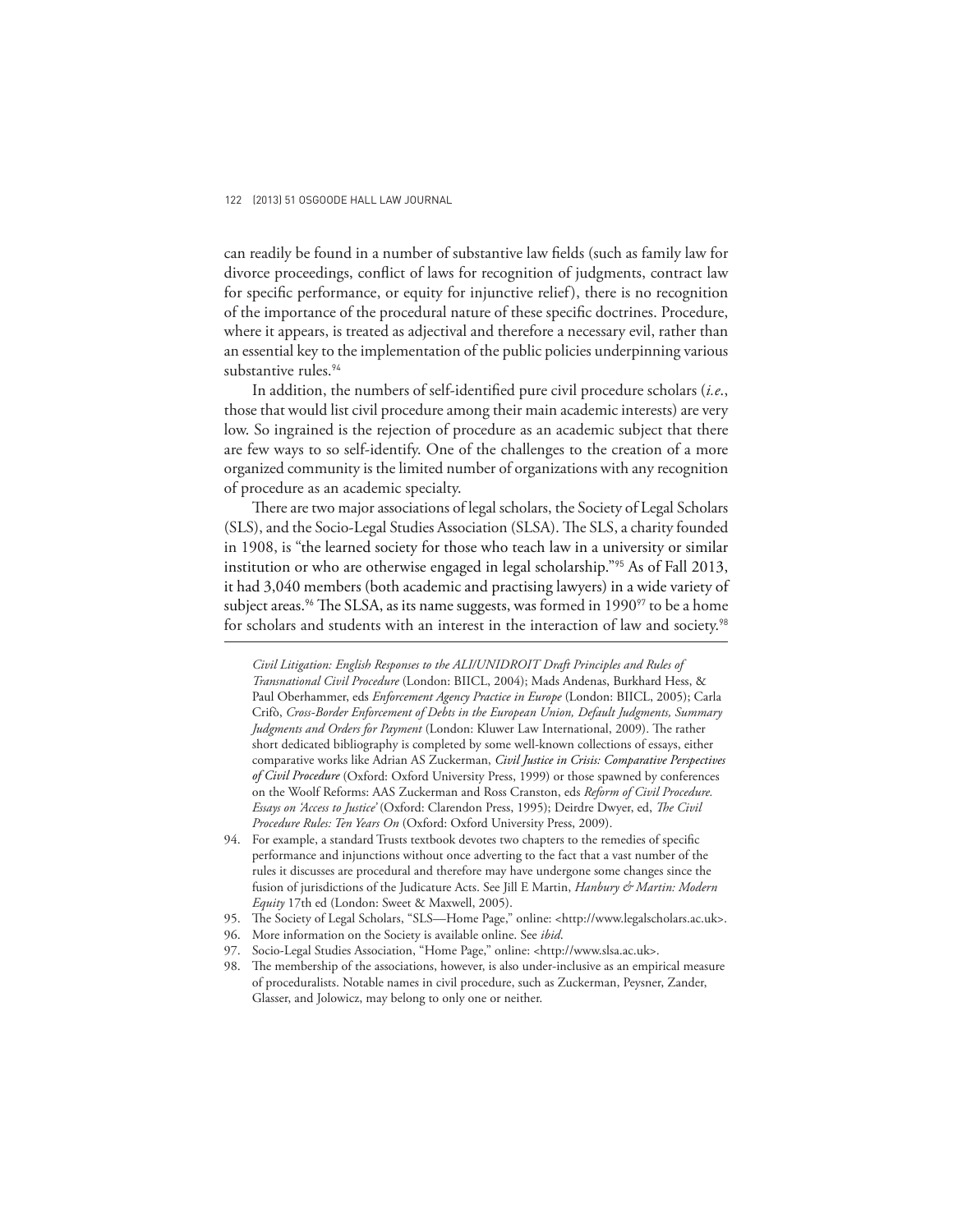The membership lists, conference topics, focus of official sections, and expertise directory all give an impressionistic picture of the current landscape.

Neither of these associations provides much institutional support for procedure as a specialty. While both associations host annual conferences, only at the SLSA is there a stream for presentations on civil procedure, which was started in 2013 on the back of the Jackson reforms, and has included so far only presentations on ADR processes. Until this recent development, there has been no natural home amongst the sections for the pure civil proceduralist. Among the sections with the programs and titles of past conference papers archived on the websites of these organizations, the closest would be the Practice, Profession, and Ethics of the SLS, but these presentations have been more closely associated with diversity issues than with procedure. At the SLSA, more attention is devoted to family law processes (mediation, family courts) and administrative procedure (tribunals, which have recently been structured to look more like courts and with more court-like procedure).

The generic tag "access to justice" is also more common at the SLSA, though the content of presentations rarely goes into detailed analysis of the rules of court, preferring empirical approaches to financial aid or obstacles to access. Any papers on what are considered to be classic civil procedure topics, if they were welcomed at all up to 2013, would have to sit in the open sections or in the "Lawyers and Legal Professions" sections. Although individual members may be interested or even active in civil procedure scholarship, the lack of relevant sections demonstrates the traditional lack of institutional recognition of procedure as an academic subject.

Organizational directories also provide little evidence of a community of proceduralists. As of 2011, on the SLSA website, of the roughly one thousand members whose profiles could be browsed by area of expertise, fewer than two dozen English or Welsh academics appeared under the headings of "Access to Justice," "Administrative Justice," "Civil Justice," "Dispute Resolution," "Evidence," "Legal Aid," and "Mediation."99 Following those links to the members' publications, at most thirteen have actually written about civil procedure, and most of those would fall into the procedure plus category.<sup>100</sup>

Each year, the SLS publishes a directory of members, who are encouraged to update their information and indicate their "special interests."<sup>101</sup> The 2012-2013

<sup>99.</sup> See Socio-Legal Studies Association, "Browse by Expertise," online: <http://www.slsa.ac.uk>.

<sup>100.</sup> The most common topics of interest are family mediation, ombudsman schemes,

employment tribunals, and legal aid.

<sup>101.</sup> Due to the lack of standardized editing, this can vary from a very detailed summary of recent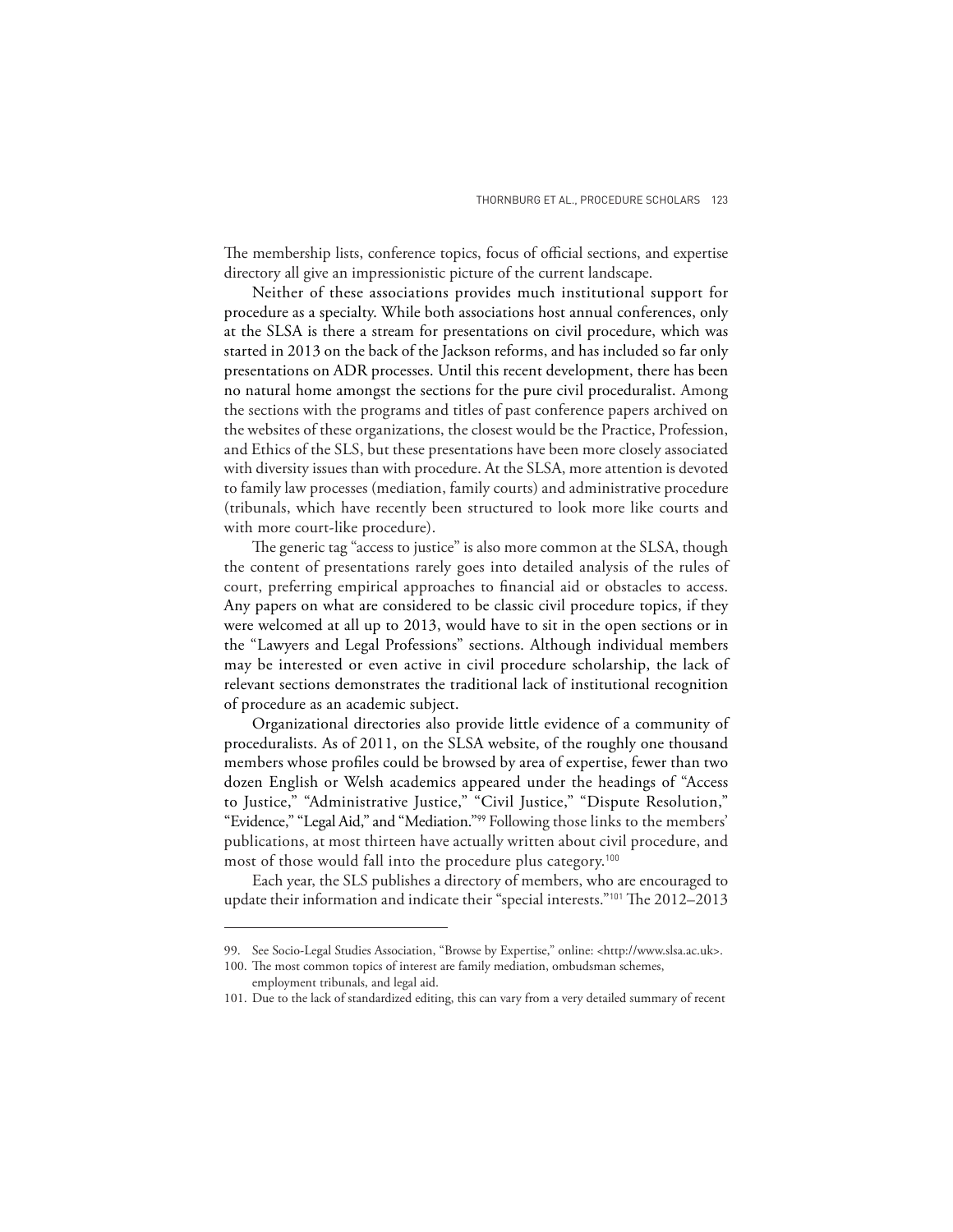directory contains 1,973 relevant entries, and of these, only 178 English or Welsh academics list as their special interests civil litigation, civil procedure, evidence, access to justice, ADR or commercial/international dispute resolution.102 As for academics in Scottish institutions, there are 178 members of whom only twenty-three list one of the subject-matter keywords. If the actual publication records of the SLSA members listing similar categories is any indication, it is unlikely that many of these 178 members have active scholarly interests in procedure per se. While some of the most important names in civil procedure today are not members of the SLS or the SLSA, the number of academics self-identifying as interested in civil procedure *lato sensu* is still very small.

The picture, then, is bleak from the point of view of the generalist legal academy. Some support comes from the existence of centres or institutes that run procedural projects and seminar series. Two of the most noteworthy are the Centre for Socio-Legal Studies at the University of Oxford, with its standing research topic in European Civil Justice systems,<sup>103</sup> and the British Institute of International and Comparative Law, which occasionally hosts conferences on arbitration and international litigation (under the aegis of its private international law group). At other times, it is clear from the overwhelming demand for delegates' places<sup>104</sup> that one-off events, such as the very successful "The CPR Ten Years On" conference held at the British Academy in 2008,<sup>105</sup> there is both a need and a demand for more procedure-specific conferences.

## C. PUBLICATIONS: THE STRANGE CASE OF THE CIVIL JUSTICE **QUARTERLY**

Despite the disheartening picture drawn from these numbers, the United Kingdom has one immensely important source of support for proceduralists: a high quality peer-reviewed scholarly journal dedicated to matters of procedure

scholarly output to merely the subjects taught or even the conference sections attended.

<sup>102.</sup> The directory includes the institutions providing the vocational training or mixed academic/ vocational qualifications, such as the BPP Law School and the College of Law in all their various branches, and this list likely overstates the number of people with an interest in publishing in their areas of declared interest.

<sup>103.</sup> Centre for Socio-Legal Studies, *Courts and Justice Systems*, online: University of Oxford <http://www.csls.ox.ac.uk/courts.php>. This project has already led to two two-day conference series on costs.

<sup>104.</sup> Conversation between Carla Crifò and Deirdre Dwyer (July 2008).

<sup>105.</sup> Deirdre Dwyer, ed, *The CPA Ten Years On: Proceedings from the CPR Conference at the British* Academy, London, December 2008. The essays presented were ultimately collected and edited in a stand-alone volume, published in 2009. See Dwyer, *supra* note 93.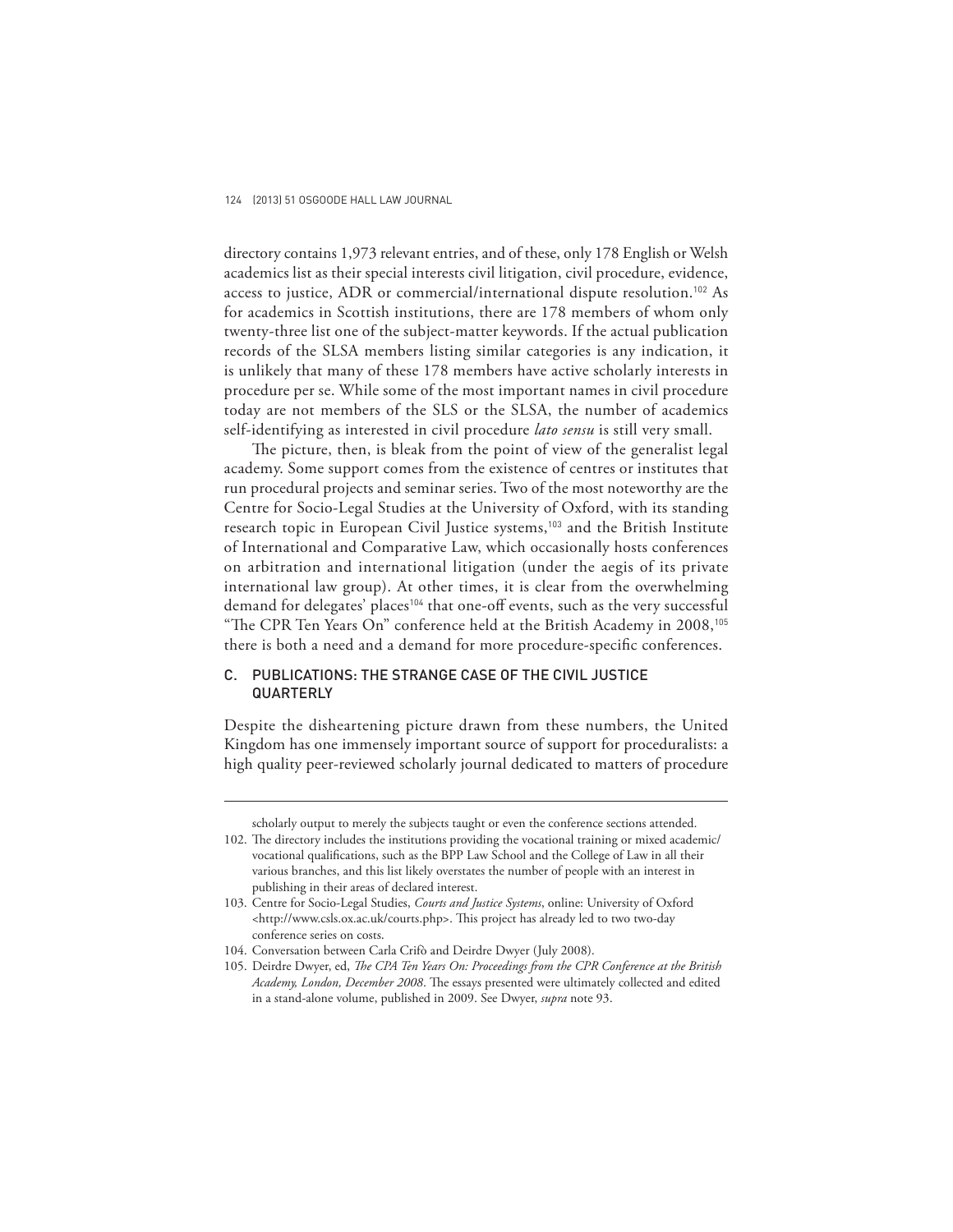and process. The Civil Justice Quarterly<sup>106</sup> (CJQ) was first published in 1986, in collaboration with the School of Judicial Administration at the University of Birmingham, by Sir Jack Jacob,<sup>107</sup> who had been teaching Civil Procedure at Birmingham since the mid-1960s as a final year optional subject.<sup>108</sup>

A cursory review of the table of contents between 1988 and 2009109 shows a healthy, if limited, international community of scholars. The list of contributors runs to about 320 names, from barristers and judges through established academics to Ph.D. candidates. While contributions by established academics outnumber those by practitioners, judges, and graduate students, in every year between 1999 and 2009 at least one of the longer articles has been authored by the holder of a judicial office or an experienced barrister, at least one by a Ph.D. candidate, and up to a third by non-England and Wales academics. The CJQ is an important resource and inspiration for the struggling community of civil proceduralists.<sup>110</sup>

Other than CJQ, the numbers are small. In other top-ranked generalist UK journals<sup>111</sup> a search of WestlawUK for the keyword "civil procedure"<sup>112</sup> reveals an average of four articles or case comments or book reviews per year between 2005 and 2010. Interestingly, a search for the same keyword for all the journals available on WestlawUK (including the CJQ, but also a number of practitioner-addressed and newer, less established subject-specific journals) produces some 1,800 hits in the past year alone.<sup>113</sup> The picture that emerges is that of a topic considered worth

109. This may understate the numbers slightly, because notes and shorter comments lacked complete author identification until 2005.

<sup>106.</sup> Civil Justice Quarterly, online: <http://www.sweetandmaxwell.co.uk/Catalogue/ ProductDetails.aspx?productid=7028&recordid=447>. Co-author Carla Crifò is one of the assistant editors of this journal.

<sup>107.</sup> In his obituary of Sir Jack Jacob, Professor Scott indicates that negotiations went on for about ten years before the first issue was produced. See IR Scott, "Sir Jack Jacob Q.C. 1908-2000" (2001) 20:1 CJQ 79.

<sup>108.</sup> Email from Professor IR Scott, University of Birmingham (emeritus), to Carla Crifò (22 July 2010).

<sup>110.</sup> The Australian Research Council (prior to abandoning its project to rank academic journals in 2011) ranked it  $A^*$  among legal journals. This is perhaps because many, if not most, of the contributors are not UK-based at all, but hail from the rest of the English-speaking world and from Europe (most notably from Italy and Germany).

<sup>111.</sup> *Law Quarterly Review*, *Cambridge Law Journal*, *Th e Modern Law Review*, *Public Law*, *Oxford Journal of Legal Studies* or *Legal Studies* (the journal of the SLS) are among the 62 A\* journals, of which twelve are UK-based. These are all quarterly publications, except *Cambridge Law Journal*, which publishes three times per year, and *The Modern Law Review*, which publishes six times per year.

<sup>112.</sup> The most generic in the taxonomy, often added as a secondary rather than a primary keyword.

<sup>113.</sup> An informal search for "civil procedure," performed on 5 November 2013 in WestlawUK,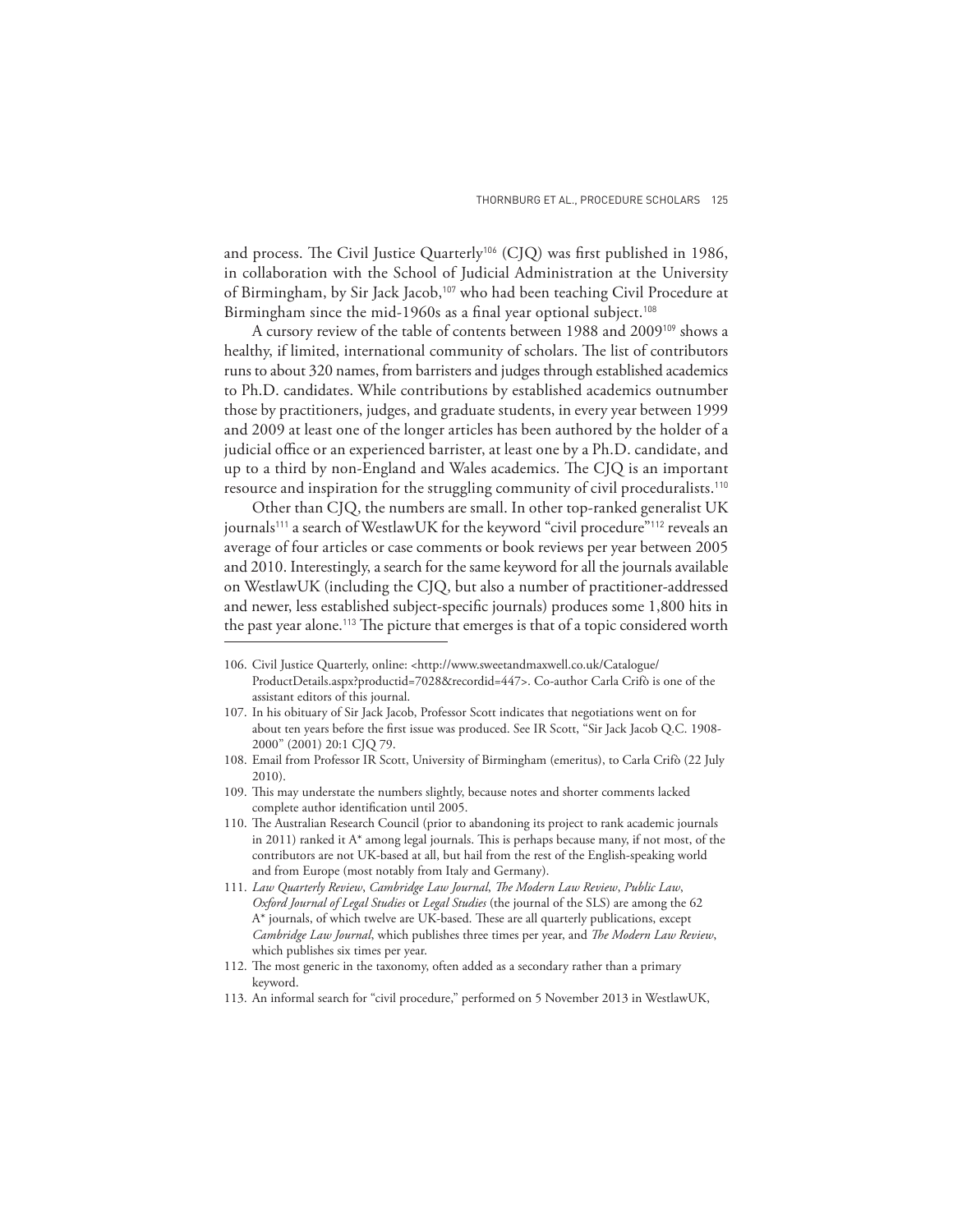writing about, but one that is more or less ignored at the high end of the generalist mainstream legal academy.

### D. DISINCENTIVES TO PROCEDURAL SCHOLARSHIP: ACADEMIC STARDOM, RESEARCH, AND THE QUEST FOR EXCELLENCE (OR FUNDING)

Cicero, in his "In Defense of Archias," opined that "[w]e must not conceal a fact that cannot be hidden, but we must bring it into open view: are all motivated by a keen desire for praise, and the better a man is, the more he is inspired by glory."<sup>114</sup> The picture that emerges from the loose quantification in the preceding pages is clear: Civil procedure in England is a field whose academic practitioners are few and, with few exceptions, of which the CJQ is the most notable publication outlet. Educational and scholarship opportunities tend to be restricted to the practical or vocational aspects only. The rules of courts can be perceived as arcane, dry, off -putting, and unexciting topics for academic writing.115 Even for young academics who see the intellectual rigour in civil procedure as an academic subject, many factors combine to discourage a scholarly path in that direction.

Many of the disincentives stem from the way universities are funded. Most universities in the United Kingdom are public, in that they receive most of their funding from the central government. The amount of funding received is determined through an allocation per student, and an assessment of the quality of research output based on the Research Excellence Framework (REF).<sup>116</sup> This is a controversial method by which scholarly merit translates into increased funding on the research head. The mechanisms of the next REF have been developed in a piecemeal way, particularly with regard to the controversial new criterion of "impact," now defined as the "'reach and significance' of impacts on the economy, society and/or culture that were underpinned by excellent research conducted in the submitted unit, as well as the submitted unit's approach to enabling impact from its research."<sup>117</sup>

Journals, for the year 2012, yielded 1863 results.

<sup>114.</sup> Cicero, "In Defense of Archias" in Kevin Guinagh & Alfred Paul Dorjahn, eds, *Latin Literature in Translation*, 2d ed (New York: David McKay Company, 1952) at 247.

<sup>115.</sup> The choice of a substantive field for a young academic may also be subconsciously due to the perception that classical litigation for classical private law (contract and tort) does not happen much anymore and therefore the study of the rules for that litigation may be irrelevant.

<sup>116.</sup> *Research Excellence Framework*, online: REF2014 <http://www.ref.ac.uk/>.

<sup>117.</sup> REF 02/2011, *Assessment Framework and Guidance for Submissions*, July 2011 (amended 2012). See Research Excellence Framework 2014, online: <http://www.ref.ac.uk/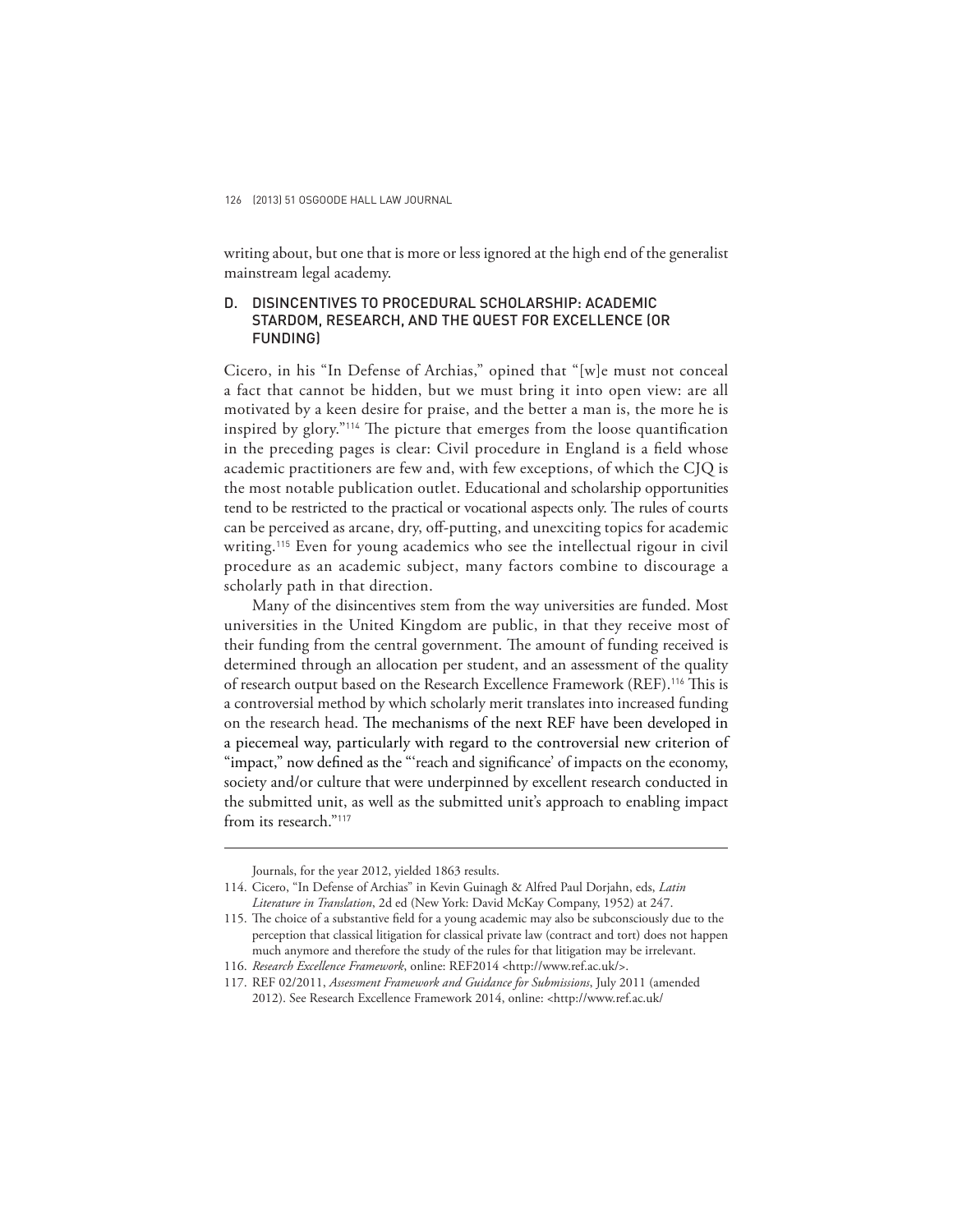Its predecessor, the Research Assessment Exercise (RAE)<sup>118</sup> required every department in every institution to collect and submit up to four pieces of research from its staff. Departments could choose whether to submit all members of staff or only the best, though any selection (and consequent relative density in a given department of research-active and teaching-only staff) was made apparent as institutions were required to indicate what percentage of staff were submitted. The RAE established subject specific panels whose members (in theory) then read and graded each individual piece. The result would be a rating<sup>119</sup> per department, on the basis of which funds were granted. The quality was assessed by giving grades from "4" (the highest) down to "unclassified" (the lowest). Additional grades were allocated for research environment (such as number of graduate students in the department) and esteem factors (such as external funding obtained, prizes, and memberships of organizations).

The most important table, however, is that of the weight allocated to the respective grades when university funding is calculated:<sup>120</sup>

| <b>Quality Rating (with Abbreviated Prescription)</b>           | <b>Funding Weighting</b> |
|-----------------------------------------------------------------|--------------------------|
| 4-star (world-leading)                                          |                          |
| 3-star (internationally excellent)                              | 3                        |
| 2-star (recognized internationally)                             |                          |
| 1-star (recognized nationally)                                  | $\theta$                 |
| Unclassified (below the standard of nationally recognized work) | 0                        |

TABLE 1: UNIVERSITY FUNDING WEIGHTS BASED ON RESEARCH QUALITY RATING

SOURCE: Higher Education Funding Council for England, "Guide to Funding: How HEFCE Allocates Its Funds" (2010), online: <http://www.hefce.ac.uk/pubs/year/2010/201024/> at 45.

panels/assessmentcriteriaandleveldefinitions/>. Impact must be measurable (such as by a demonstrable shift in government policy) and impact case studies will account for 20 per cent of the funding granted. The deadline for submissions by University departments is 29 November 2013. Submissions will then be assessed during 2014, with results published in December 2014.

- 118. There are other summaries of the process and explanations of the result. See Times Higher Education, "Research Assessment Exercise (RAE) results, 2008" (18 December 2008), online: <http://www.timeshighereducation.co.uk>. See also Cownie, *supra* note 86 at 135-41 (critiquing the RAE's impact on legal academics in general).
- 119. See Research Assessment Exercise, "RAE 2008 Quality Profiles: UOA 38 Law" (2008), online: <http://www.rae.ac.uk/results/qualityProfile.aspx?id=38&type=uoa>.
- 120. Higher Education Funding Council for England, "Guide to Funding: How HEFCE Allocates Its Funds" (2010), online: <http://www.hefce.ac.uk/pubs/year/2010/201024/> at 45.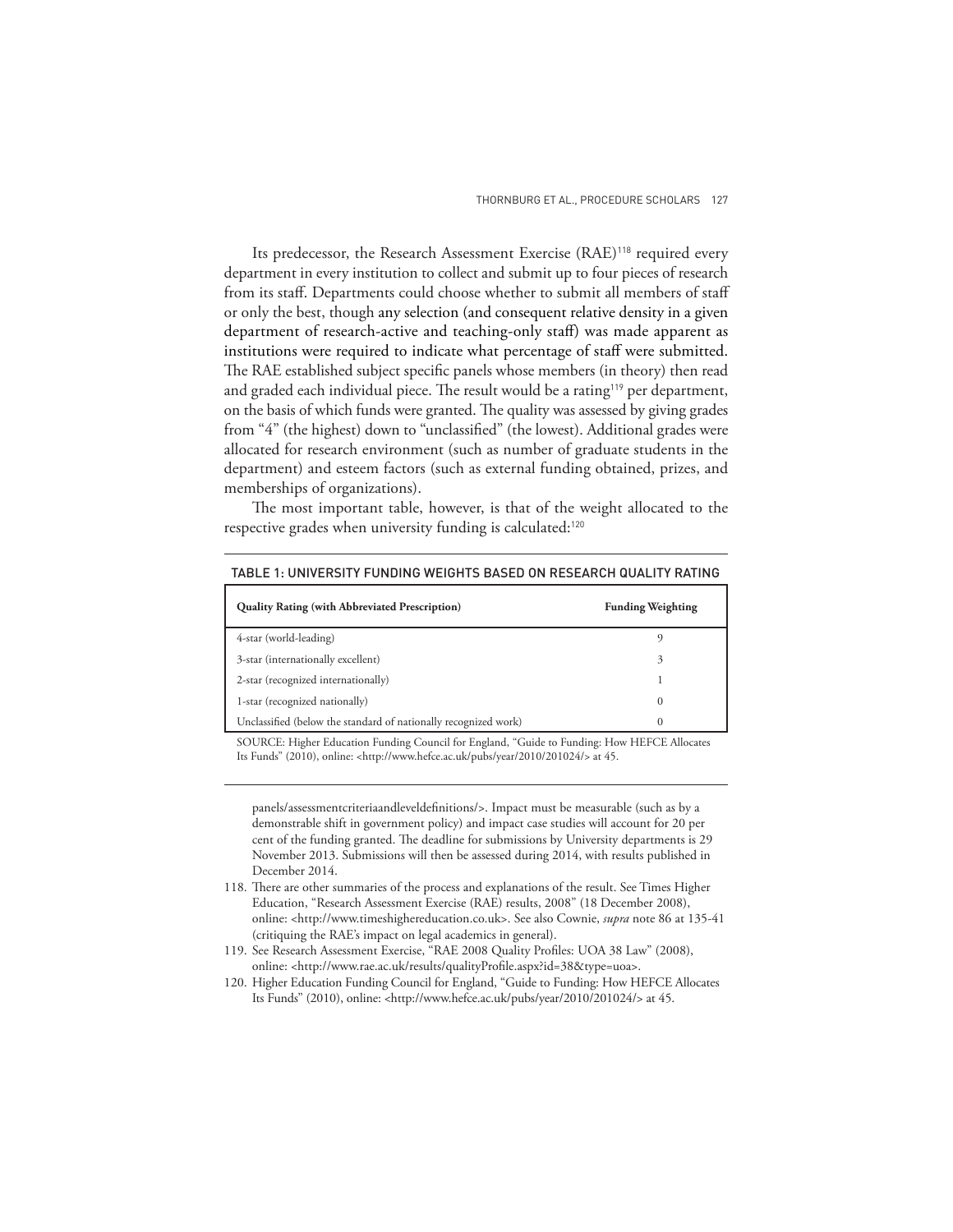Indeed, subsequent indications of further cuts in research funding indicate that only "internationally excellent"121 and above research will be considered for any funding at all. As a result of the REF multipliers, universities and departments are encouraged to hire and recognize staff who are more likely to produce 4-star and 3-star material. Publications in "world-class" or well-known, peer reviewed journals produce better chances of good ratings than well-received pieces in lesser known, probably more subject-specific journals. Other factors also make achieving an acceptable research portfolio in the procedure area more challenging as well.

Academics are urged to diversify and submit their work to several different journals, to give it at least a rating of "international recognition." Monographs are discouraged (although they still seem to be important for internal promotion to senior lecturer, reader, and professor status) because they are no more likely to be classed as 4-star or 3-star than an article in a well-regarded journal, but are considerably more labour-intensive. The relevance of rating the respective glory of one or the other journal, through rankings such as the RAE rankings<sup>122</sup> mentioned above, becomes more evident: In order to secure a high ranking and higher funding, staff should try to publish only in the highest ranked generalist journals. While the official policy of the RAE/REF sub-panel has always been that publications are to be judged on their intrinsic merit rather than their place of publication so long as the publication is peer reviewed, the suspicion that many are not actually read<sup>123</sup> increases the likely effect of an article's placement.

This has several important effects on the research agendas of members of the legal academy who are considering the option of pursuing research in a less highly regarded field such as civil procedure. First, the academics who

<sup>121. &</sup>quot;Letter to Hefce from the Department of Business and Skills" (11 January 2013), online: HEFCE <http://www.hefce.ac.uk> at 4.

<sup>122.</sup> Some would say that this is merely a formalization of a pre-existing self-selection between journals. It does crystallize pre-existing disparities.

<sup>123.</sup> Although anecdotal evidence suggests this was not actually the case. See *e.g.* John Sutherland, "Do the RAE Judges Read all the Research Submitted? They couldn't if they Tried" *The Guardian* (5 March 2009), online: The Guardian <http://www.guardian.co.uk>. This is not surprising, as panels of 10-15 full-time academics were asked to read thousands of submissions. The final report of the sub-panel for law stated that: "67 institutions (compared with 60 in 2001) submitted 1,702 full time equivalent Category A and C staff (1,452 in  $2001$ ) with a total of  $6,264$  outputs listed  $(5,326)$  in 2001). The size of the submissions ranged from the largest with 104 full time equivalent staff to the smallest with 2.5. In total there were 19 submissions with fewer than 10 full time equivalent staff and 12 with more than 40. The median size was 22." See UOA 38 Law, (2009), online: Research Assessment Exercise for Law <http://www.rae.ac.uk/pubs/2009/ov/>.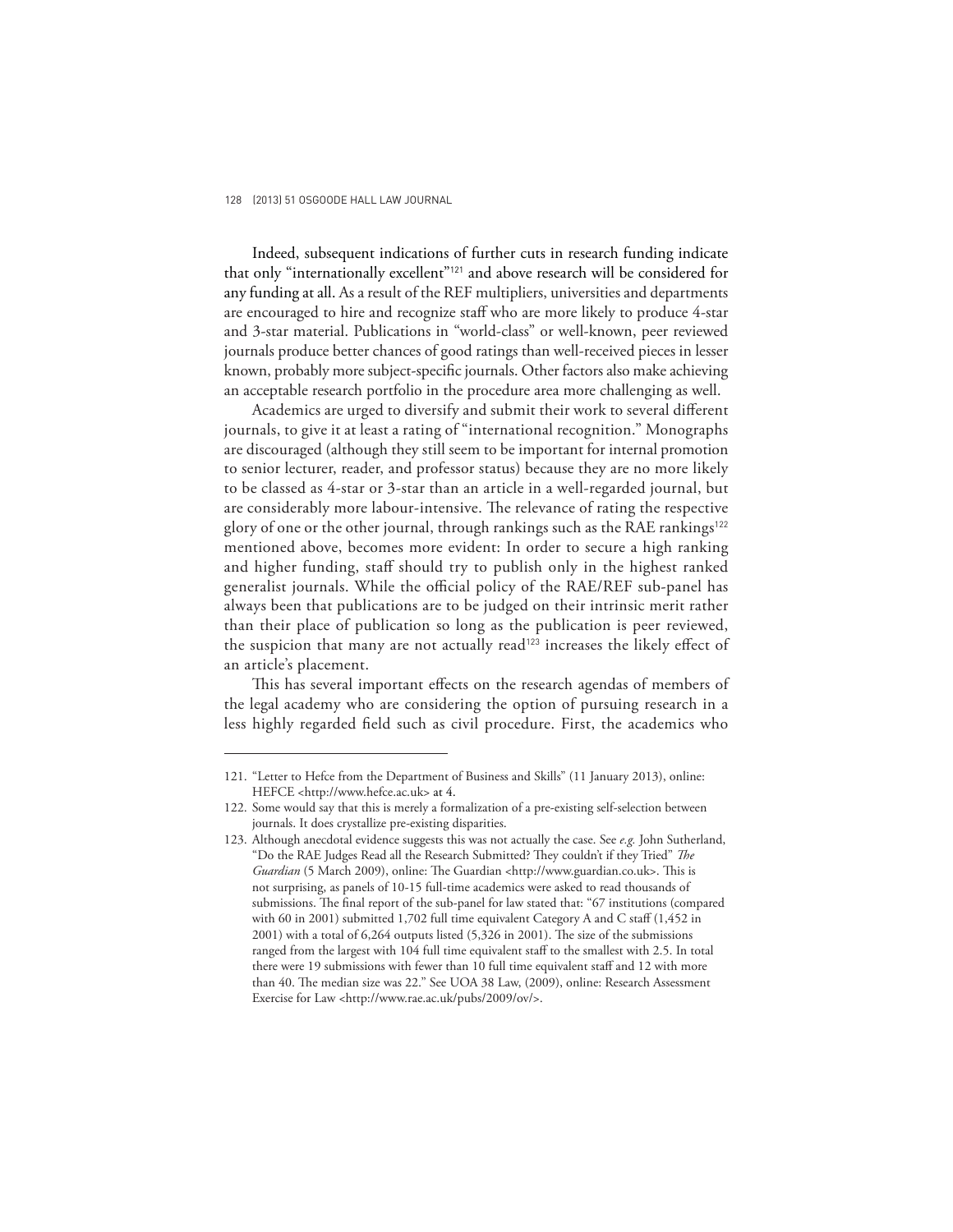constitute the panels, despite their excellent reputations within their own fields, are unlikely to be experts in civil procedure, and less likely to appreciate the quality of a submission relevant to that field.<sup>124</sup> In that sense, the reliance on (expert) peer review already affects subjects where there are few experts to begin with. Second, to foster the impression of elite status, work must be submitted to a well-respected journal, but the generalist journals are few and far between,<sup>125</sup> and repeated submissions to a subject-specific journal such as the CJQ are discouraged. The value of book chapters is discounted somewhat due to the general absence of peer review. In short, proceduralists compete for few spaces in generalist journals with better established subjects such as tort, supposedly sexier topics such as same-sex marriage, and more obviously theoretical fields such as jurisprudence.

In addition to problems with publication, young would-be proceduralists have an additional disincentive: They will not be able to do much teaching in their area of interest. To pursue an academic career in the United Kingdom, a person usually must teach two or three courses. Those whose interests lie in the academic analysis of civil procedure are required to teach other subjects, which is not only unsatisfying but also eliminates the efficiency that otherwise arises from teaching and writing in the same area. It may even mean that, in order to develop an acceptable research profile, the young academic may have to write in more conventional areas and thus have even less time to devote to their interest in procedure scholarship.

The obstacles to the development of civil procedure from the teaching end to the research end are formidable. They threaten the prospects for the emergence of a community of scholars in the field of civil procedure. If civil procedure is one of the gateways to a better understanding of law itself, then a change in academic

<sup>124.</sup> The REF relies on "Main Panels" of experts whose role is to provide guidance, leadership, and broad criteria across a number of specific fields (Law is included in Main Panel C, with such other subjects as Architecture, Geography, Business Studies, and Sociology, amongst others). Sub-panels are composed of up to twenty academic members from the specific discipline and a number of observers from the broader social field (for Law, which is sub-panel twenty, observers are included from the Ministry of Justice, the Equality and Diversity Forum, and the police). The panels were announced in March 2011, and for present purposes main Panel C includes one respected American expert on civil procedure (Herbert M Kritzer), while subpanel twenty includes former Civil Justice Quarterly authors (respectively, Trevor Buck, an expert on tribunals, and Kate Malleson, an expert on the socio-legal aspects of adjudication). See "Research Excellence Framework Expert Panels" (October 2013), online: <http://www. hefce.ac.uk/panels/panelmembership/>.

<sup>125.</sup> Case comments and reviews, and in general anything of a length below five thousand words, even if they might be more likely to be accepted, are not recommended for submission to the REF.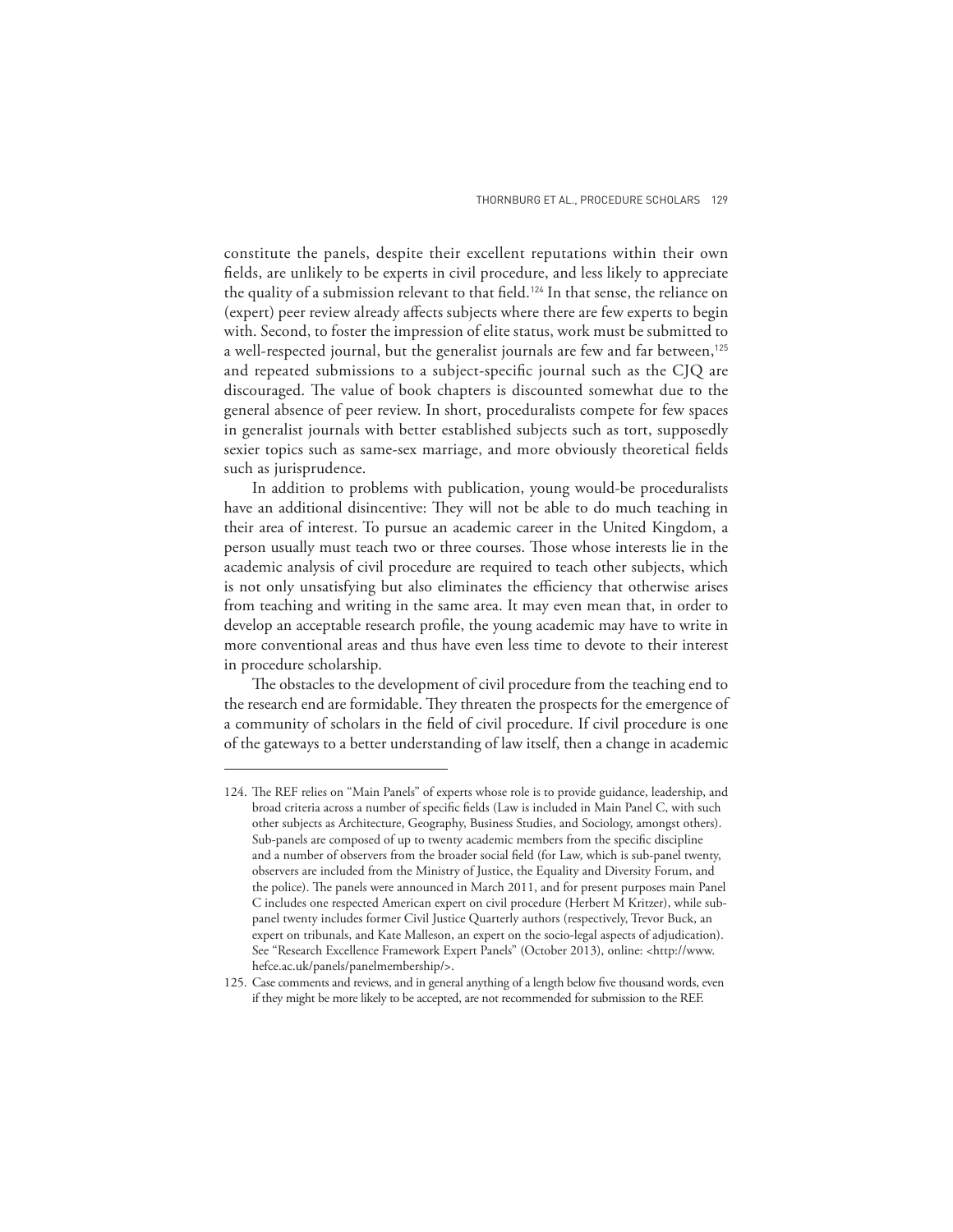attitude and in government funding policies is required. To correct this disheartening state of affairs will also require a concerted effort towards both teaching and research outputs in the field.

## V. AUSTRALIA

#### A. THE HISTORICAL PLACE OF CIVIL PROCEDURE IN LAW SCHOOLS

In Australia civil procedure has, until recently, been regarded as the preserve of the practising profession. Judges and practitioners, not academics, have dominated and shaped scholarship and teaching. Within law schools, civil procedure teaching was traditionally seen as more akin to vocational training than an academic endeavour.

As one of the so-called "Priestley 11" topics,<sup>126</sup> Civil Procedure is a required area of study for admission to practice. It is taught in all Australian law schools but is compulsory in only some. However, the fact that it is required for admission to practice has meant that most law students study civil procedure at some point in their law school career, even in law schools where it is not a compulsory subject. In the not so distant past, one occasionally heard the subject described in some law schools as quasi-compulsory. This meant that while those law schools did not require their students to study the subject in order to graduate, they had to offer it because virtually all of their students would take it in order to qualify for admission to practice law.

Entry to the profession in Australia is controlled by admission authorities, which are the supreme courts of various states and territories. There are no bar or state examinations; the admission authorities accredit law school courses and accept graduation from those courses as meeting the requirements for admission. Under mutual recognition legislation, admission in one jurisdiction enables admission in all other Australian jurisdictions.<sup>127</sup> The Priestley 11 list, which identifies eleven required areas of knowledge, was prescribed to ensure consistency in admission requirements. It has been adopted in all Australian

<sup>126.</sup> The other Priestley 11 subjects are Contract, Tort, Real and Personal Property, Equity (including Trusts), Criminal Law and Procedure, Civil Procedure, Evidence, Professional Conduct (including Trust Accounting), Administrative Law, Federal and State Constitutional Law, and Company Law. The list was prepared in 1992 by the Consultative Committee of State and Territory Law Admitting Authorities, chaired by Priestley J. See *e.g.* online: <http:// www.olsc.nsw.gov.au>. See Knutsen, "Teaching," *supra* note 2. Knutsen et al provide further discussion of the Priestley 11 topics.

<sup>127.</sup> *Mutual Recognition Act 1992* (Cth) s 3(17)(1).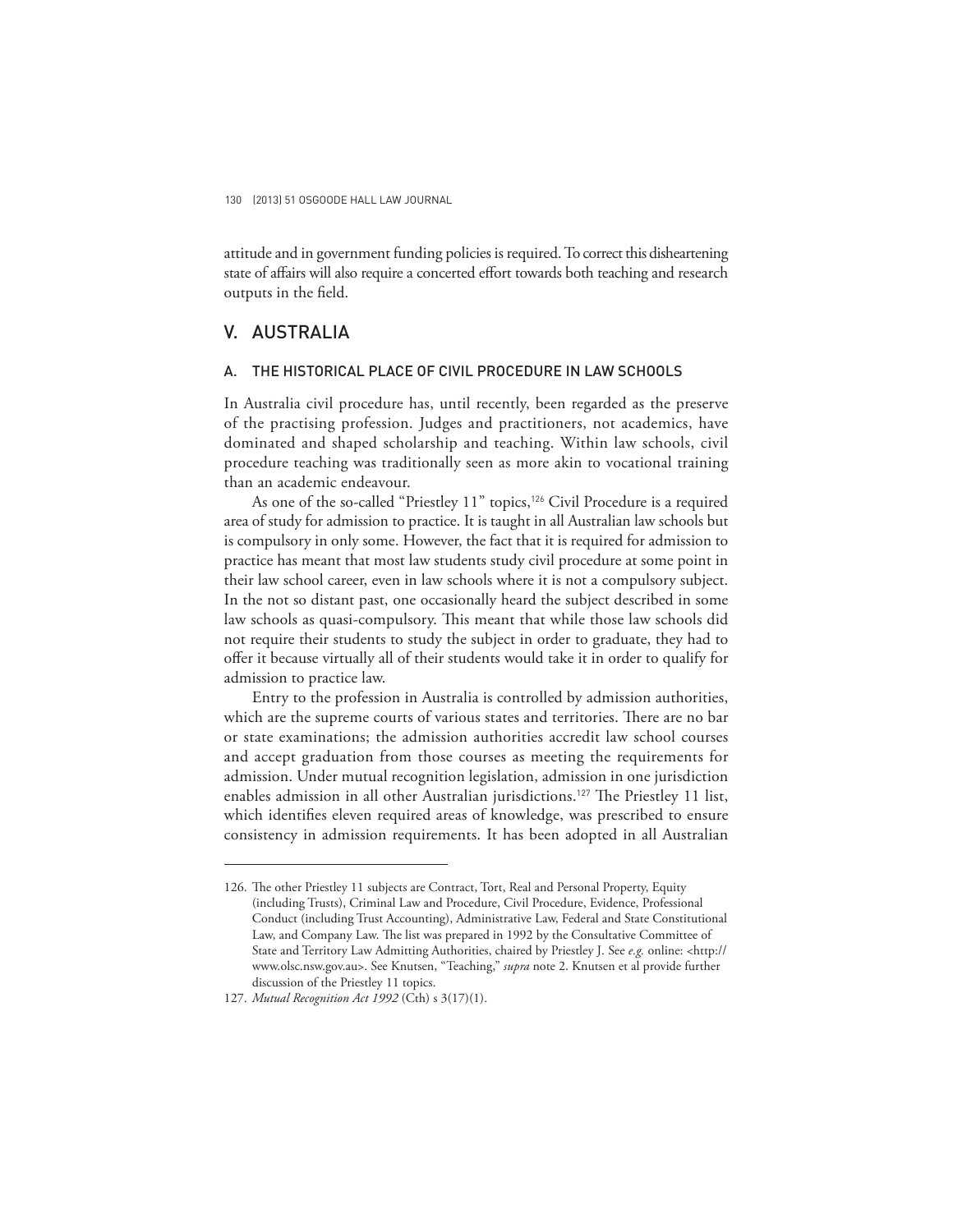jurisdictions and has had a substantial impact on law school curricula and on law student subject choices. Apart from the Priestley 11, however, the profession has exercised relatively little direct, prescriptive control over the curriculum choices of Australian law schools.

### B. A GROWING COMMUNITY OF SCHOLARS

Most civil procedure publications have until recently been written by judges or practitioners.<sup>128</sup> They are equivalent to White Books, encyclopedic and descriptive of specific rules and procedures. We examined the holdings of the National Library of Australia to get snapshot views of the number and sources of civil procedure books published in Australia in two time periods, 1987–1990 and 2007–2010. For the period from 1987 to 1990, we were able to identify at least ten books. All but one of these were in essence annotated guides to civil procedure rules or guides to court practices for practitioners.<sup>129</sup> The only exception we were able to find was a book on environmental litigation.<sup>130</sup> All of these books were written by legal practitioners, not full-time academics.

This is the kind of scholarship to be expected when the relevant academy consists of practitioners whose primary affiliations are to practice. It reflects past patterns of law schools relying on practitioners to teach civil procedure, and is a logical result of the choice that many Australian law schools made to exclude civil procedure from their list of compulsory subjects notwithstanding that subject's place among the Priestley 11. That choice is in turn a reflection of the value, relative to other subjects, that Australian law schools have assigned to civil procedure.

<sup>128.</sup> See Part II B, above, for more on this topic.

<sup>129.</sup> See *e.g.* Robert Lunn, *Civil Procedure, South Australia,* 2d ed, (Sydney: Butterworths, 1987); Neil J Williams, *Supreme Court Civil Procedure: Procedure Under Chapter 1 of the Rules of the Supreme Court of Victoria*, (Sydney: Butterworths, 1987); Paul Seaman, *Civil Procedure: Western Australia,* (Sydney: Butterworths, 1990); Gresley Clarkson, John Fiocco & Stephen Owen-Conway, *Civil Procedure in Western Australia: A Practice Manual for 1987*, (Nedlands, Australia: University of Western Australia, 1987); Paul Bravender-Coyle, Richard Krever & Timothy Pinos, *Victoria Civil Procedure 1987*, (North Ryde, Australia: CCH Australia, 1987); Paul Bravender-Coyle, Richard Krever & Timothy Pinos, *Victoria Civil Procedure 1988*, (North Ryde, Australia: CCH Australia, 1988); P W Young, K F O'Leary & A E Hogan, *Supreme Court Civil Procedure: New South Wales: Illustrated by Reference to the Supreme Court Act 1970 (NSW)*, 2d ed (Sydney: Butterworths, 1987); Ian McGregor Wylie, *The law and practice of the District Courts of Queensland*, 3d ed, (Sydney: Butterworths, 1989); Shane Simpson, DL Bailey & EK Evans, *Discovery and Interrogatories,* 2d ed (Sydney: Butterworths, 1990); and John Leslie, *Leslie's Equity and Commercial Practice* (Sydney: Butterworths, 1990).

<sup>130.</sup> Brian J Preston, *Environmental Litigation* (Sydney: Law Book, 1989).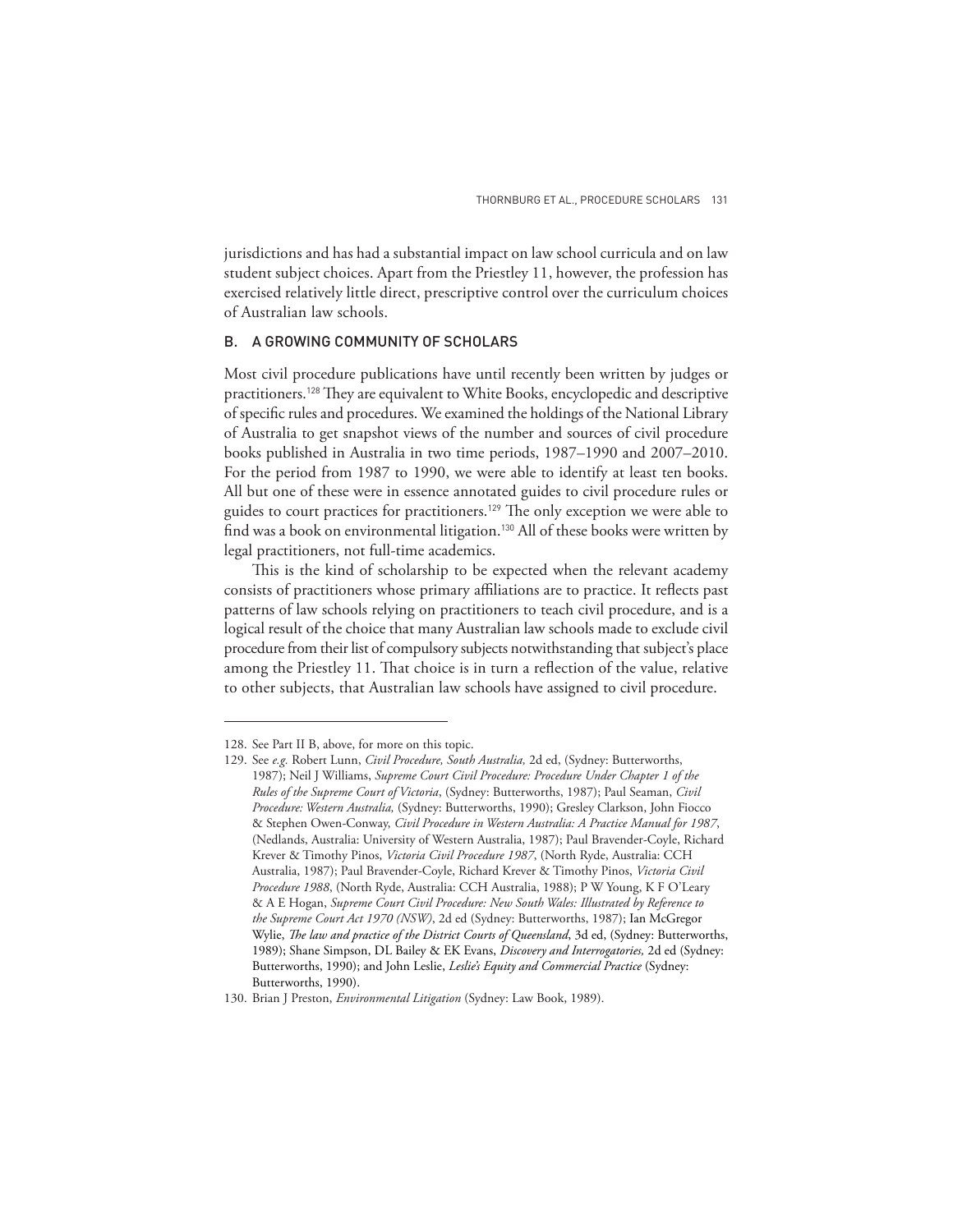It is only in the last ten to twenty years that a body of Australian academics with an interest in civil procedure has emerged. Some optimists believe that the field is close to the critical mass needed to establish itself; others are more pessimistic. Our second snapshot view of the Australian books on civil procedure held by the National Library offers some succor for the optimists. In the period 2007–2010, twelve books were published. Eight of these were written by legal academics.<sup>131</sup>

This major shift (in a relatively short period of time) is also evident in the increasing use of academics in the major Australian law schools to teach civil procedure. For a growing number of academics, civil procedure is a major research interest. Looking at the law schools that comprise what is described as the "Group of Eight,"132 (Go8) not only do academics lead civil procedure teaching, but in six of the Go8 schools, senior academics (Associate Professors or Professors)133 are engaged in civil procedure scholarship. Outside the Go8 law schools, there are also professorial level academics active in civil procedure teaching and research.

<sup>131.</sup> Bernard C Cairns, *Australian Civil Procedure,* 7th ed (Pyrmont, Australia: Lawbook, 2007); Bridget Cullen Mandikos, *Civil Procedure*, 2d ed (Pyrmont, Australia: Thomson Reuters, 2009); Michael P Grant, *Civil Procedure Northern Territory*, (Adelaide: Presidian Legal, 2010); Stephen Colbran et al, *Civil Procedure: Commentary and Materials,* 4th ed (Chatswood, Australia: LexisNexis Butterworths, 2009); Dorne Boniface & Miiko Kumar, *Principles of Civil Procedure in New South Wales*, (Pyrmont, Australia: Thomson Reuters, 2009); Robert M Lunn, *Supreme and District Court Civil Rules 2006 South Australia*, (Chatswood, Australia: LexisNexis, 2010); John Tarrant, *Amending Final Judgments and Orders*, (Annandale, Australia: Federation Press, 2010); David Bamford, Alan Leaver & Mark J Rankin, *Principles of Civil Litigation*, (Pyrmont, Australia: Thomson Reuters, 2010); P K Cashman, *Class Action Law and Practice*, (Sydney: Federation, 2007); Vincenzo Morabito, *An Empirical Study of Australia's Class Action Regimes: First Report, Class Action Facts and Figures*, (Melbourne: Monash University, 2010); Andrew Alston, *Lawyering: Procedures and Ethics*, (Chatswood, Australia: LexisNexis Butterworths, 2008); Peter R Handford, *Limitations*  of Actions: The Laws of Australia, 2d ed (Pyrmont, Australia: Thomson Law Book, 2007); and Jill Hunter, Camille Cameron & Terese Henning, *Litigation I: Civil Procedure*, 7th ed (Chatswood, Australia: LexisNexis Butterworths, 2005). Papers written for continuing legal education seminars have been removed from this list, as have books dealing with the field of remedies as it is normally taught separately in Australia.

<sup>132.</sup> Australian National University, University of Queensland, University of Sydney, University of New South Wales, University of Melbourne, Monash University, University of Adelaide, University of Western Australia. See Australian Universities Guide, "Australian University Group of Eight," online: <http://www.australianuniversities.com.au/directory/ group-of-eight/>.

<sup>133.</sup> Australian academic structures have five levels of academic seniority with only a very small proportion of academics becoming professors. See European University Institute, "Australia Academic Career Structure" (January 2013), online: <http://www.eui.eu/ ProgrammesAndFellowships/AcademicCareersObservatory/AcademicCareersbyCountry/ Australia.aspx>.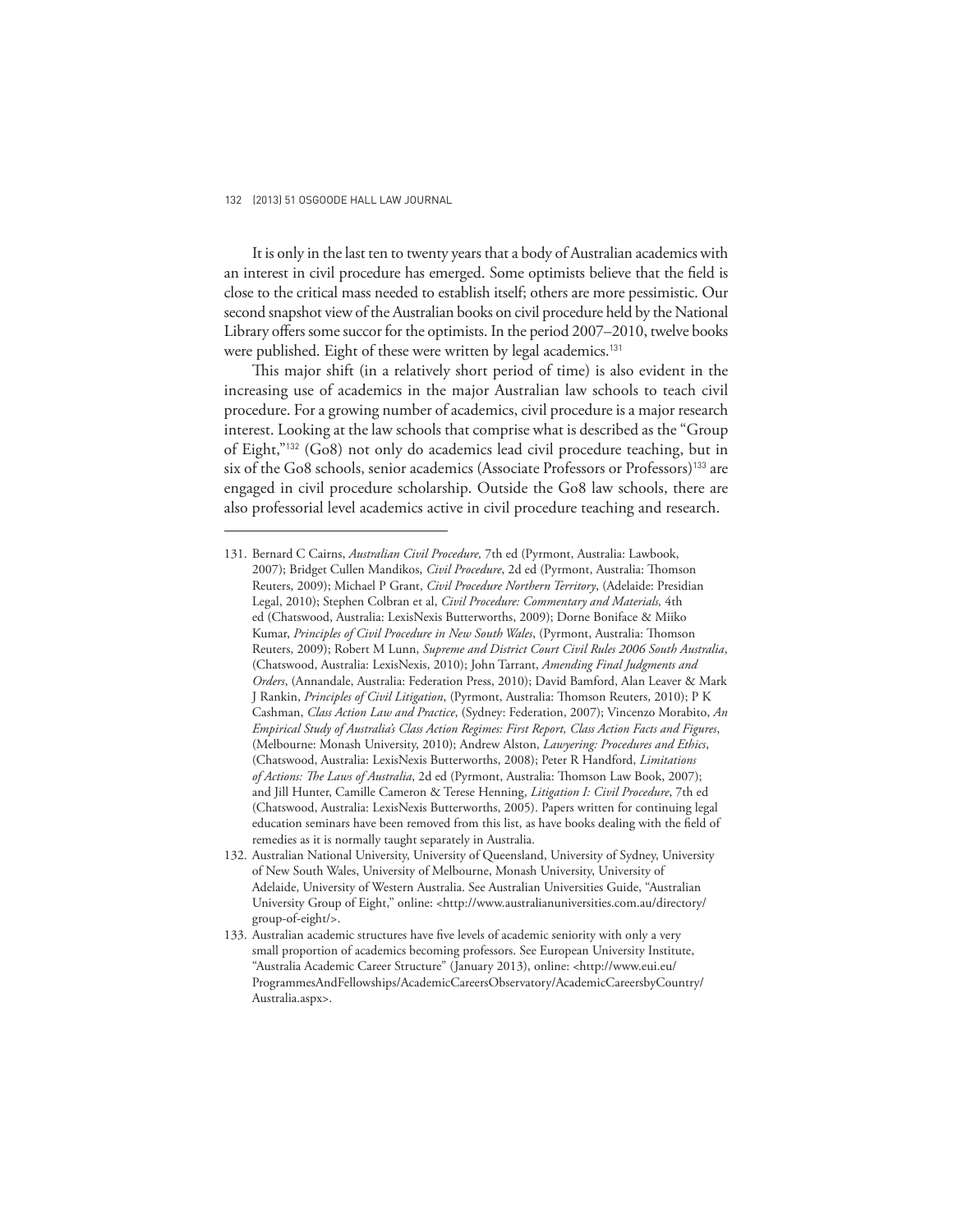Signs that a critical mass may have been reached can also be discerned from the development of structures promoting civil procedure scholarship. The Australasian Law Teachers Association has an Evidence and Procedure Interest group that organizes a program at the annual Australasian Law Teachers Association Conference. Between 2005 and 2012, four symposia have been held, bringing together civil procedure teachers from across Australia—at Flinders University, the University of Melbourne, and the Australian National University. Relevant centres have also begun to appear. For example, in 2010 the University of Melbourne established a Civil Justice Research Group that focuses "on the role and operation of civil courts and tribunals, access to civil justice, and wider questions about the resolution of civil disputes" and has organized a number of seminars and conferences.<sup>134</sup>

Adding impetus to the development of academic interest in civil procedure have been the radical changes that have occurred in Australian civil procedure over the last twenty years. Almost all jurisdictions have made significant changes to their procedural rules. Many of these reforms have been preceded by significant court- and government-sponsored research. Major law reform projects have ranged from the Litigation Reform Commission in Queensland in the early 1990s<sup>135</sup> to the Australian Law Reform Commission inquiry into the federal civil justice system,<sup>136</sup> the Commonwealth Access to Justice Report,<sup>137</sup> the Victorian Law Reform Commission's review of civil procedure in Victoria,138 and the Australian Law Reform Commission study of civil discovery.<sup>139</sup> These initiatives have provided Australian legal academics with significant opportunities for research and scholarship. The Australian Institute for Judicial Administration, now based at Monash University, is another incubator for civil justice scholarship through its conferences and the publication, the Journal of Judicial Administration*.* 140

<sup>134.</sup> Melbourne Law School, "Civil Justice Research Group," online: <http://www.law.unimelb. edu.au/civiljustice/about/about-us>.

<sup>135.</sup> See *e.g.* Litigation Reform Commission, *Civil Justice Reform: Streamlining the Process,* (Conference papers delivered at Carlton Crest Hotel, Brisbane, 6-8 March 1996) (Brisbane: Litigation Reform Commission, 1996).

<sup>136.</sup> See *e.g.* Australian Law Reform Commission, *Managing Justice: A Review of the Federal Civil Justice System*, Report 89 (Canberra: Australian Government Publishing Service, 2000).

<sup>137.</sup> See *e.g.* Access to Justice Advisory Committee, *Access to Justice: An Action Plan* (Canberra, Australian Government Publishing Service, 1994).

<sup>138.</sup> Victorian Law Reform Commission, *Civil Procedure Review,* Report 14 (Victoria, Australia: Victorian Law Reform Commission, 2008).

<sup>139.</sup> Australian Law Reform Commission, *Managing Discovery: Discovery of Documents in Federal Courts*, Report 115 (Canberra: Australian Government Publishing Service, 2011).

<sup>140.</sup> Greg Reinhardt, ed, "Journal of Judicial Administration" *Thomson Reuters*, online: <http:// www.thomsonreuters.com.au/>.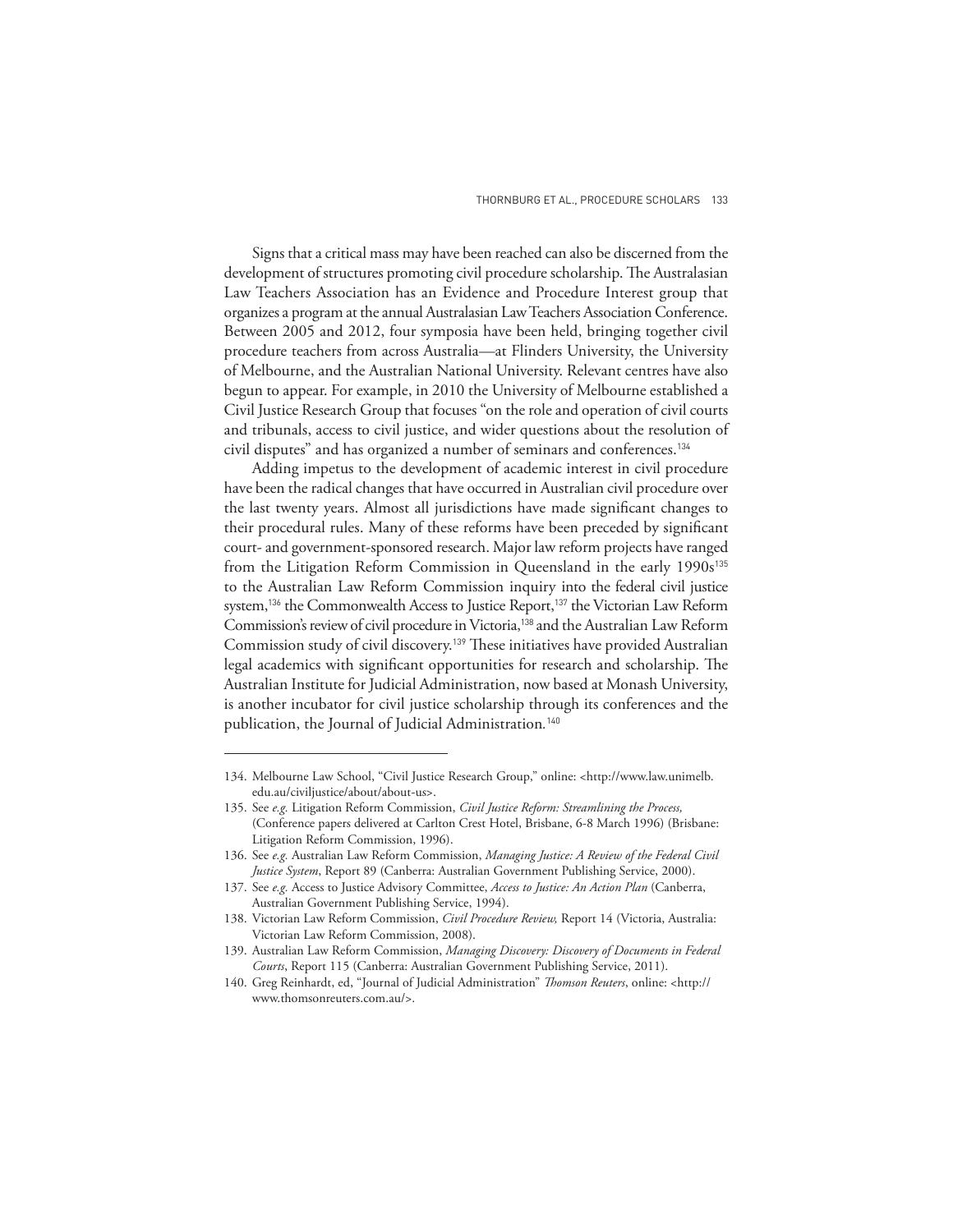Many of Australia's full-time civil procedure academics have practised law and bring that knowledge to their academic work. In addition to their practical knowledge, however, they have brought to the civil procedure classroom perspectives such as comparative law, dispute resolution writ large, professional ethics, and considerations of broader justice issues. One result of this is that a growing number of LL.M. and Ph.D. students are choosing procedure (or procedure plus) issues for their thesis work.

This growing group of Australian civil procedure scholars is also increasingly able to do research-led teaching in their area, as their volume of research increases. This increases the profile of the subject among law students, which, in turn, might have an impact on the number of students choosing to do graduate work in the area. There has also been some success in obtaining research grants on procedural topics and the beginnings of industry linkages, both of which help to augment scholarly output.<sup>141</sup>

But proceduralists are still an undervalued and under-resourced part of the academy. This is evident in, and in turn influences, recruiting choices. Many (but not all) of the people who are actual or potential procedure scholars do not have the profiles of typical academics. Focusing for recruiting purposes on those who have published and who possess graduate qualifications risks further limiting what is already a small pool of candidates.

Reflecting its history, civil procedure has had to struggle to be accepted as a field of serious academic endeavour in Australia. While its place among the Priestley 11 may have secured its continued inclusion in law school curricula, it was not uncommon until recently to hear it referred to as a practice subject. Translated, this meant that it had to be taught because it was required for admission, not because it was thought to have any intrinsic value as a topic of intellectual inquiry.

### C. A GROWING BODY OF SCHOLARSHIP

As the community of procedure scholars has grown, the subject has begun to move beyond the descriptive and to find publication outlets suitable for its academic ambitions. Some highly-ranked Australian law journals have demonstrated a

<sup>141.</sup> Professor David Bamford, former Dean of Flinders Law School, has been engaged in the evaluation of court programs in Victoria and South Australia. Professor Camille Cameron, formerly of Melbourne Law School and now Dean of Windsor Law School in Ontario, was leading a research project (completed in 2011), in collaboration with the Federal Court of Australia, to evaluate the effectiveness of that court's case management programs, and was awarded an Australian Research Council Linkage Grant (with Jonathan Liberman and the Cancer Council of Victoria, Australia) to study the use of tobacco litigation as a regulatory tool. Professor Vince Morabito, Monash University, Department of Business Law and Taxation, has a substantial Australian Research Council grant to conduct empirical research about class actions in Australia.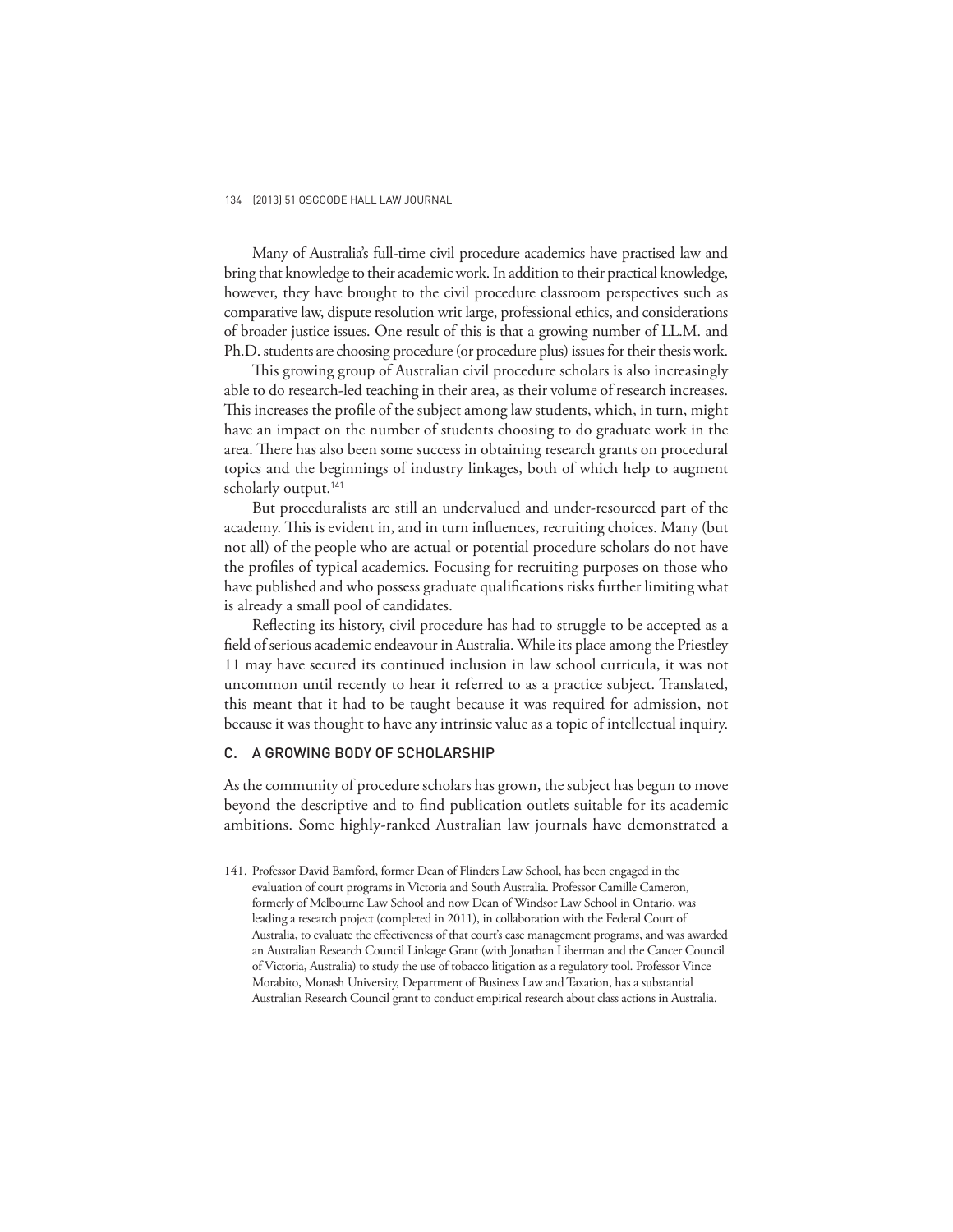willingness to publish procedure-related articles.<sup>142</sup> Australian civil procedure academics have also chosen to publish in England's CJQ.<sup>143</sup> There are several reasons for this choice, including that journal's A\* ranking and the absence of any specialist journals in Australia. As in England, incentive structures require that articles be placed in highly-ranked journals.<sup>144</sup> The comparative lack of prestige of the civil procedure area, the comparative lack of evaluators familiar with procedure scholarship, and the small number of generalist Australian journals ranked A\* or A, considered in the light of the prevailing incentive structures, all make specializing in procedural scholarship a challenge.<sup>145</sup>

Two surveys of recent civil procedure scholarship provide some evidence of this challenge. The first is an analysis of all civil procedure articles either published by Australians or in Australian publications contained in one of the largest Australian databases—the Attorney General's Information Service (AGIS Plus Text) from 2005 to 2010. The second is an analysis of two leading generalist law journals in Australia.

Using the AGIS Plus Text database, 143 articles were identified using the search term "civil procedure," published between 2005 and 2010, and where the author could be identified as an academic or a legal practitioner.<sup>146</sup> The publication in which the article was published was classified as academic if it

<sup>142.</sup> See *e.g*. Camille Cameron & Jonathon Liberman, "Destruction of Documents Before Proceedings Commence: What is a Court to Do?" (2003) 27:2 Melbourne UL Rev 273; Peta Spender, "Blue Asbestos and Golden Eggs: Evaluating Bankruptcy and Class Actions as Just Responses to Mass Tort Liability" (2003) 25:2 Sydney L Rev 223; Vince Morabito, "Class Actions Instituted only for the Benefit of the Clients of the Class Representative's Solicitors" (2007) 29:1 Sydney L Rev 5. While he writes about procedure issues, Professor Morabito is on the staff of Monash's Department of Business Law and Taxation, and teaches Income Tax, Tax Policy, Tax Administration and Practice, and Constitutional Issues.

<sup>143.</sup> See *e.g*. BC Cairns & SC Williams, "Civil Case Flow in the Queensland Supreme Court" (2008) 27:3 CJQ 358; Camille Cameron, "New Directions for Case Management in Australia" (2010) 29:3 CJQ 337; Gary Cazalet, "Unresolved Issues: Costs in Public Interest Litigation in Australia" (2010) 29:1 CJQ 108.

<sup>144.</sup> See discussion of the English system in Section III, above.

<sup>145.</sup> The Australian government and Australian Research Council have recently announced a decision to end the system of assigning letter grades to academic journals. The government will instead give more authority (and discretion) to the panels that examine and assess research activities on a discipline-by-discipline basis. It remains to be seen what effect the recent retreat from and rejection of the journal rating system in Australia will have on the publication choices of academics. See Sunanda Creagh, "Journal rankings ditched: the experts respond" *The Conversation* (1 June 2011), online: The Conversation Media Group <http://theconversation.edu.au/>.

<sup>146.</sup> Where joint authorship existed, the details of the lead author were used to determine whether the article was written by an academic.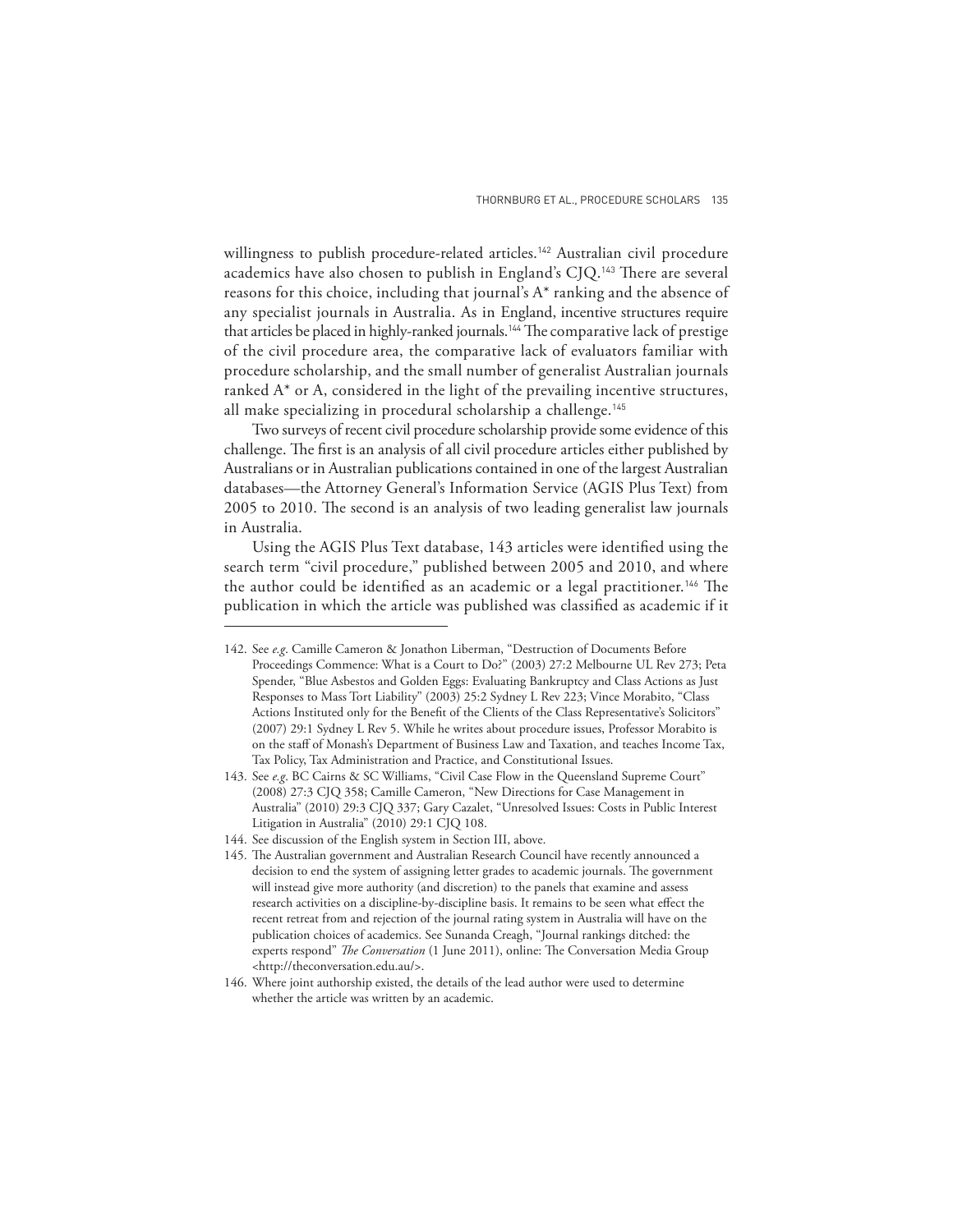was a refereed journal. Of the 143 articles so identified, forty-five were written by academics. Of these forty-five articles, seventeen were published in academic journals. Legal practitioners wrote ninety-eight of the 143 articles, of which twelve were published in academic journals.

The second snapshot survey—an analysis of the content of two leading generalist journals in Australia, the University of New South Wales Law Journal and the Melbourne University Law Review—reveals a relatively small number of articles touching in whole or in part on procedural issues. From 2000 to 2010, for example, nine such articles were published in the Melbourne University Law Review.<sup>147</sup> Of the thirteen authors and co-authors involved, three were academics and the rest were judges and practising lawyers. Of the three academics, electronic searches reveal that only one identifies as a civil procedure scholar.<sup>148</sup> One interesting aspect of these articles is that three are collaborative efforts, each with an academic and a practitioner as co-authors.<sup>149</sup>

148. Professor Camille Cameron.

<sup>147.</sup> See *e.g*. Dorothy Kovacs, "After the Fall: Recovering Property Jurisdiction in the Family Court in the Post Cross-Vesting Era" (2001) 25:1 Melbourne UL Rev 58 (Dorothy Kovacs was an academic but is now at the Bar); Camille Cameron & Jonathan Liberman, "Destruction of Documents before Proceedings Commence: What is a Court to Do" (2003) 27:2 Melbourne UL Rev 273 (Camille Cameron is an academic and Jonathan Liberman is a practising lawyer) [Cameron & Liberman, "Destruction"]; Richard Garnett, "Foreign States and Australian Courts" (2005) 29:3 Melbourne UL Rev 704 (Richard Garnett is an academic); Rosalind Mason, "Local Proceedings in a Multistate Liquidation: Issues of Jurisdiction" (2006) 30:1 Melbourne UL Rev (Rosalind Mason is an academic); Bernard Murphy & Camille Cameron, "Access to Justice and the Evolution of Class Action Litigation in Australia" (2006) 30:2 Melbourne UL Rev 399 (Bernard Murphy is a practising lawyer and Camille Cameron is an academic) [Murphy & Cameron "Access"]; Michael J Legg, "The United States Deposition - Time for Adoption in Australian Civil Procedure" (2007) 31:1 Melbourne UL Rev 146 (Michael Legg is a practising lawyer who has now become a full-time academic); James McComish, "Pleading and Proving Foreign Law in Australia" (2007) 31:2 Melbourne UL Rev 400 (James McComish is an academic); Michael E J Black, "The Federal Court of Australia: The First 30 Years - A Survey on the Occasion of Two Anniversaries" (2007) 31:3 Melbourne UL Rev 1017 (Michael E J Black is a judge); Stuart Clark & Christina Harris, "Push to Reform Class Action Procedure in Australia: Evolution or Revolution" (2008) 32:3 Melbourne UL Rev 775 (both Clark and Harris are practising lawyers) [Clark & Harris, "Push"]; Camille Cameron & Elizabeth Thornburg, "Defining Civil Disputes: Lessons from Two Jurisdictions" (2011) 35:1 Melbourne UL Rev 208 (both Cameron and Thornburg are academics); and Paula Gerber & Diana Serra, "Construction Litigation: Are We Doing It Better?" (2011) 35:3 Melbourne UL Rev 933 (Paula Gerber is an academic and Diana Serra was a research assistant but is now a practising lawyer) [Gerber & Serra "Construction"].

<sup>149.</sup> See *e.g.* Cameron & Liberman, "Destruction," *supra* note 147; Murphy & Cameron, "Access," *supra* note 147; Gerber & Serra, "Construction," *supra* note 147.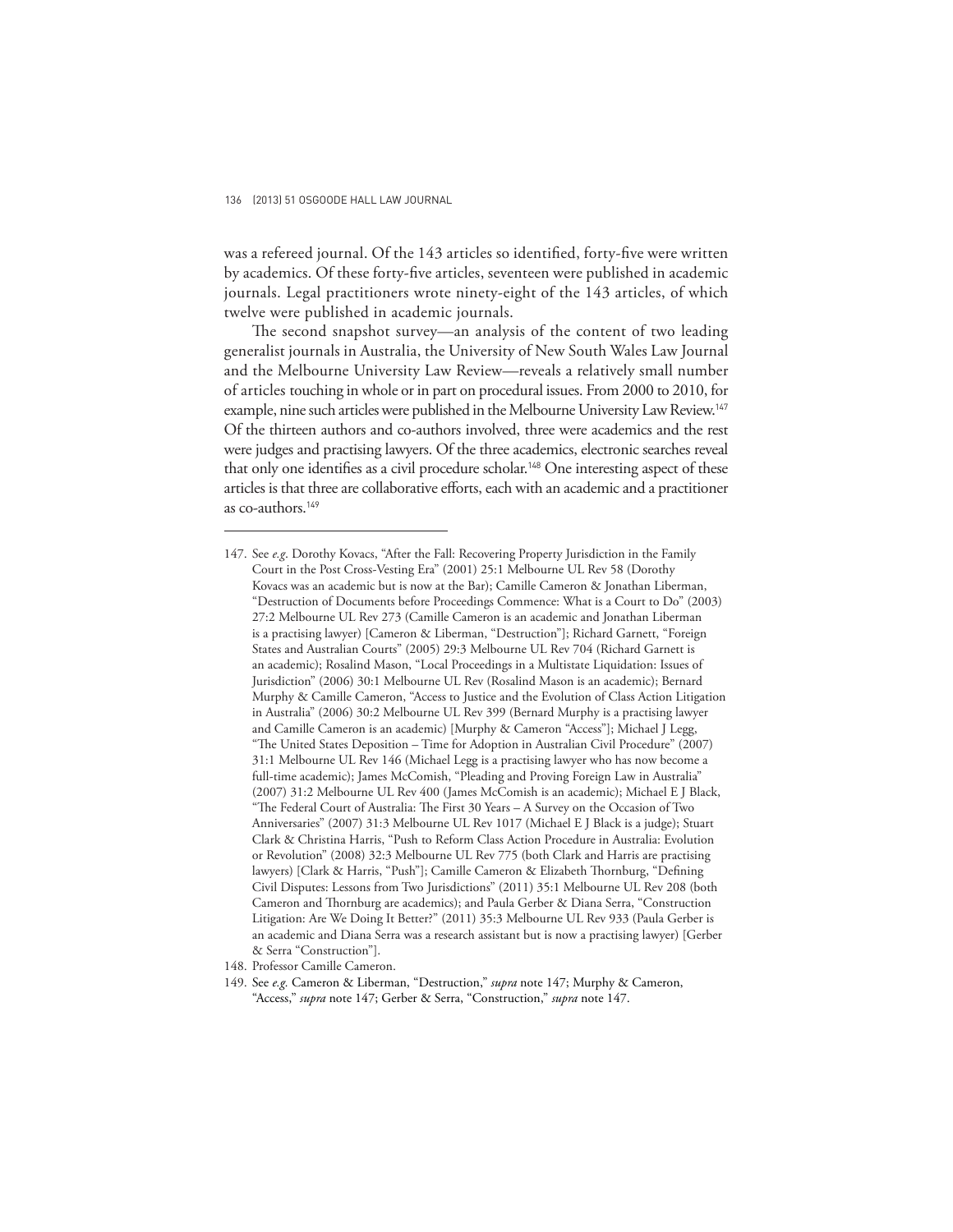For the same period of time, we found nine articles in the University of New South Wales Law Journal.<sup>150</sup> Seven of these articles appear to have been written by academics, and many of these authors are civil procedure academics.<sup>151</sup> The University of New South Wales Law Journal also published two special issues in this time period, one on class actions in 2009 and the other on costs and fees in 2004. Of the total of twenty-one articles in these two special issues, nineteen were written by judges and practitioners and two were written by academics.

While these figures offer some evidence of the still nascent state of civil procedure scholarship in Australia, they may also conceal as much as they reveal. They do not tell us, for example, how many articles dealing with procedural issues were submitted but rejected, and they do not reflect the fact that some Australian civil procedure scholars publish some of their work overseas, especially in England. And while we have chosen two mainstream journals, some civil procedure scholarship appears in other reputable journals in Australia.<sup>152</sup>

One feature of the procedure scholarship landscape in Australia that is revealed by this snapshot view of two leading Australian journals is that a few busy and high profile practising lawyers in Australia are contributing to academic scholarship, often in collaboration with full-time academics. Bernard Murphy, a

<sup>150.</sup> Sharon Rodrick, "Open Justice, The Media and Avenues of Access to Documents on the Court Record" (2006) 29:3 UNSWLJ 90 (Sharon Rodrick is an academic); Michael Legg, "Shareholder Class Actions in Australia-The Perfect Storm?" (2008) 31:3 UNSWLJ 669 (Michael Legg is a former practitioner who is now an academic); Ann Eyland, "Legal Costs and Case Management" (2004) 27:1 UNSWLJ 231 (Ann Eyland is an academic); Annette Marfording, "Civil Justice in Crisis: Comparative Perspective of Civil Procedure" (2000) 23:2 UNSWLJ 384 (Annette Marfording is an academic); Bryan Beaumont, "Anatomy of a Federal Court Tax Case" (2000) 23:2 UNSWLJ 237 (Bryan Beaumont is a judge); Camille Cameron, "Hired Guns and Smoking Guns: *McCabe v British American Tobacco Australia Ltd*" (2002) 25:3 UNSWLJ 768 (Camille Cameron is an academic); Arthur R Emmett, "Towards the Civil Law? The Loss of 'Orality' in Civil Litigation in Australia" (2003) 26:2 UNSWLJ 447 (Arthur R Emmett is a judge); Ronnit Redman, "Litigating for Gender Equality: The *Amicus Curiae* Role of the Sex Discrimination Commissioner" (2004) 27:3 UNSWLJ 849 (Ronnit Redman is an academic); Michael Kirby, "Maximising Special Leave Performance in the High Court of Australia" (2007) 30:3 UNSWLJ 731 (Michael Kirby is a judge); and Beth Gaze & Rosemary Hunter, "Access to Justice For Discrimination Complainants: Courts and Legal Representation" (2009) 32:3 UNSWLJ 699 (Beth Gaze and Rosemary Hunter are academics).

<sup>151.</sup> Michael Legg, Ann Eyland, Annette Marfording, Camille Cameron, and Rosemary Hunter all conduct research in the field of civil procedure.

<sup>152.</sup> See *e.g.* Michelle Taylor-Sands & Camille Cameron, "Regulating Parties in Dispute: Analysing the Effectiveness of the Commonwealth Model Litigant Rules Monitoring and Enforcement Processes" (2010) 21:3 Public Law Review 188.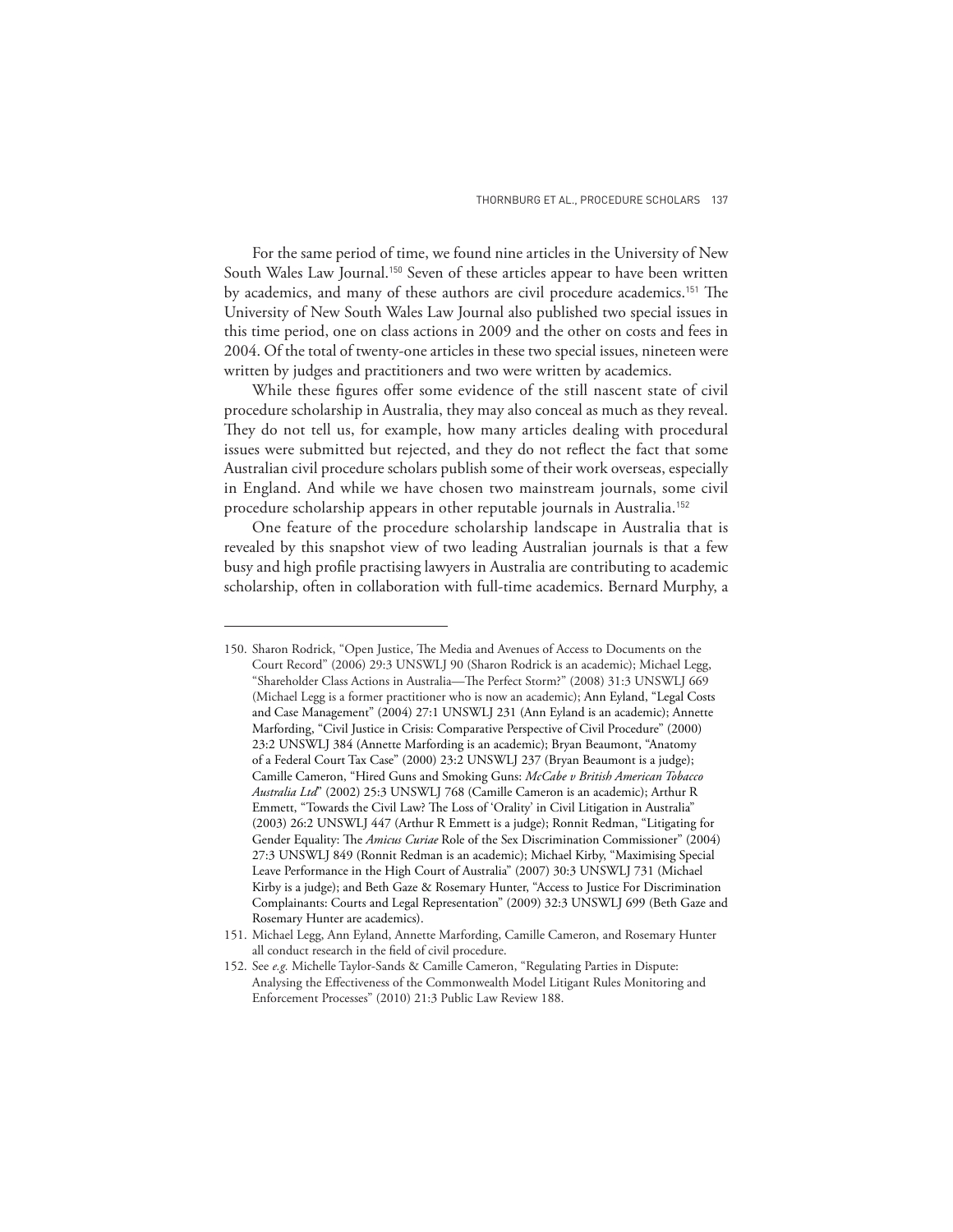senior class action lawyer and the Chairman of a large plaintiff firm,<sup>153</sup> and Stuart Clarke, a senior lawyer with one of Australia's largest commercial law firms, have both published in the Melbourne University Law Review.154 Both are also active as part-time teachers of Class Actions courses and as frequent guest lecturers in civil procedure and related topics in law schools. There are others like them—judges and practising lawyers—who are contributing to publishing and teaching in civil procedure and related subjects. It is not surprising, considering the small number of procedure scholars in Australia, that there would be a place in the academy for practitioners with an academic bent. As we stated above in our discussion of procedural scholarship in Canada,<sup>155</sup> there are advantages to including practitioners and adjunct academics in the growing community of procedure scholars. In a subject that requires theoretical, doctrinal, and practical fluencies, partnerships between practitioners and academics have obvious advantages for both the profession and the academy.

### D. A VERY LONG WAY TO GO

A comprehensive analysis of the present health and future prospects of civil procedure as a scholarly pursuit in Australia is necessarily both optimistic and pessimistic. Optimists point to the transition of the subject over time from a technical, rulebased subject taught by practitioners to one that takes a systemic approach that integrates theoretical and practical themes, that engages with policy and reform issues, and that is taught primarily by full-time academics. Optimists also note the growth over time in high-quality civil procedure scholarship, including publications in highly-ranked national and international peer-reviewed journals.

But the pessimists also make compelling arguments. Australia's community of civil procedure scholars is still very small when compared to communities of scholars in most of the other Priestley 11 subjects. The formal and informal networks that are a feature of all healthy academic disciplines—an enviable example is offered in the US section of this paper<sup>156</sup>—are largely absent in Australia. Such networks nurture scholarly communication and help to create a professional identity, but they can only exist when there are sufficient numbers of academics to create and sustain them. Creation of these networks in Australia

<sup>153.</sup> On 13 June, 2011, Mr. Murphy became a judge of the Federal Court of Australia.

<sup>154.</sup> Murphy & Cameron, "Access," *supra* note 147; Clark & Harris, "Push," *supra* note 147. Mr. Murphy has been appointed to the Federal Court of Australia and was sworn in on 13 June 2011. See *supra* note 153.

<sup>155.</sup> See Part III B, above, for more on this topic.

<sup>156.</sup> See Part II B, above, for more on this topic.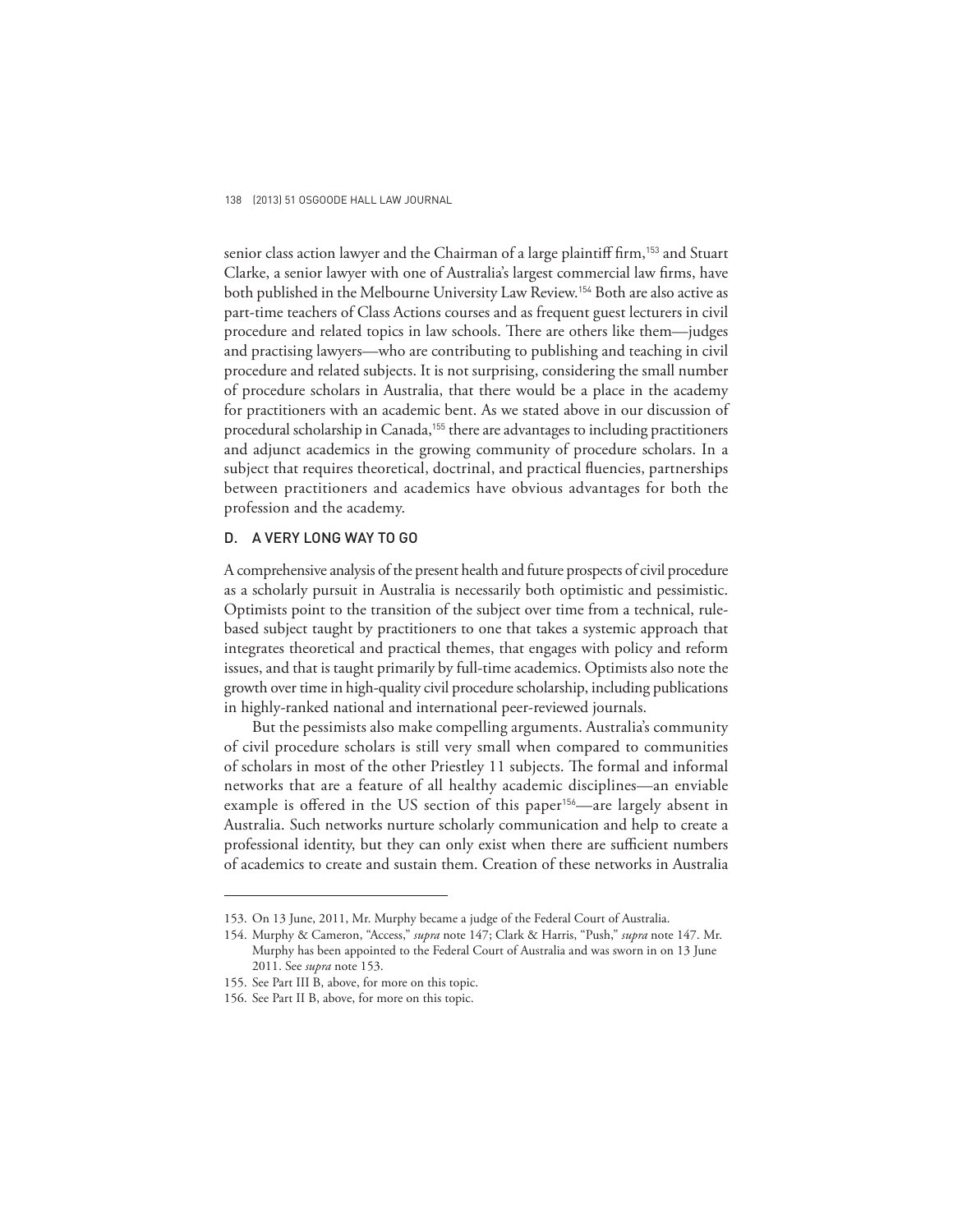is left to a very small number of academics, some of whom are also periodically called on to take on substantial academic leadership positions. The departure of even one Australian civil procedure academic from mainstream teaching and research has significant negative consequences for the health and development of the scholarly community. This is the enduring legacy of the historical view of civil procedure as a practice subject.

## VI. CONCLUSION

The correlations between the place of civil procedure within the academy and the existence of a community of procedure scholars producing a significant corpus of work are clear. The country reports demonstrate that two principal variables influence the health of any nation's group of academic proceduralists: the number of people and the outlets for publication. When one compares the four common-law jurisdictions, the ties between these variables and the teaching of procedure emerge.

#### A. NUMBER OF TEACHER-SCHOLARS

It is not at all surprising that a larger number of academics teaching procedure leads to a larger number of academics writing about procedure. Thus in the United States, where civil procedure is both a required first year subject and a focus of numerous upper level electives, the community of proceduralists and their output is the largest of the four. In about two hundred law schools, there are more than three hundred full time academics who teach and write about civil procedure and about the interaction of procedure and substance (procedure plus). Their work is supported by an extensive network of institutions that enhance scholarly productivity and attract future proceduralists to the field.

Canada and Australia form the middle ground. Civil Procedure is required in the university setting, but it is often taught in the upper years and often by adjuncts. Canada's eighteen English-speaking common-law law schools require a course that contains a civil procedure component, but it is often taught by adjunct as well as full-time faculty, many of whom specialize in other areas. Australia's thirty-one law schools require instruction in civil procedure, but again it often comes at the end and is often adjunct-taught. In both countries an increasing number of academics are actively engaged in procedure and procedure plus scholarship. Yet, the absolute numbers are small. In Canada there are likely around a dozen or so such academics. In Australia there are at most fifteen academics engaged in such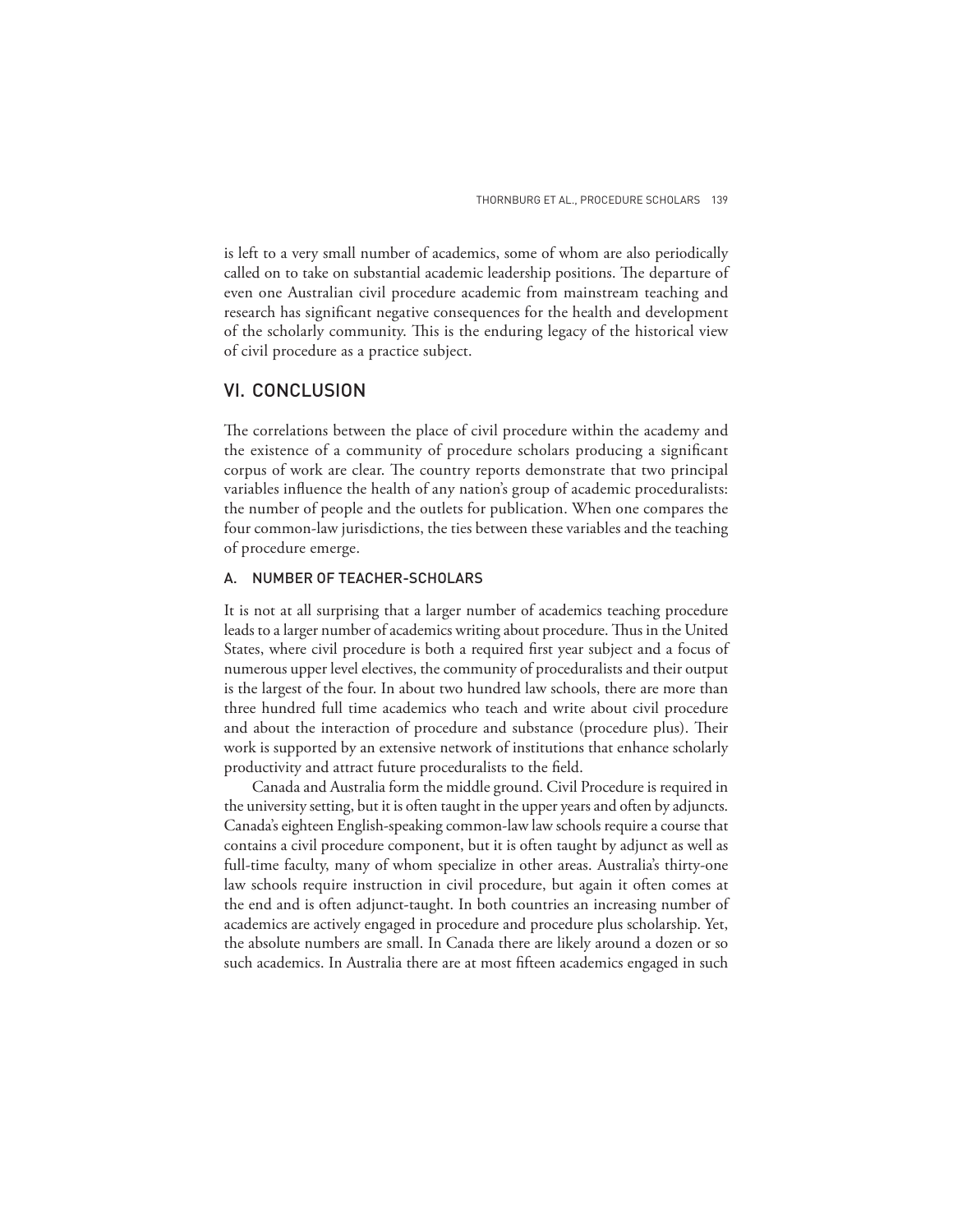research.157 Growing these numbers would allow procedure-themed institutions and funded research to blossom, and those in turn would increase the number of proceduralists, as new graduate students specialize in the area and seek academic careers. However, in Canada and Australia, while numbers of procedural scholars have increased, they are still below what is required to develop and sustain a vibrant scholarly community.

In England and Wales, the lack of academic teaching of procedure leaves the country with a very small community of scholars. Despite the existence of eighty-three university law departments, seventy-seven of which offer masters-level programs, there may be fewer than a dozen full-time academics who do any scholarship in the procedure area, and even to get to this number, one must consider the topic of civil procedure quite broadly. Many write about procedure plus topics such as family mediation or the operation of tribunals. The number of scholars who write in a broad theoretical way about the operation of the procedure rules could be counted on one hand. Too many of the existing procedure scholars are very senior professors, and it is not clear who will take their places when they retire. Few, if any, English academics can both teach and write primarily about civil procedure. In fact, national assessment schemes reinforce the dearth of procedure academics and deter rather than encourage further introduction of procedure into the academy.

#### B. OUTLETS FOR PUBLICATION

The tie between the teaching of civil procedure and the number of slots in scholarly journals for procedure-themed writing is less direct but no less real. In the United States, hundreds of generalist law journals are overseen by students, all of whom have studied procedure as one among equals in their first year course work. Even peer reviewed journals, such as the *American Journal of Comparative Law* or the *Journal of Empirical Legal Studies* regularly publish articles on procedure topics.<sup>158</sup> Further, the inclusion of litigation-related perspectives in many substantive courses makes procedure plus scholarship equally welcome. The large market for scholarly monographs and student teaching materials also creates a market for scholarship, with dozens of multi-authored casebooks and related materials published every year.

Canada's smaller numbers of procedure teachers face greater challenges in

<sup>157.</sup> These numbers would be larger if practitioners and judges who engage in scholarship were included, and depending on how broadly one defines "civil procedure" and "procedure plus."

<sup>158.</sup> See *e.g.* Williams & George, "Complex Civil Litigation?," *supra* note 19; and Stephen B Burbank & Linda J Silberman, "Civil Procedure Reform in Comparative Context: The United States of America" (1997) 45:4 Am J Comp L 675.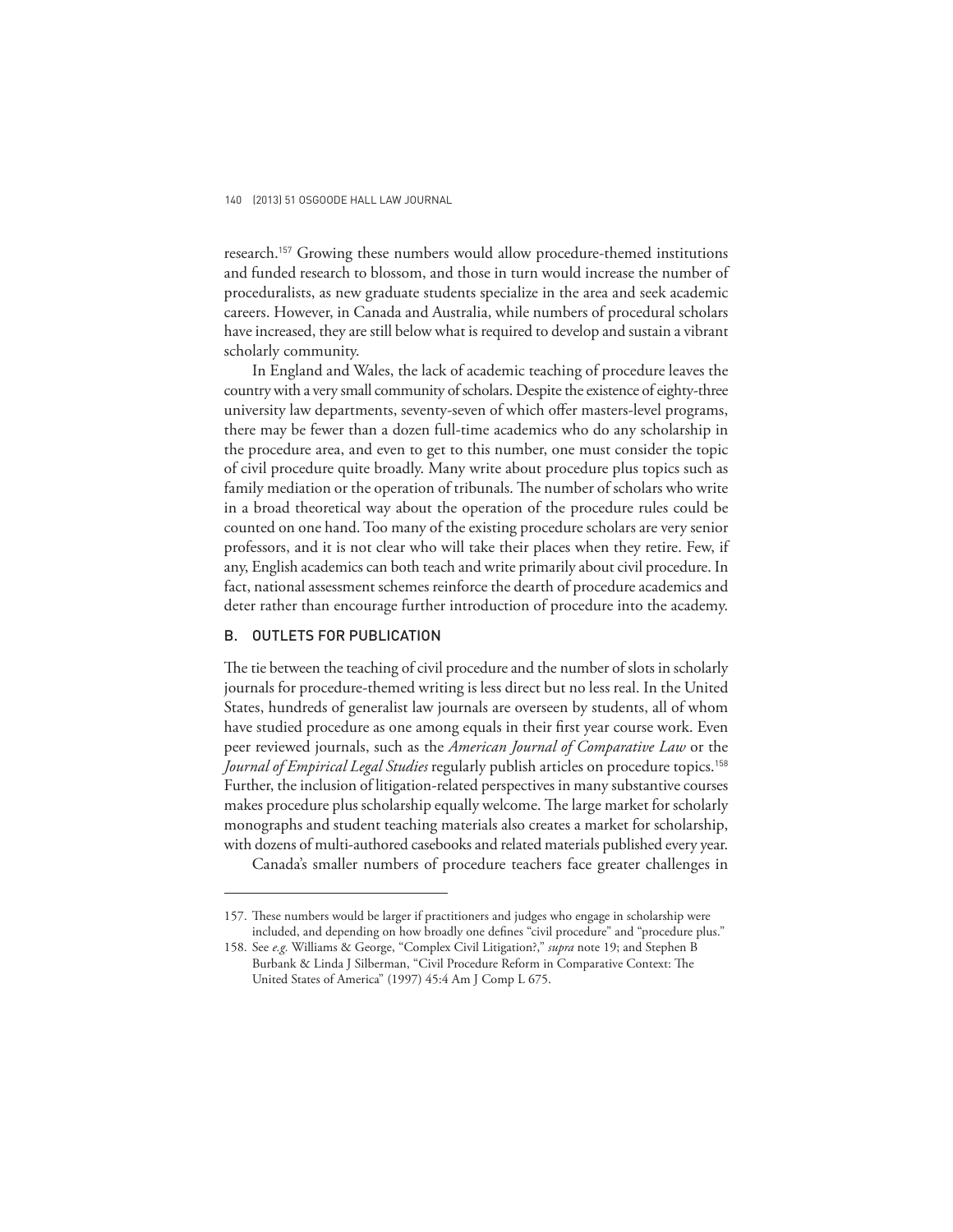finding a home for their scholarship. There are only about a dozen peer-reviewed generalist law reviews, and procedure must compete with other subjects for space in them. The peer reviewers, however, will have studied civil procedure as an academic subject and will consider its frequent "access to justice" theme as worthy of academic publication. In addition, the procedure plus orientation of many Canadian scholars has resulted in success in placing the writing of proceduralists in Canadian journals. The relative smallness of the legal community also makes it possible for non-academic journals to be an option even for academic writers, as their intended audience will find their work. The lack of government control over curriculum and publication also facilitates the rich development of writingthinking-teaching involving procedure, ethics, and dispute resolution that is occurring in the Canadian procedure community.

Proceduralists in Australia and England, however, must cope both with a small number of journals and with a system that penalizes institutions and individuals for not publishing in the most elite journals. As in Canada, procedure articles must compete with all others for slots in the peer-reviewed journals. But in England and, to a lesser extent, Australia, the peer reviewers will often be people who were *not* trained in civil procedure as an academic subject and who tend to regard it as more like plumbing than jurisprudence. This is another example of the legacy of the view of civil procedure as a practice subject. Small wonder, then, that aside from the CJQ, English journals have published an average of only four articles a year that touch on procedure issues. Nor is it surprising that Australian journals appear to have published a very small number of articles about procedure (seventeen over a five-year period in the AGIS Plus Text database, and aside from two symposia, only four in two prominent generalist law journals, only one of which was written by a procedure scholar). Perhaps ironically, the CJQ has provided an outlet not only for English but also for Australian proceduralists—but in neither case can an academic sustain a career by publishing in a single journal, however highly ranked. Although in theory English universities could submit articles published in less prestigious journals as part of the REF because articles are judged on their own intrinsic merit, in practice the risk of doing so would be too high. And in theory Australian academics could choose to publish in lower-ranked journals, but only at the cost of additional teaching or administrative duties. The result is that there are few realistic opportunities for procedure scholarship to grow. (As we have noted above, time will tell whether the recent decision in Australia to reject journal rankings as a measure of research excellence will affect civil procedure scholarship.)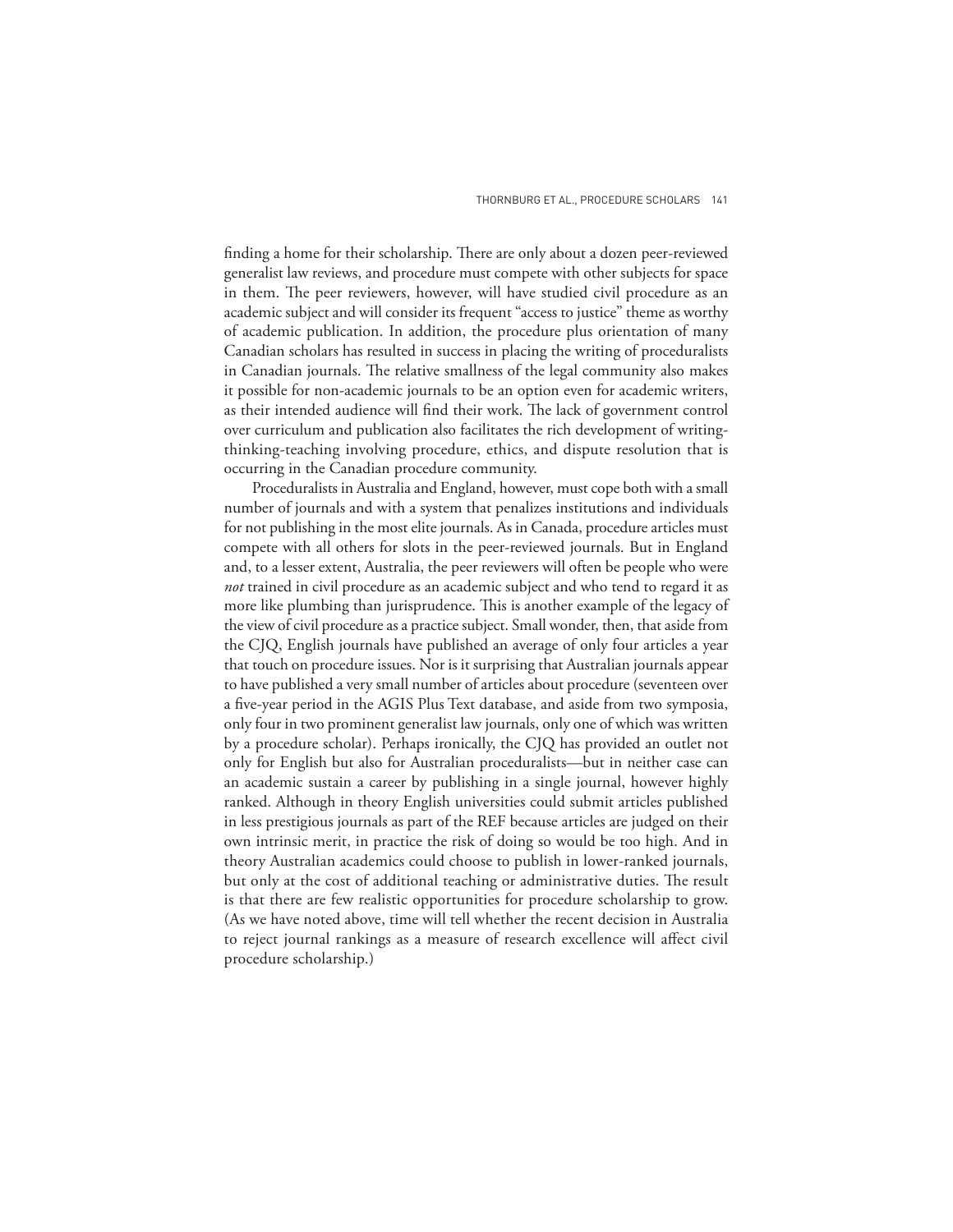## C. THE BOTTOM LINE

The impact of these variables can be seen by beginning the examination with England and Wales, which have the least academic teaching of procedure. There, where civil procedure is largely excluded from the basic academic law degree curriculum, the profession's incentive structures weigh against pursuing a specialization in the field for all but those who have already achieved prominence in other areas. The one high-ranked journal persists almost as an exception that proves the rule in an academy that otherwise disdains the subject as one likely to be of interest only to practitioners, and even that journal depends largely on the submissions of non-UK academics. Those who have produced procedure scholarship are to be commended for their passion and perseverance and for the excellence of their work, particularly because it has been done in relative isolation and without the benefits of a community of individuals who share a common interest in the field. Without a core of academic *teachers* of civil procedure to form the basis of a community of scholars, and without institutional support for their work, it seems unlikely that conditions will improve.

The situation in Australia fares somewhat better. With only a handful of people writing about procedure, and the scholarly incentives driven in similar fashion to the United Kingdom, procedural scholarship continues to struggle. However, the beginnings of a genesis of scholarly output are palpable, possibly due to the lack of an entrenched interest in segregating the legal academy from issues thought to be of interest only to practitioners. It will take time, though, for the growing ranks of academic teachers of procedure to create the permanent support structures necessary to secure their emergence as respected partners in the legal academy.

In Canada, as in Australia, the community has begun to advance, as academic writing in the procedure (and procedure plus) field is beginning to take hold. While procedure has been a required course for most Canadian law schools, there are now more advanced and specialized courses, and more full-time academics with experience in practice. This has fostered a range of interesting theoretical and academic concerns about questions of procedure that are now being explored from a systemic perspective. The procedural debate has been enriched by these new academic voices that have helped to broaden the definition of "procedure" as embracing professional ethics, dispute resolution, comparative and jurisprudential analysis, and many other topics that help the community to blossom. More self-identified procedure teachers, and more forms of institutional support, are also helping to make that happen.

In the United States, the story is considerably more encouraging in every respect. The long tradition of including procedure within the academy as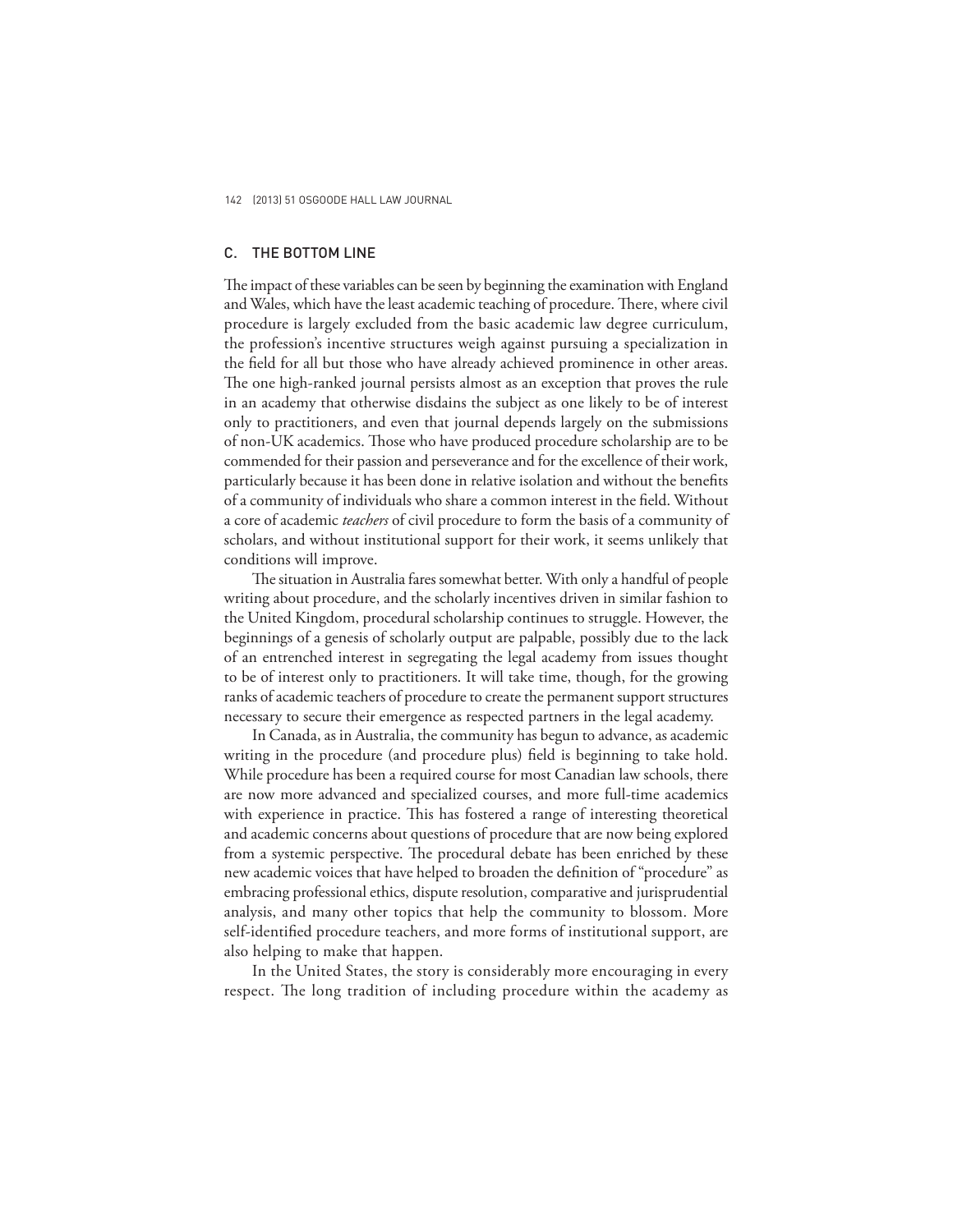a required course generated a large number of scholars with an interest in procedure. That, in turn, has led to a community of academics who aid and challenge one other in both pedagogy and scholarship, with multiple opportunities to interact in energizing ways. The strength of the scholarly community has also long been supported by its work in the reform area—as, for example, in the early twentieth century when the content of procedure scholarship, the changes in the content of the civil procedure course, and the movement to modernize federal civil procedure all went hand-in-hand. Today's civil procedure community stands on the shoulders of those who came before. It is surprising to think that it all began with a decision at Harvard Law School to make "Pleading" a mandatory first year course, but it has gone on from strength to strength since.

All in all, our comparative analyses in this article suggest a strong symbiosis between the fostering of procedure as an academic subject within the basic law school curriculum and the vitality of a scholarly community in the field. The United States, with the strongest tradition of academic teaching of civil procedure, has the largest academic procedure community and (by far) the richest literature. The emergence of a specialized literature and other indicia of scholarly communities in Australia and Canada have evolved at the same time as the growing interest in procedure within the teaching curricula of their law schools. Surely this is not coincidental. Putting more resources into the academic *teaching* of procedure has borne fruit in the academic *study* of procedure, as those fragile but growing communities there can attest.

Why does any of this matter? This question brings us full circle back to the teacher-scholar. The academic study of law needs proceduralists both for a full understanding of law and for a full education of law students. Civil procedure exists to enforce substantive rights, and the nature of those procedures can either foster or thwart citizens' ability to protect those rights in reality. The presence of procedure specialists within the academy leads to important dialogue between those proceduralists and scholars in other areas, enriching the scholarship of both. What we have been calling procedure plus is another way of identifying scholarship that discusses the ways in which substantive law is affected by procedure, and ways in which procedure should be structured to enable the realization of substantive norms. The result is that the integrated scholarship of both groups better serves society by providing a more nuanced and accurate view of law.

Both groups will carry this enriched understanding into their teaching. Law students who choose law with no wish to practise it will be better informed citizens—for example, bringing their knowledge of the civil justice system into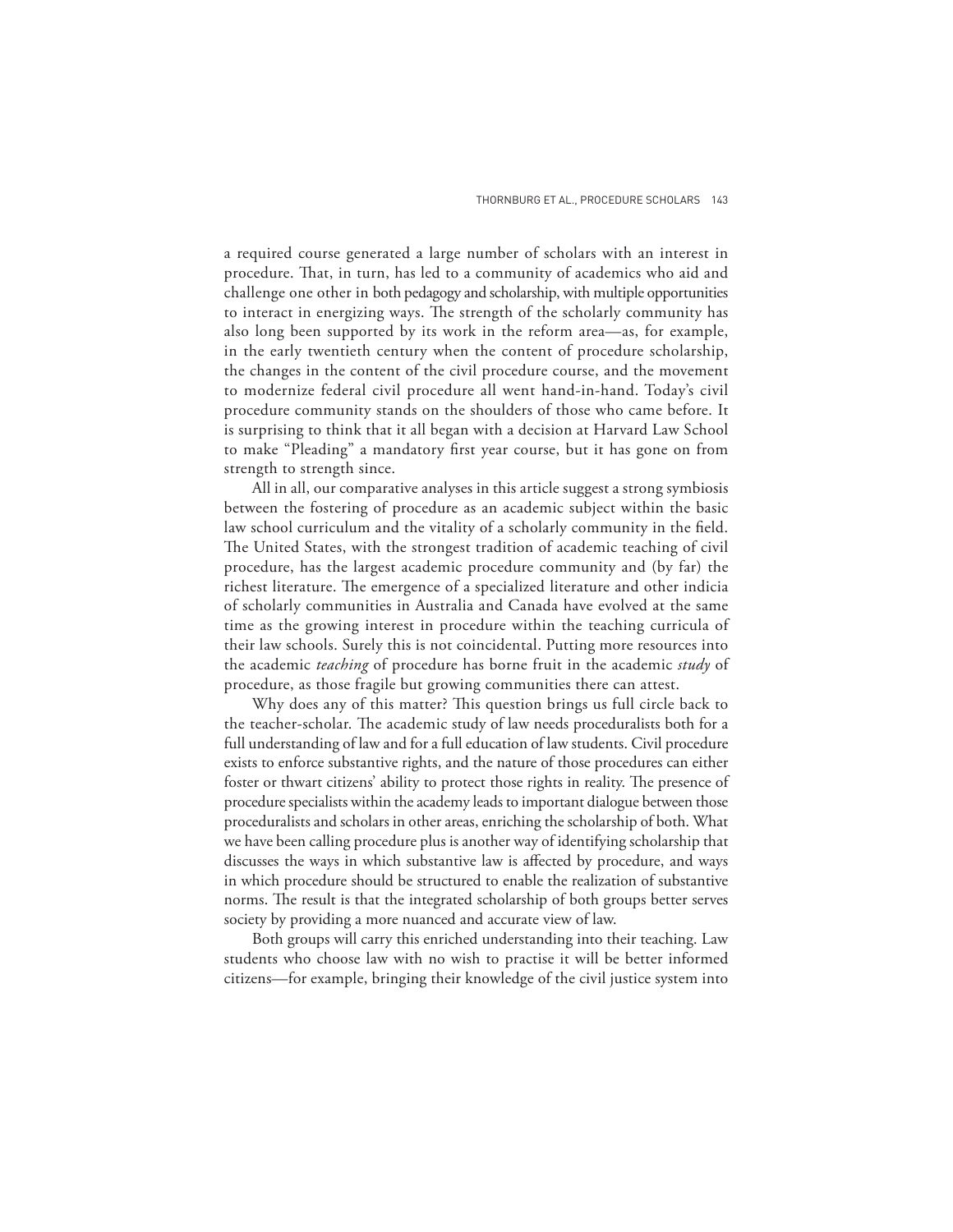public debates about the cost of running the courts, or becoming business people who understand the impact of dispute resolution methods and not just the elements of a cause of action for contract breach. Those who choose to become practising lawyers may build on a richer foundation, one freed of a misleading focus on substance in isolation. In theory this goal could be achieved by asking each teacher of a substantive course to incorporate relevant procedural points into his or her course. But as anyone who has worked on curriculum integration projects knows, achieving the integration of procedural (or ethical<sup>159</sup>) content and analysis into other subjects usually fails, as lack of interest, lack of procedural expertise, and the pressure of coverage in preparation for exams squeeze out procedural "extras."

There is a final, perhaps more crucial reason that a community of procedure scholars must be fostered. Every country needs contributions to, and critiques of, civil justice law reform initiatives. Civil procedure scholars in the academy are a primary source of these contributions and critiques, but they need not be the only source. Practitioners who have had the benefit as law students of the kind of critical civil procedure teaching and learning we endorse in this article can be another significant source. The connections between scholarship, the profession, and procedural reform will be dealt with in the next and final article in this collection.<sup>160</sup>

<sup>159.</sup> Ethics expert Deborah Rhode, based on her observations, has repeatedly expressed a dim view of the ability or inclination of non-ethics law academics to integrate ethics into their subjects. See *e.g*. Deborah L Rhode, "Missing Questions: Feminist Perspectives on Legal Education" (1993) 45:6 Stan L Rev 1547 at 1561. Rhode observes that:

More fundamentally, the failure to treat ethical issues as they arise throughout the curriculum undermines and trivializes the message of any required course. Casebooks outside the field of professional responsibility rarely address ethical issues in any detail. My recent survey of some 130 texts in 14 subjects found that the median amount of coverage in each volume was 1.4 percent of total pages, much of which involved simply reprinting relevant rules. Yet faculty who decline, implicitly or explicitly, to discuss ethical matters as they arise in each substantive area encourage future practitioners to do the same. Professional priorities are apparent in subtexts as well as texts, in what is left unsaid as well as said. Every educational institution teaches some form of ethics by the pervasive method, and pervasive silence speaks louder than formal policies or commencement platitudes.

See also Deborah L Rhode, "Legal Ethics in Legal Education" (2009) 16:1 Clinical L Rev 43 at 54. Rhode observes that "[f]aculty are accustomed to operating as Lone Rangers, with few if any requirements concerning course content. And the history of efforts to teach ethics through the pervasive method has not been encouraging."

<sup>160.</sup> See Janet Walker et al, "Thoughtful Practitioners," *supra* note 7.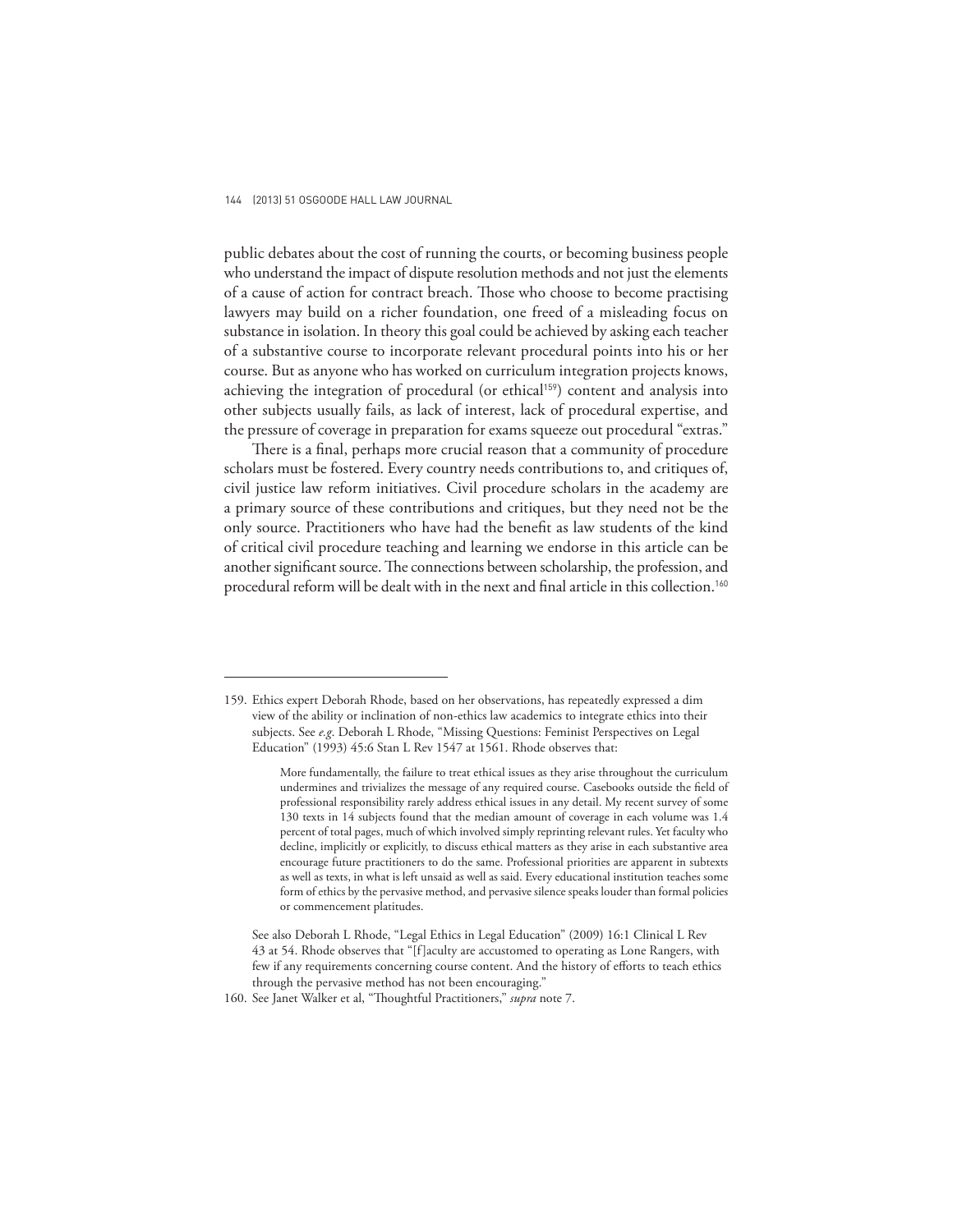## APPENDIX ONE

## *USCivil Procedure articles published between January 1, 2005 and October 1, 2010*<sup>161</sup>

Baker, Tom & Griffith, Sean J. "How the Merits Matter: Directors' and Officers' Insurance and Securities Settlements" (2009) 157:3 U Pa L Rev 755.

Bierschbach, Richard A & Stein, Alex. "Overenforcement" (2005) 93:6 Geo LJ 1743.

Black, Barbara. "Eliminating Securities Fraud Class Actions Under the Radar" (2009) 2009:3 Colum Bus L Rev 802.

Bone, Robert G. "Improving Rule 1: A Master Rule for the Federal Rules" (2010) 87:2 Denv UL Rev 287.

——— "Procedure, Participation, Rights" (2010) 90:2 BU L Rev 1011.

——— "Securing the Normative Foundations of Litigation Reform" (2006) 86:5 BU L Rev 1155.

——— "*Twombly*, Pleading Rules, and the Regulation of Court Access" (2009) 94:3 Iowa L Rev 873.

——— "Who Decides? A Critical Look at Procedural Discretion" (2007) 28:5 Cardozo L Rev 1961.

Brescia, Raymond H. "Tainted Loans: The Value of a Mass Torts Approach in Subprime Mortgage Litigation" (2009) 78:1 U Cin L Rev 1.

Brickman, Lester. "Ethical Issues in Asbestos Litigation" (2005) 33:3 Hofstra L Rev 833. Bronsteen, John. "Against Summary Judgment" (2007) 75:3 Geo Wash L Rev 522.

Brooks, Roy L. "Conley and *Twombly*: A Critical Race Theory Perspective" (2008) 52:1 How LJ 31.

Burbank, Stephen B. "Pleading and the Dilemmas of 'General Rules'" (2009) 2009:2 Wis L Rev 535.

Burch, Elizabeth Chamblee. "Reassessing Damages in Securities Fraud Class Actions" (2007) 66:2 Md L Rev 348.

——— "Securities Class Actions as Pragmatic Ex Post Regulation" (2008) 43:1 Ga L Rev 63.

Buxbaum, Hannah L. "Personal Jurisdiction over Foreign Directors in Cross-Border Securities Litigation" (2009) 35:1 Iowa J Corp L 71.

<sup>161.</sup> Methodology: We searched LEXIS Civil Procedure Law Review Articles database using a natural language search, from 1 January 2005 through 1 October 2010 using alternate search terms: heightened pleading, rule 8, discovery, case management, rule 16, class action, aggregate litigation, summary judgment, civil procedure. We sorted the results for relevance. We set the search limit as the top 250 cases and the search returned 248. We then removed articles written by students, practitioners (even adjuncts), judges, non-US academics, along with a couple of false positives.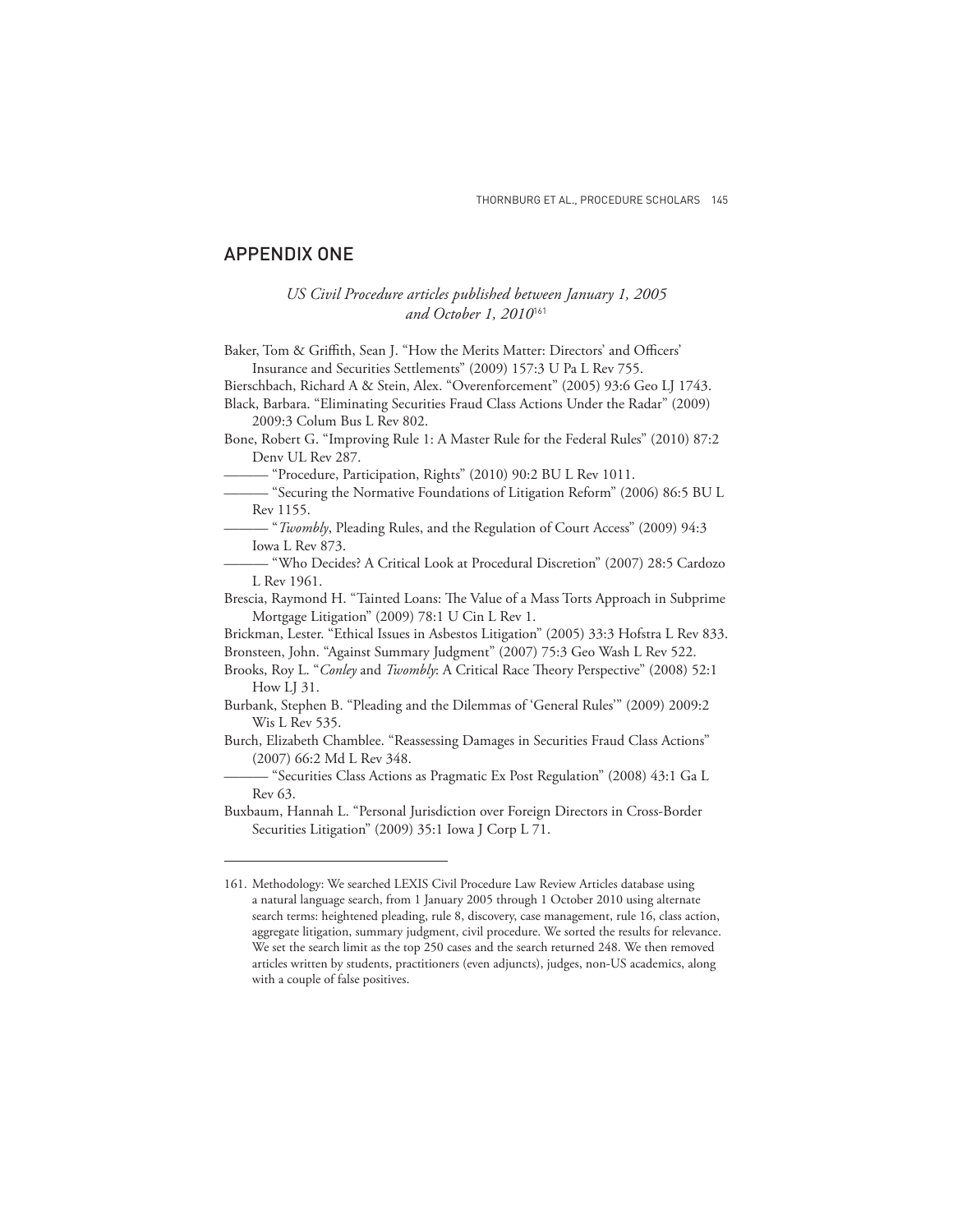- Campbell, Charles B. "A 'Plausible' Showing After *Bell Atlantic Corp. v. Twombly*" (2008) 9:1 Nev LJ 1.
- Cavanagh, Edward D. "*Twombly*, the Federal Rules of Civil Procedure and the Courts" (2008) 82:3 St John's L Rev 877.
	- "*Twombly*: The Demise of Notice Pleading, the Triumph of Milton Handler, and the Uncertain Future of Private Antitrust Enforcement" (2008) 28:1 Rev Litig 1.
- Choi, Stephen J. & Thompson, Robert B. "Securities Litigation and its Lawyers: Changes During the First Decade after the PSLRA" (2006) 106:7 Colum L Rev 1489.
- Choi, Stephen J., Fisch, Jill E. & Pritchard, A.C. "Do Institutions Matter? The Impact of the Lead Plaintiff Provision of the Private Securities Litigation Reform Act" (2005) 83:4 Wash U LQ 869.
- Clermont, Kevin M. & Yeazell, Stephen C. "Inventing Tests, Destabilizing Systems" (2010) 95:3 Iowa L Rev. 821.
- Clermont, Kevin M. "Litigation Realities Redux" (2009) 84:5 Notre Dame L Rev 1919.
- Coffee, John C Jr. "Reforming the Securities Class Action: An Essay on Deterrence and its Implementation" (2006) 106:7 Colum L Rev 1534.
- Coleman, Brooke D. "Recovering Access: Rethinking the Structure of Federal Civil Rulemaking" (2009) 39:2 NM L Rev 261.
- Cox, James D. & Randall S. Thomas. "Does the Plaintiff Matter? An Empirical Analysis of Lead Plaintiffs in Securities Class Actions" (2006) 106:7 Colum L Rev 1587.
- Cox, James D., Thomas, Randall S. & Bai, Lynn. "Do Differences in Pleading Standards Cause Forum Shopping in Securities Class Actions?: Doctrinal and Empirical Analyses" (2009) 2009:2 Wis L Rev 421.
- cummings, andre douglas pond. "'Ain't No Glory in Pain' How the 1994 Republican Revolution and the Private Securities Litigation Reform Act Contributed to the Collapse of the United States Capital Markets" (2005) 83:4 Neb L Rev 979.
- Davis, Joshua P. & Cramer, Eric L. "Antitrust, Class Certification, and the Politics of Procedure" (2010) 17:4 Geo Mason L Rev 969.
- Dodson, Scott. "Federal Pleading and State Presuit Discovery" (2010) 14:1 Lewis & Clark L Rev 43.
- "New Pleadings, New Discovery" (2010) 109:1 Mich L Rev 53.
- "The Changing Shape of Federal Civil Pretrial Practice: Comparative Convergences in Pleading Standards" (2010) 158:2 U Pa L Rev 441.
- Effron, Robin J. "Event Jurisdiction and Protective Coordination: Lessons from the September 11th Litigation" (2008) 81:2 S Cal L Rev 199.
	- "The Plaintiff Neutrality Principle: Pleading Complex Litigation in the Era of *Twombly* and *Iqbal*" (2010) 51:6 Wm & Mary L Rev 1997.
- Eggen, Jean Macchiaroli. "Toxic Torts at Ground Zero" (2007) 39:2 Ariz St LJ 383.
- Eichhorn, Lisa. "A Sense of Disentitlement: Frame-Shifting and Metaphor in *Ashcroft v. Iqbal*" (2010) 62:4 Fla L Rev 951.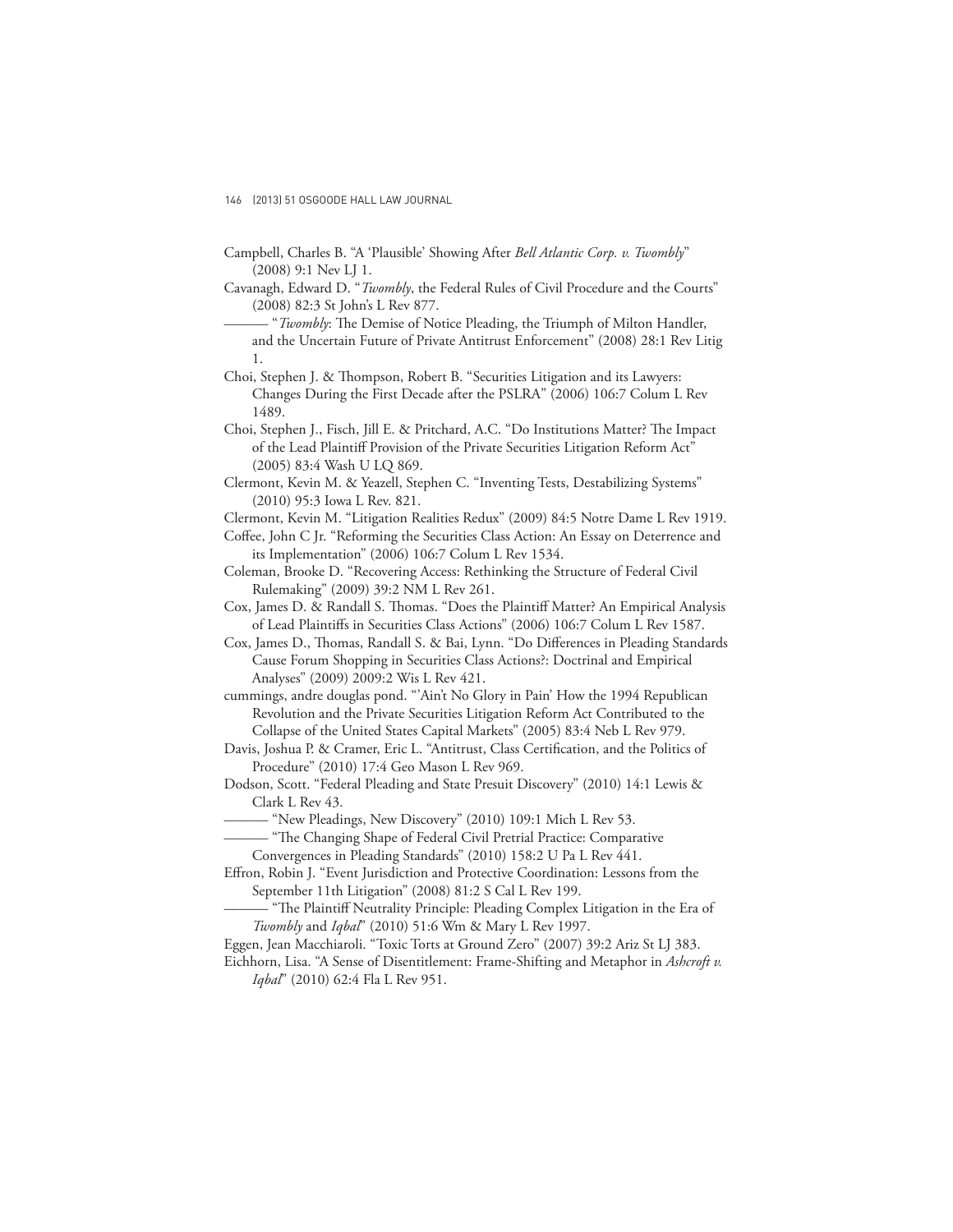- Erbsen, Allan. "From 'Predominance' to 'Resolvability': A New Approach to Regulating Class Actions" (2005) 58:4 Vand L Rev 995.
- Erichson, Howard M. "CAFA's Impact on Class Action Lawyers" (2008) 156:6 U Pa L Rev 1593.
	- ——— "Mississippi Class Actions and the Inevitability of Mass Aggregate Litigation" (2005) 24:2 Miss C L Rev 285.
- Fajans, Elizabeth & Falk, Mary R. "Untold Stories: Restoring Narrative to Pleading Practice" (2009) 15:1 J Legal Writing Inst 3.
- Fox, Merritt B. "Civil Liability and Mandatory Disclosure" (2009) 109:2 Colum L Rev 237.
- Gavil, Andrew I. "Civil Rights and Civil Procedure: The Legacy of *Conley v Gibson*" (2008) 52:1 How LJ 1.
- Goldman, Lee. "Trouble for Private Enforcement of the Sherman Act: *Twombly*, Pleading Standards, and the Oligopoly Problem" (2008) 2008:4 BYUL Rev 1057.
- Hadfield, Gillian K. "Judging Science: An Essay on the Unscientific Basis of Beliefs About the Impact of Legal Rules on Science and the Need for Better Data About Law" (2006) 14:1 J L & Pol'y 137.
- Hartnett, Edward A. "Taming *Twombly*, Even After *Iqbal*" (2010) 158:2 U Pa L Rev 473.
- Hatamyar, Patricia W. "The Tao of Pleading: Do *Twombly* and *Iqbal* Matter Empirically?" (2010) 59:3 Am U L Rev 553.
- Hazard, Geoffrey C. & Dondi, Angelo. "Responsibilities of Judges and Advocates in Civil and Common Law: Some Lingering Misconceptions Concerning Civil Lawsuits" (2006) 39:1 Cornell Int'l LJ 59.
- Hazard, Geoffrey C. Jr. "Book Review: Two Valuable Treatises on Civil Procedure" 37:3 NYU J Int'l L & Pol 611.
- Hensler, Deborah. "The Globalization of Class Actions: An Overview" (2009) 622:1 Annals of the American Academy of Politics and Social Science 7.
- Hershkoff, Helen & Miller, Arthur R. "Celebrating Jack H. Friedenthal: The Views of Two Co-Authors" (2009) 78:1 Geo Wash L Rev 9.
- Hershkoff, Helen. "Poverty Law and Civil Procedure: Rethinking the First-Year Course" (2007) 34:4 Fordham Urb LJ 1325.
- Hoffman, Lonny S. "Burn Up the Chaff with Unquenchable Fire: What Two Doctrinal Intersections Can Teach Us About Judicial Power Over Pleadings" (2008) 88:5 BU L Rev 1217.
- Huffman, Max. "The Necessity of Pleading Elements in Private Antitrust Conspiracy Claims" (2008) 10:3 U Pa J Bus & Emp L 627.
- Huq, Aziz Z. "Against National Security Exceptionalism" (2009) 2009:1 S Ct Rev 225.
- Hurt, Christine. "The Undercivilization of Corporate Law" (2008) 33:2 Iowa J Corp L 361.
- Hylton, Keith N. "When Should a Case Be Dismissed? The Economics of Pleading and Summary Judgment Standards" (2008) 16:1 S Ct Econ Rev 39.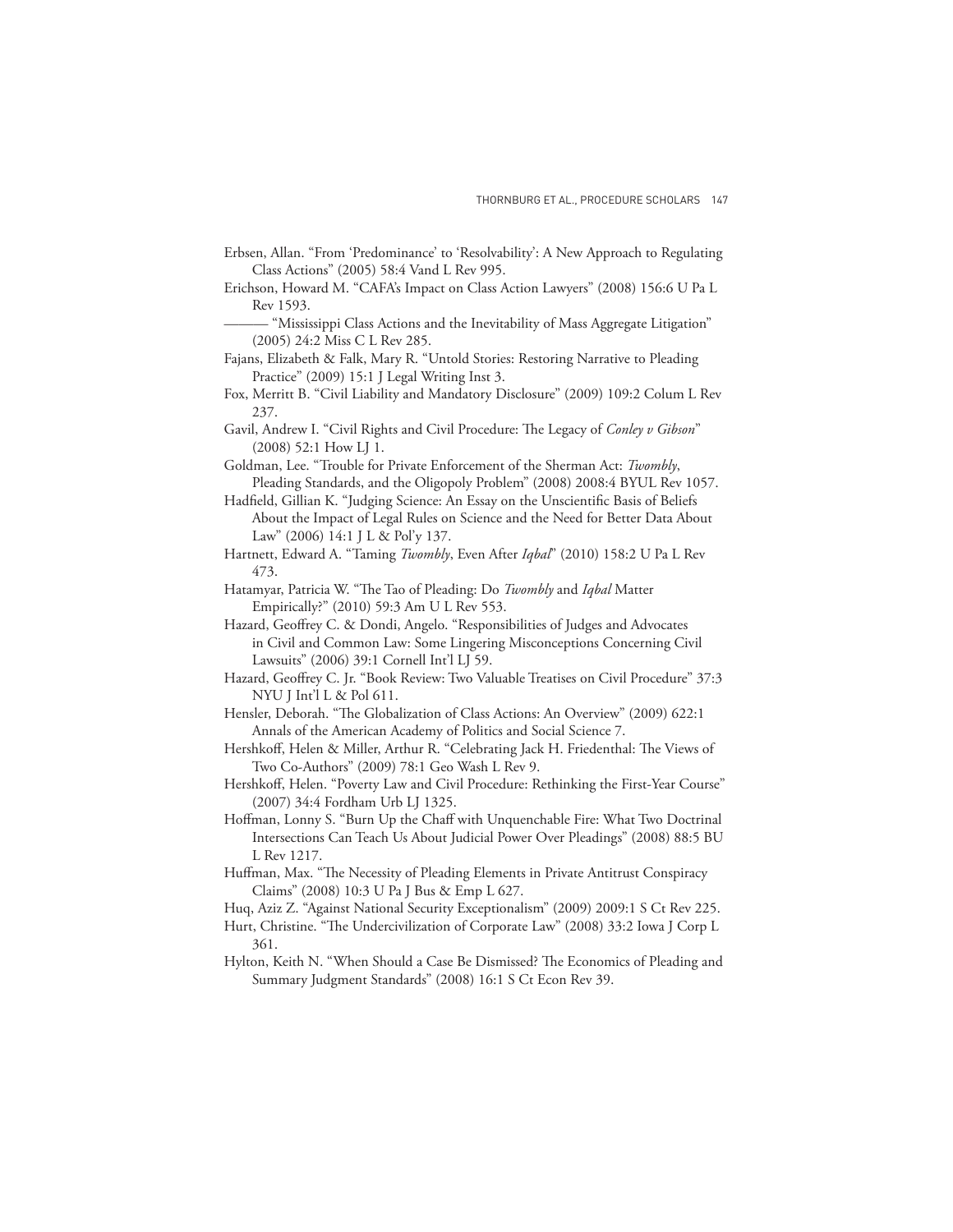- Kane, Mary Kay. "Pretrial Procedural Reform and Jack Friedenthal" (2009) 78:1 Geo Wash L Rev 30.
- Kaufman, Michael J. & Wunderlich, John M. "The Unjustified Judicial Creation of Class Certification Merits Trials in Securities Fraud Actions" (2010) 43:2 U Mich J L Ref 323.

Klein, Kenneth S. "*Ashcroft v Iqbal* Crashes Rule 8 Pleading Standards on to Unconstitutional Shores" (2009) 88:2 Neb L Rev 261.

Koppel, Glenn S. "Toward a New Federalism in State Civil Justice: Developing a Uniform Code of State Civil Procedure Through a Collaborative Rule-Making Process" (2005) 58:4 Vand L Rev 1167.

Kotkin, Minna J. "Invisible Settlements, Invisible Discrimination" (2006) 84:3 NC L Rev 927.

Landsman, Stephan. "Nothing for Something? Denying Legal Assistance to Those Compelled to Participate in ADR Proceedings" (2010) 37:1 Fordham Urb LJ 273.

Langevoort, Donald C. "Basic at Twenty: Rethinking Fraud on the Market" (2009) 2009:2 Wis L Rev 151.

Main, Thomas O. "Judicial Discretion to Condition" (2006) 79:4 Temple L Rev 1075. "The Procedural Foundation of Substantive Law" (2010) 87:4 Wash U L Rev 801.

- Malveaux, Suzette M. "Is It the 'Real Thing'? How Coke's One-Way Binding Arbitration may Bridge the Divide Between Litigation and Arbitration" (2009) 2009:1 J Disp Resol 77.
- "Front Loading and Heavy Lifting: How Pre-Dismissal Discovery Can Address the Detrimental Effect of *Iqbal* on Civil Rights Cases" (2010) 14:1 Lewis & Clark L Rev 65.
- Marcus, David. "The Federal Rules of Civil Procedure and Legal Realism as a Jurisprudence of Law Reform" (2010) 44:2 Ga L Rev 433.

"The Past, Present, and Future of Trans-Substantivity in Federal Civil Procedure" (2010) 59:2 DePaul L Rev 371.

Marcus, Richard L. "Cure-All for an Era of Dispersed Litigation? Toward a Maximalist Use of the Multidistrict Litigation Panel's Transfer Power" (2008) 82:6 Tul L Rev 2245.

- "Modes of Procedural Reform" (2008) 31:1 Hastings Int'l & Comp L Rev 157.

——— "Putting American Procedural Exceptionalism into a Globalized Context"

(2005) 53:3 Am J Comp L 709.

- "Not Dead Yet" (2008) 61:2 Okla L Rev 299.

- McClellan, Frank M. "The Vioxx Litigation: A Critical Look at Trial Tactics, the Tort System, and the Roles of Lawyers in Mass Tort Litigation" (2008) 57:2 DePaul L Rev 509.
- Miller, Arthur R. "From *Conley* to *Twombly* to *Iqbal*: A Double Play on the Federal Rules of Civil Procedure" (2010) 60:1 Duke LJ 1.
- ——— "Pleading After *Tellabs*" (2009) 2009:2 Wis L Rev 507.
- ——— "Preliminary Judgments" (2010) 2010:1 U Ill L Rev 165.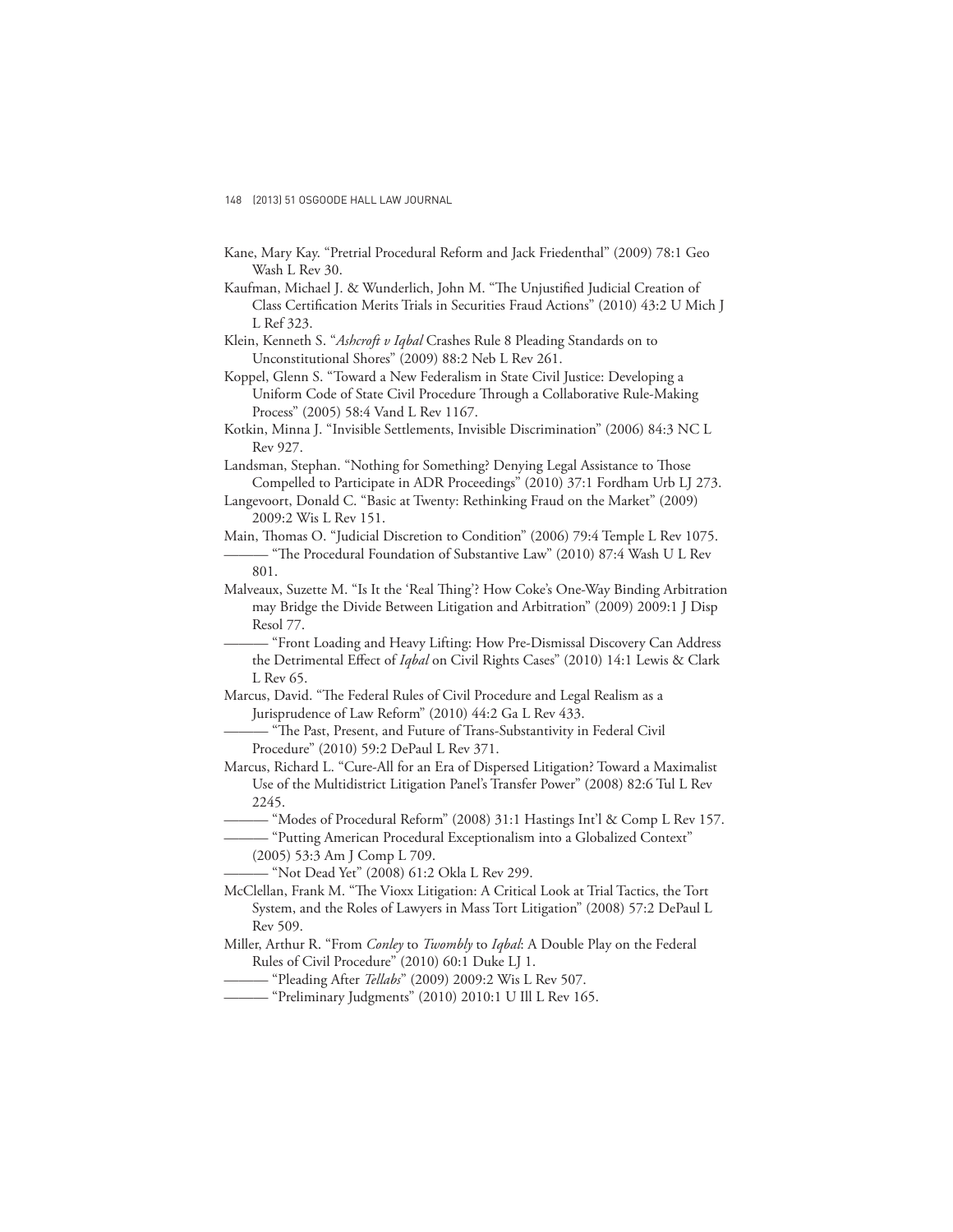- Moffitt, Michael. "Three Things to Be Against: ('Settlement' Not Included)" (2009) 78:3 Fordham L Rev 1203.
- Moss, Scott A. "Litigation Discovery Cannot Be Optimal but Could Be Better: The Economics of Improving Discovery Timing in a Digital Age" (2009) 58:6 Duke LJ 889.
- Mullenix, Linda S. "Ten Considerations That Mississippi Rulemakers Ought to Take Into Account in Evaluating Whether to Adopt a State Class-Action Rule" (2005) 24:2 Miss C L Rev 217.
- Nagareda, Richard A. "Class Certification in the Age of Aggregate Proof" (2009) 84:1 NYUL Rev 97.
	- ——— "Demisesquicentennial: Class Actions in the Administrative State: Kalven and Rosenfield Revisited" (2008) 75:2 U Chi L Rev 603.
- Penrose, Mary Margaret & Caldwell, Dace A. "A Short and Plain Solution to the Medical Malpractice Crisis: Why Charles E. Clark Remains Prophetically Correct About Special Pleading and the Big Case" (2005) 39:3 Ga L Rev 971.
- Pfander, James E. "Protective Jurisdiction, Aggregate Litigation, and the Limits of Article III" (2007) 95:4 Cal L Rev 1423.
- Redish, Martin H. & Amuluru, Uma M. "The Supreme Court, the Rules Enabling Act, and the Politicization of the Federal Rules: Constitutional and Statutory Implications" (2006) 90:5 Minn L Rev 1303.
- Resnik, Judith. "Civil Procedure and ADR: Procedure As Contract" (2005) 80:2 Notre Dame L Rev 593.
	- ——— "Lessons in Federalism from the 1960s Class Action Rule and the 2005 Class Action Fairness Act: 'The Political Safeguards' of Aggregate Translocal Actions" (2008) 156:6 U Pa L Rev 1929.
	- ——— "Uncovering, Disclosing, and Discovering How the Public Dimensions of Court-Based Processes Are at Risk" (2006) 81:2 Chicago-Kent L Rev 521.
- Ressler, Jayne S. "Plausibly Pleading Personal Jurisdiction" (2009) 82:3 Temple L Rev 627.
- Rhee, Robert J. "Toward Procedural Optionality: Private Ordering of Public Adjudication" (2009) 84:2 NYU L Rev 514.
- Rose, Amanda M. "Reforming Securities Litigation Reform: Restructuring the Relationship Between Public and Private Enforcement of Rule 10b-5" (2008) 108:6 Colum L Rev 1301.
- Ruan, Nantiya. "Facilitating Wage Theft: How Courts Use Procedural Rules to Undermine Substantive Rights of Low-Wage Workers" (2010) 63:3 Vand L Rev 727.
- Schneider, Elizabeth M. "The Disparate Impact on Civil Rights and Employment Discrimination Cases" (2010) 158:2 U Pa L Rev 517.
- Seiner, Joseph A. "After *Iqbal*" (2010) 45:1 Wake Forest L Rev 179.
	- "The Trouble with *Twombly*: A Proposed Pleading Standard for Employment Discrimination Standards" (2009) 2009:4 U Ill L Rev 1011.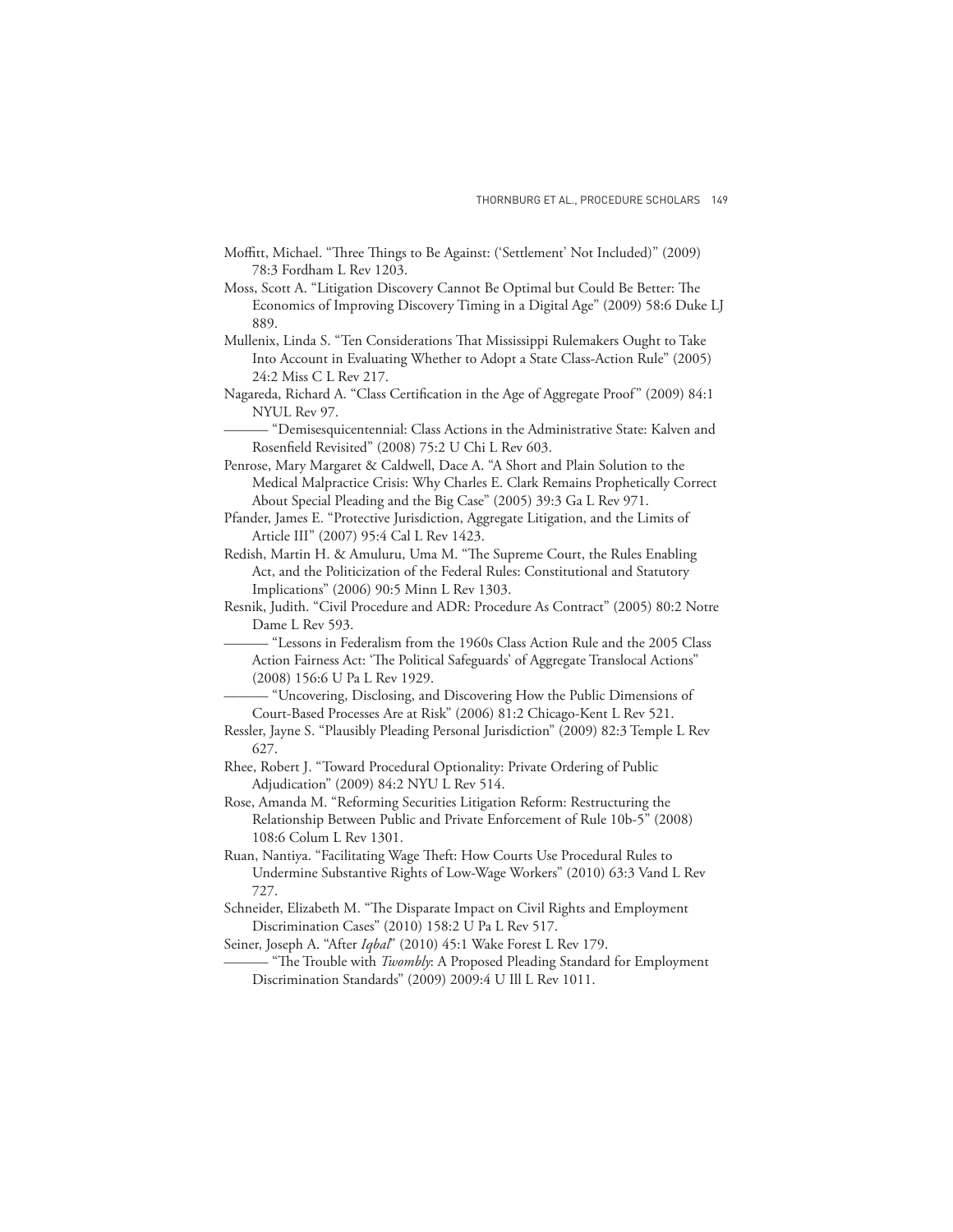- Seinfeld, Gil. "The Federal Courts as a Franchise: Rethinking the Justifications for Federal Question Jurisdiction" (2009) 97:1 Cal L Rev 95.
- Sherman, Edward F. "Segmenting Aggregate Litigation: Initiatives and Impediments for Reshaping the Trial Process" (2006) 25:4 Rev Litig 691.
	- "The MDL Model for Resolving Complex Litigation if a Class Action Is Not Possible" (2008) 82:6 Tul L Rev 2205.
- Sherwin, Emily. "The Jurisprudence of Pleading: Rights, Rules, and *Conley v. Gibson*" (2008) 52:1 How LJ 73.
- Spencer, A. Benjamin. "Plausibility Pleading" (2008) 49:2 BC L Rev 431.
- ——— "Pleading Civil Rights Claims in the Post-*Conley* Era" (2008) 52:1 How LJ 99.
- "The Restrictive Ethos in Civil Procedure" (2010) 78:2 Geo Wash L Rev 353.

——— "Understanding Pleading Doctrine" 108:1 Mich L Rev 1.

Stancil, Paul. "Balancing the Pleading Equation" (2009) 61:1 Baylor L Rev 90.

Steinberg, Marc I. & Appel, Dustin L. "A Prolonged Slump for 'Plaintiff-Pitchers'" The Narrow 'Strike Zone' for Securities Plaintiffs in the Fourth Circuit" (2010) 88:6 NC L Rev 1923.

Steinman, Adam N. "The Pleading Problem" (2010) 62:5 Stan L Rev 1293.

- "What is the Erie Doctrine? (And What Does It Mean for the Contemporary Politics of Judicial Federalism?)" (2008) 84:1 Notre Dame L Rev 245.

Stempel, Jeffrey W. "Refocusing Away from Rules Reform and Devoting More Attention to the Deciders" (2010) 87:2 U Denver L Rev 335.

– "Class Actions and Limited Vision: Opportunities for Improvement Through a More Functional Approach to Class Treatment of Disputes" (2005) 83:4 Wash U LQ 1127.

- Stier, Byron G. "Resolving the Class Action Crisis: Mass Tort Litigation as Network" (2005) 2005:3 Utah L Rev 863.
- Strong, S.I. "Jurisdictional Discovery in United States Federal Courts" (2010) 67:2 Wash & Lee L Rev 489.

Struve, Catherine T. "Procedure As Palimpsest" (2010) 158:2 U Pa L Rev 421.

<sup>e</sup> The FDA and the Tort System: Postmarketing Surveillance, Compensation, and the Role of Litigation" (2005) 2005:2 Yale J Health Pol'y & Ethics 587.

Subrin, Stephen N. "An Essay on Adjusting the 'One Size Fits All' Assumption" (2010) 87:2 Denv UL Rev 377.

Talley, Eric L. "Cataclysmic Liability Risk Among Big Four Auditors" (2006) 106:7 Colum L Rev 1641.

Thomas, Suja A. "Frivolous Cases" (2010) 59:2 DePaul L Rev 633.

<sup>- "The</sup> New Summary Judgment Motion: The Motion to Dismiss Under *Iqbal* and *Twombly*" (2010) 14:1 Lewis & Clark L Rev 15.

Thornburg, Elizabeth. "Just Say 'No Fishing': The Lure of Metaphor" (2006) 40:1 U Mich JL Reform 1.

Tidmarsh, Jay. "Exiting Litigation" (2009) 41:2 Loy U Chi LJ 263.

——— "Pound's Century, and Ours" (2006) 81:2 Notre Dame L Rev 513.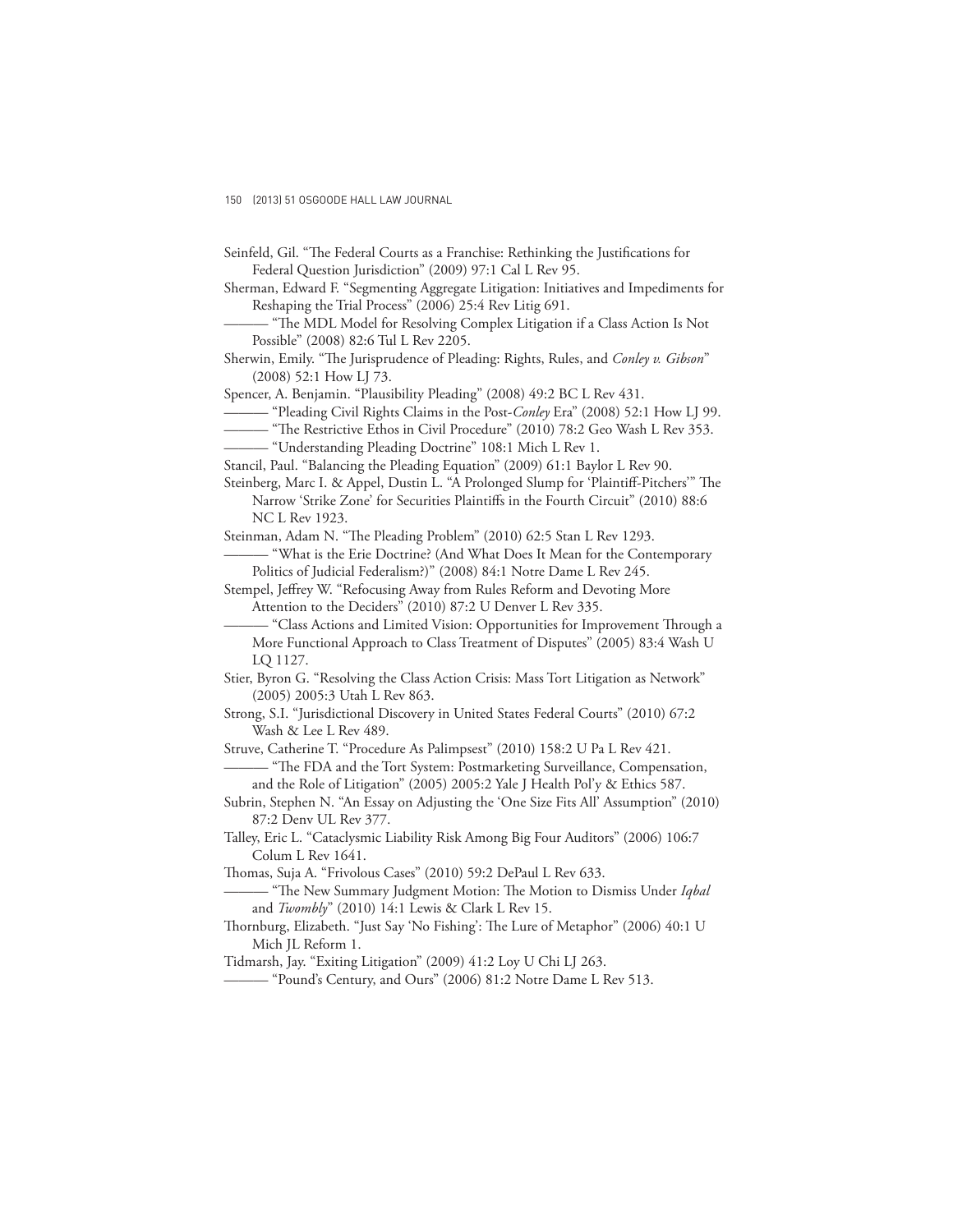- Vairo, Georgene. "Complex Litigation in California and Beyond: Foreword" (2008) 41:3 Loy L Rev (Los Angeles) 763.
- Vogel, Glen M & Slavin, Nathan S. "Despite Initial Fears to the Contrary, It Appears that Sarbanes-Oxley Gave Private Litigants a 'Dull Sword' When It Comes to Piercing the Corporate Veil" (2009) 14:2 Fordham J Corp & Fin L 415.
- Ward, Ettie. "The After-Shocks of *Twombly*: Will We 'Notice' Pleading Changes?" (2008) 82:3 St John's L Rev 893.
- Wasserman, Howard M. "Jurisdiction and Merits" (2005) 80:3 Wash L Rev 643.
- Wasserman, Rhonda. "Tolling: The American Pipe Tolling Rule and Successive Class Actions" (2006) 58:4 Fla L Rev 803.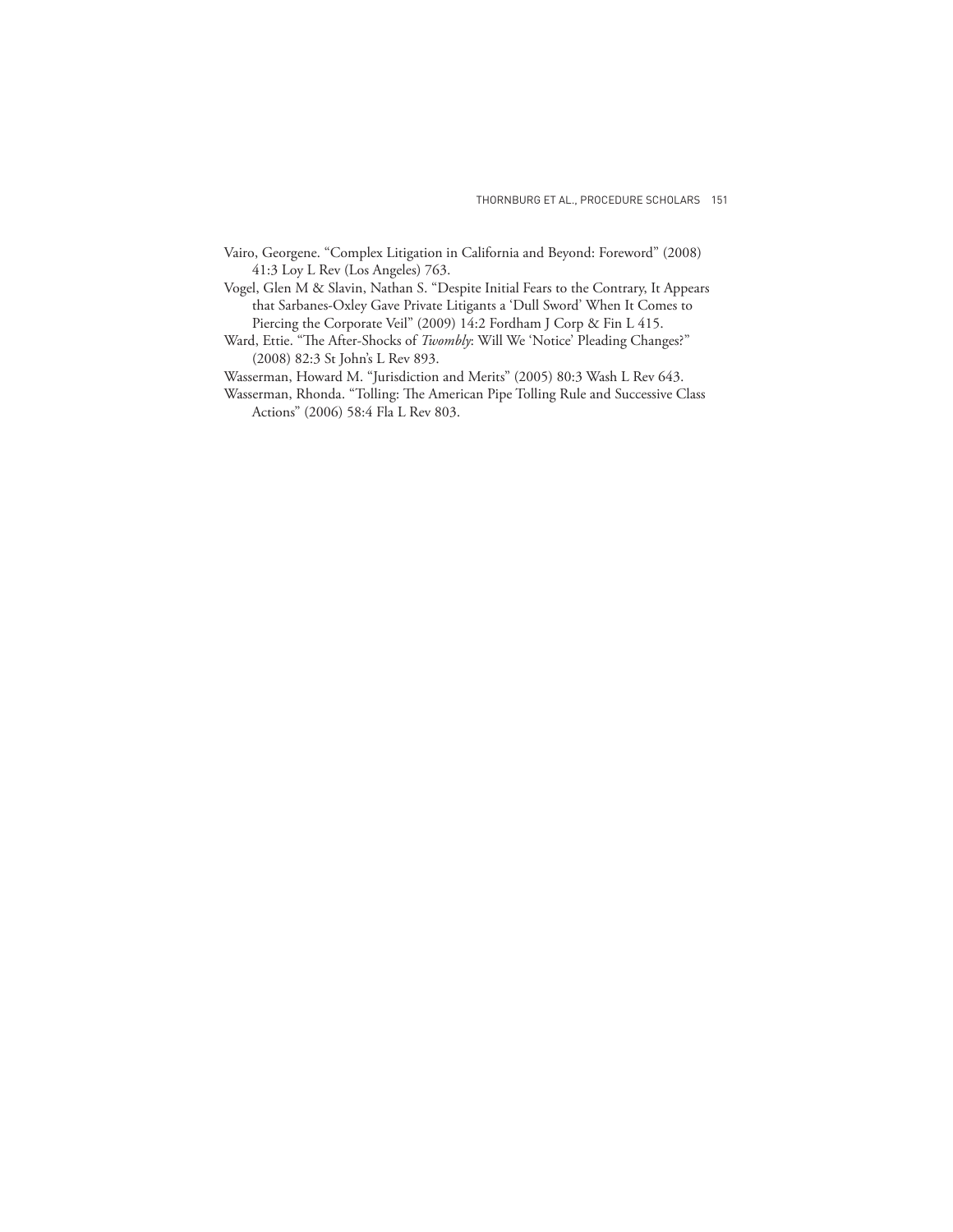## APPENDIX TWO

#### *Classic US Civil Procedure articles and books*<sup>162</sup>

- Adams, Charles W. "World-Wide Volkswagen v. Woodson-The Rest of the Story" (1993) 72:4 Neb L Rev 1122.
- Alexander, Janet Cooper. "Do the Merits Matter: A Study of Settlements in Securities Class Actions" (1991) 43:3 Stan L Rev 497.
- Bell, Derrick A. Jr. "Serving Two Masters: Integration Ideals and Client Interests in School Desegregation Litigation" (1976) 85:4 Yale LJ 470.

Bone, Robert G. "Mapping the Boundaries of the Dispute: Conceptions of Ideal Lawsuit Structure from the Field Code to the Federal Rules" (1989) 89:1 Colum L Rev 1.

- Brazil, Wayne D., "Civil Discovery: Lawyers' Views of Its Effectiveness, Its Principal Problems and Abuses" (1980) 1980:4 Am B Found Res J 789.
	- "Views from the Front Lines: Observations by Chicago Lawyers About the System of Civil Discovery" (1980) 1980:2 Am B Found Res J 217.
- Bundy, Stephen McG. "The Policy in Favor of Settlement in an Adversary System" (1992) 44:1 Hastings L Rev 1.
- Burbank, Stephen B. "The Rules Enabling Act of 1934" (1982) 130:5 U Pa L Rev 1015.

Carrington, Paul D. "Making Rules to Dispose of Manifestly Unfounded Assertions: An Exorcism of the Bogy of Non-Trans-Substantive Rules of Civil Procedure" (1989) 137:6 U Pa L Rev 2067.

- Chayes, Abram. "The Role of the Judge in Public Law Litigation" (1976) 89:6 Harv L Rev 1281.
- Clark, Charles E. "The Handmaid of Justice" (1938) 23:3 Wash U LQ 297. ——— *Handbook of the Law of Code Pleading* (Minnesota: West Publishing, 1928).
- Cook, Walter Wheeler, "Statements of Fact in Pleading Under the Codes" (1921) 21:5 Colum L Rev 416.
- Cooper, Edward H. "Directions for Directed Verdicts: A Compass for Federal Courts" (1995) 55:5 Minn L Rev 903.
- Cover, Robert. "For James Wm. Moore: Some Reflections on a Reading of the Rules" (1975) 84:4 Yale LJ 718.
- Currie, David P. "Res Judicata: The Neglected Defense" (1978) 45:2 U Chicago L Rev 317.

Easterbrook, Frank H. "Discovery as Abuse" (1989) 69:3 BU L Rev 635.

Ely, John Hart. "The Irrepressible Myth of Erie" (1974) 87:4 Harv L Rev 693.

Fairman, Christopher M. "The Myth of Notice Pleading" (2003) 45:4 Ariz L Rev 987. Fiss, Owen, "Against Settlement" (1984) 93:6 Yale LJ 1073.

<sup>162.</sup> Compiled from a poll of US proceduralists on the Civil Procedure Listserv during October of 2010.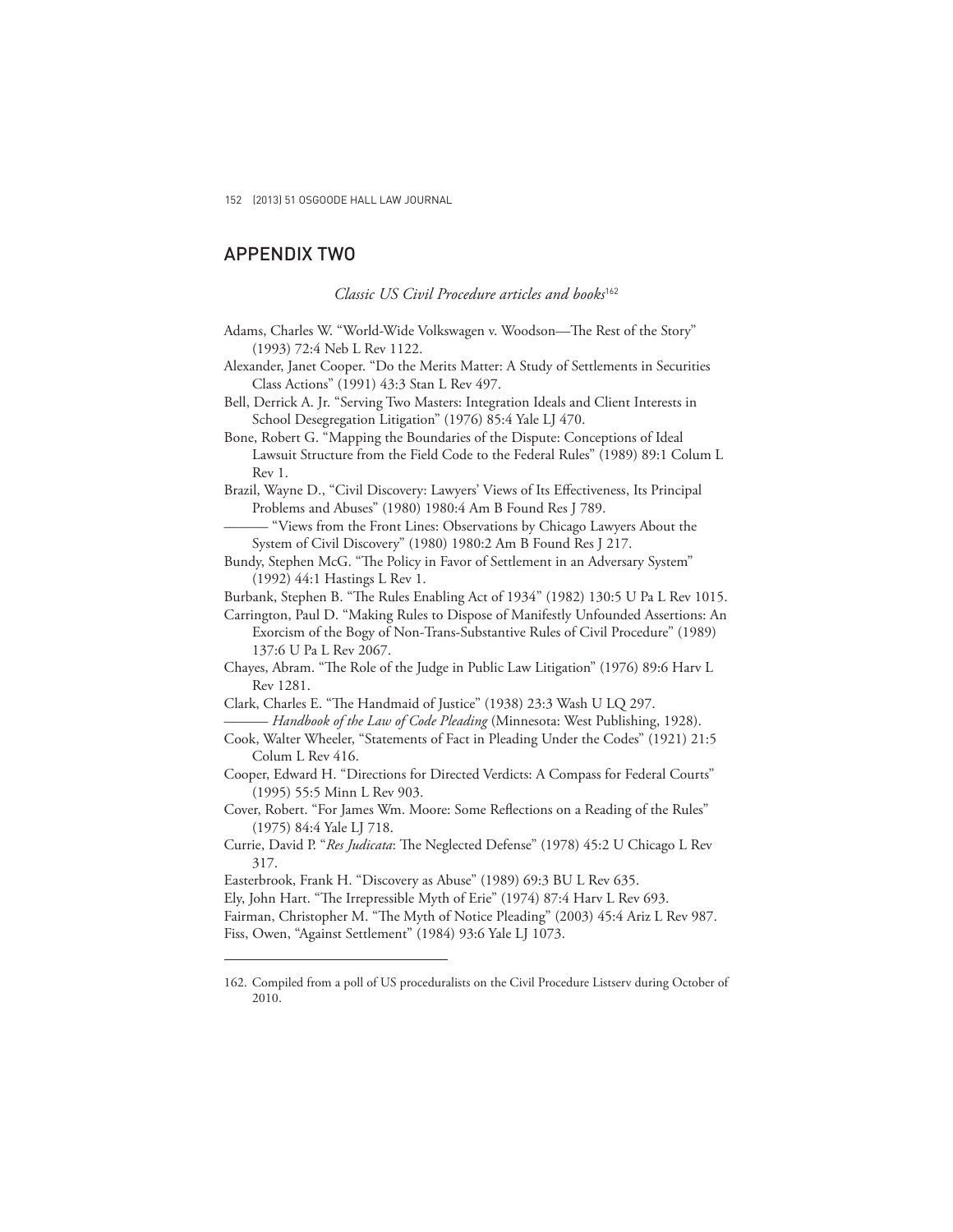- Frankel, Marvin E. "The Search for Truth: An Umpireal View" (1975) 123:5 U Pa L Rev 1031.
- Fuller, Lon, "Forms and Limits of Adjudication" (1978) 92:2 Harv L Rev 353.
- Galanter, Marc et al. "Reading the Landscape of Disputes: What We Know and Don't Know (and Think We Know) About Our Allegedly Contentious and Litigious Society" (1983) 31:1 UCLA L Rev 4.
- \_\_\_\_\_\_. "Th e Vanishing Trial: An Examination of Trials and Related Matters in Federal and State Courts" (2004) 1:3 J Empirical Legal Stud 459.
- \_\_\_\_\_\_. "Why the 'Haves' Come Out Ahead: Speculations on the Limits of Legal Change" (1974) 9:1 Law & Soc'y Rev. 95.
- Grillo, Tina. "The Mediation Alternative: Process Dangers for Women" (1991) 100:6 Yale LJ 1545.
- Hazard, Geoffrey C. *Research in Civil Procedure* (New Haven: Walter E Meyer Research Institute of Law, 1963).
- Kalven, Harry Jr. & Rosenberg, Maurice. "The Contemporary Function of the Class Suit" (1941) 8:4 U Chicago L Rev. 684.
- Landsman, Stephan. "The Civil Jury in America: Scenes From an Unappreciated History" (1993) 44:3 Hastings LJ 579.
- Langbein, John H. "The German Advantage in Civil Procedure" (1985) 52:4 U Chicago L Rev 823.
- Laycock, Douglas, *The Death of the Irreparable Injury Rule* (1991).
- Marcus, Richard L. "The Revival of Fact Pleading Under the Federal Rules of Civil Procedure" (1986) 86:3 Colum L Rev 433.
- McManamon, Mary Brigid. "The History of the Civil Procedure Course: A Study In Evolving Pedagogy" (1998) 30:3 Ariz St LJ 397.
- Menkel-Meadow, Carrie. "Pursuing Settlement in an Adversary Culture: A Tale of Innovation Co-Opted or 'The Law of ADR'" (1991) 19:1 Fla St U L Rev 1.
- Miller, Arthur R. "The Adversary System: Dinosaur or Phoenix" (1984) 69:1 Minn L Rev 1.
- Miller, Richard E. & Sarat, Austin. "Grievances, Claims, and Disputes: Assessing the Adversary Culture" (1981) 15:3-4 L & Soc'y Rev 525.
- Mnookin, Robert H. & Kornhauser, Lewis. "Bargaining in the Shadow of the Law: The Case of Divorce" (1979) 88:5 Yale LJ 950.
- Molot, Jonathan T. "How Changes in the Legal Profession Reflect Changes in Civil Procedure" (1998) 84:6 Va L Rev 955.
- Mullenix, Linda S. "Discovery in Disarray: The Pervasive Myth of Pervasive Discovery Abuse and the Consequences for Unfounded Rulemaking" (1994) 46:6 Stan L Rev 1393.
- Perdue, Wendy C. "Sin, Scandal, and Substantive Due Process: Personal Jurisdiction and Pennoyer Reconsidered" (1987) 62:3 Wash L Rev 479.
- Purcell, Edward A Jr., "Origins of a Social Litigation System," in *Litigation and Inequality: Federal Diversity Jurisdiction in Industrial America 1870-1958* (New York, Oxford University Press, 1992).